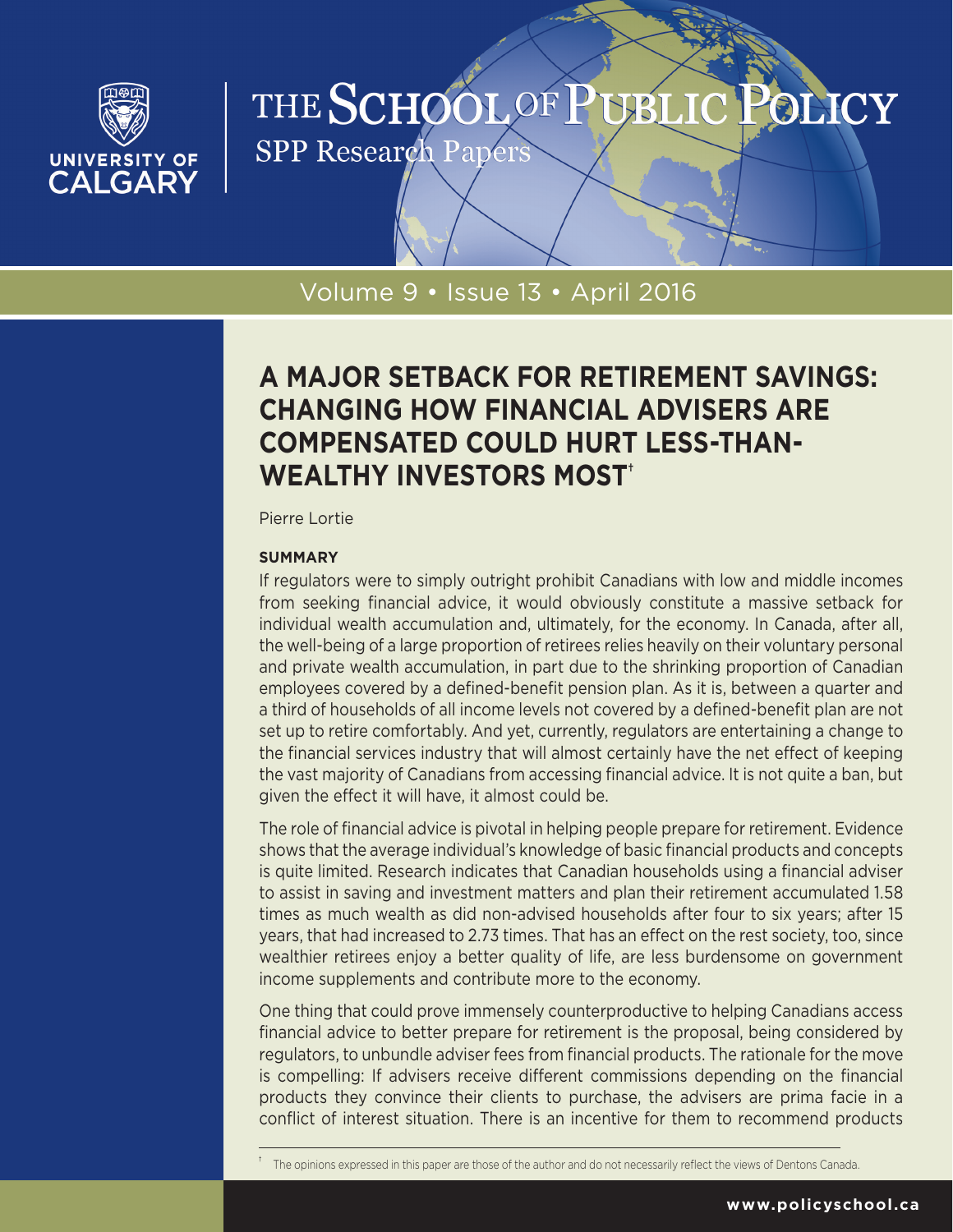that offer them higher commissions  $-$  and to turn over their sales (or churn) more frequently  $$ even if the recommendations are not in the best interests of their clients.

That may seem entirely logical, although studies that investigate adviser behaviour have found surprisingly little evidence that advisers provide unsuitable advice as a matter of course and that other structures of remuneration lead advisers to adopt practices that are better aligned with their clients' interests. Indeed, research has found that turnover is even higher in unbundled feefor-advice portfolios and that advisers tend to recommend to their clients investments that they, themselves, place in their own portfolio. Nevertheless, one thing arguably more problematic than clients receiving potentially conflicted advice is clients not having access to any advice at all. And based on the experience of other jurisdictions that have ordered fees to be unbundled and instead be structured as upfront fees, that is the result that ends up occurring for investors below a certain income level. In the U.K., after the decision was made to unbundle fees, the number of financial advisers fell from more than 40,000 in 2011 to just over 31,000, and has not recovered. Major banks, meanwhile, cancelled their financial advice services for clients that had only modest assets. The opening of investment accounts worth less than 100,000 pounds fell by half. After Australia required fees to be unbundled, there was a similar effect.

There is little to suggest that Canadians would not be left with the same income-related "advice gap" were regulators to require fees unbundled here. Simply put, many clients are unwilling to pay upfront for unknown results. And any reform that causes investors to separate from their advisers, or to never hire one, would be counterproductive to the public policy goals of helping Canadians better prepare for retirement. If it is adviser conflicts that regulators are worried about, there are better ways to address them  $-$  for example, the regulatory regime governing fiduciary duty and the potential to enhance the competencies, proficiency and professionalism of financial advisers — than creating a system that results in fewer people providing financial advice, and fewer people willing to seek it.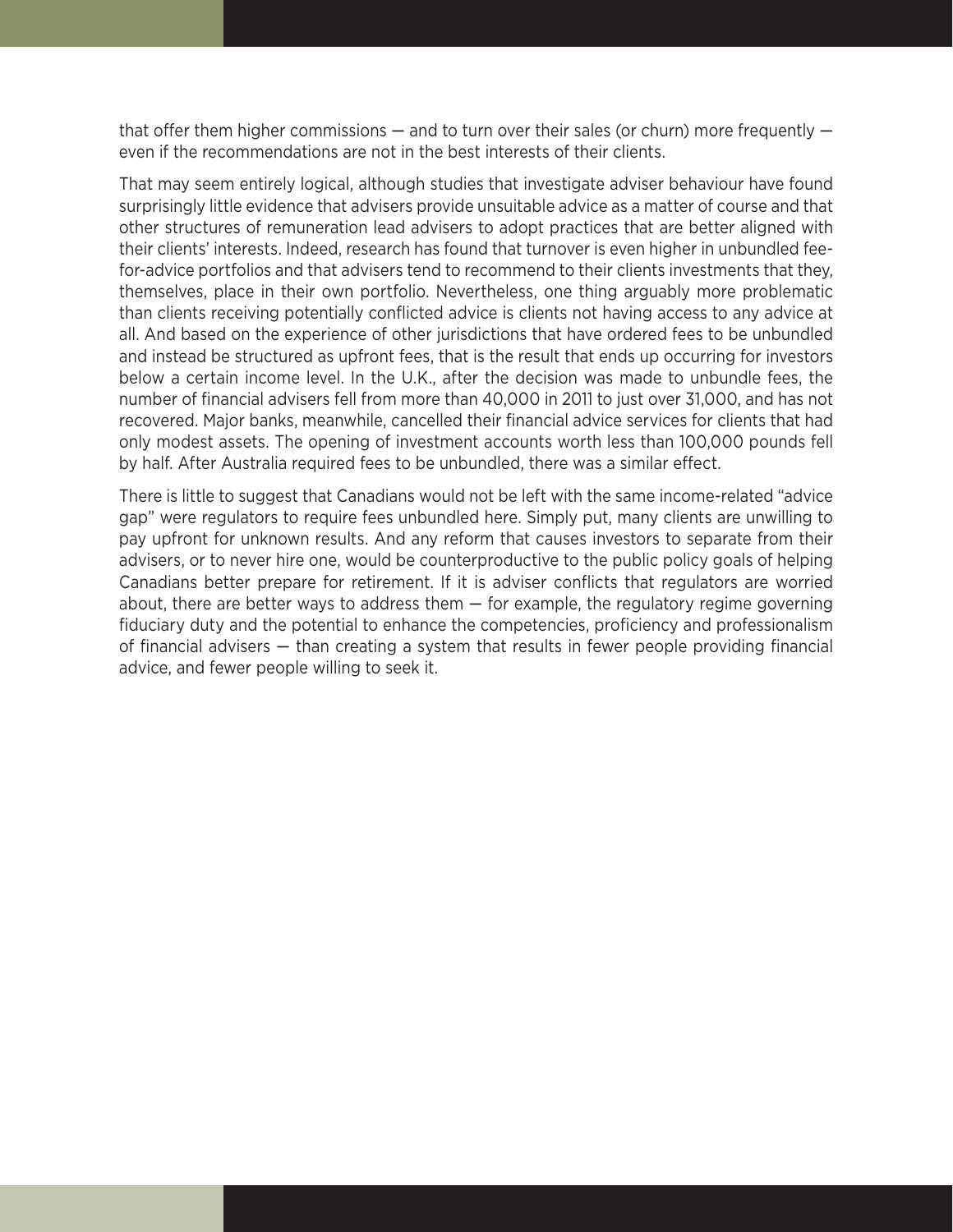*"A man should always place his money, a third into land, a third into merchandise, and keep a third at hand"*

> *Babylonian Talmud: Tractate Baba Mezi'a, folio 42a*

### **1. INTRODUCTION**

Financial advice to the citizenry has a long pedigree, with good cause. Sound financial advice contributes to the generation of positive externalities in much the same way as education and other public goods do. The economic superiority of a more educated and financially astute population invariably leads to greater prosperity. When they are well advised, people exhibit greater levels of confidence and empowerment in their personal financial affairs. They adopt and stick to sound saving habits, which lead to better economic status, particularly in their post-retirement period. These powerful effects of sound financial advice are shared by their recipients and the rest of society.

Seeking to improve the quality of financial advice in retail markets, regulators in Canada and abroad have been focusing on how financial intermediaries deliver advice to their clients, the standards that apply to financial advice and how it is paid for. A key objective of their initiatives is to ensure that the advisers' recommendations are not tainted by personal considerations that might work to the detriment of their clients. A common measure is to significantly augment disclosure requirements.<sup>1</sup> While the scope of other initiatives varies, across jurisdictions regulators seek to impose higher standards for advisers and revamp compensation structures, some having gone as far as imposing a ban or cap on embedded or tied commissions on certain retail financial products. These regulatory trends have begun to echo in Canada. The Canadian Securities Administrators (CSA) has published a discussion paper on the appropriateness of adopting a statutory fiduciary duty for financial advisers when they provide advice to retail clients and another paper on mutual fund fees, the latter followed by two commissioned research reports. Both discussion papers take aim at practices such as embedded fees, trailing commissions, and other forms of tied compensation, implicitly suggesting that a prohibition to bundled financial advice with financial products may be the best course to follow.<sup>2</sup>

*<sup>1</sup>* The Canadian Securities Administrators (CSA) initiatives are centered around: (i) the Fund Facts document; (ii) the Client Relationship Model-2 rule (CRM2) rule, which applies to mutual funds, ETFs, equities, and debt products; (iii) the requirement that investors be advised of the cost of an investment purchase in advance of trade and, (iv) changes to retail client statements that now must show book cost or original cost for each security to be completed by the end of 2016 with the addition of performance and costs in dollar terms. The European Council adopted similar disclosure rules in May 2014. Effective January 2017, the MiFID II will require firms to provide consumers with information about all costs and charges related to both investment and ancillary services, including the cost of advice, the cost of the financial instrument, and any third-party charges. Costs must be provided in aggregate and show the cumulative effect on investment return, with an itemized breakdown provided upon client request.

<sup>&</sup>lt;sup>2</sup> CSA, "The Standard of Conduct for Advisers and Dealers: Exploring the Appropriateness in Introducing a Statutory Best Interest Duty When Advice is Provided to Retail Clients," Consultation Paper 33-403 (October 25, 2012); and CSA, "Mutual Fund Fees," Discussion Paper and Request for Comment 81-407 (December 13, 2012). The latter was followed by two studies commissioned by the Ontario Securities Commission (OSC) on behalf of the CSA: Edwin Weinstein, *Mutual Fund Fee Research* (The Brondesbury Group, 2015); and D. Cumming, Sofia Johan and Yelin Zhang, *A Dissection of Mutual Fund Fees, Flows and Performance* (OSC, October 2015).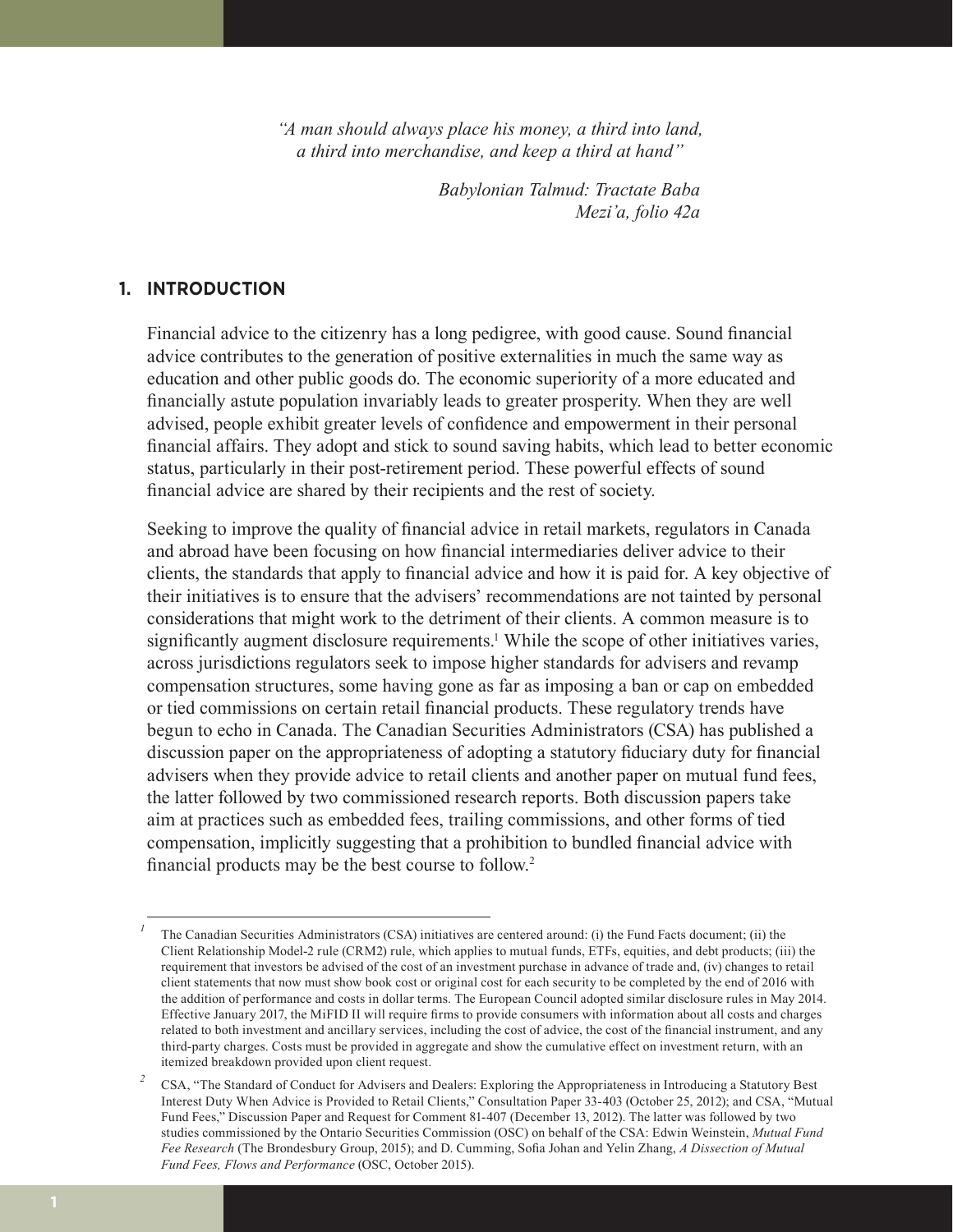The main impetus for these initiatives by regulators is typically the potential impact of the measures on the behaviour of financial advisers and the investment performance of individual portfolios. Relatively less consideration is given to the demand and supply sides of the equation: how will the new regulations affect individual investors' demand for and access to financial advice and products? How will the availability and delivery of financial advice be impacted as financial intermediaries strive to adapt to the new environment? And, what will be the likely consequences on wealth accumulation by households imparted by the combined changes induced by the new regulatory regime?

This paper seeks to provide answers to these questions. We find that critics of current embedded compensation practices tend to base their policy prescriptions on a truncated analysis of the likely consequences that would unfold if implemented.3 These consequences are much broader and pervasive than investment outcomes. From a public-policy point of view, the "outcome" that truly matters is the impact of financial advice on households' accumulation of financial wealth and, therefore, how it is affected under different remuneration models. We make the case that voluntary personal savings are unlikely to deliver adequate retirement income unless individual investors have access to expert advice from competent and well-regulated professional advisers and asset managers on terms that are reasonable and conform to their expressed preferences, regardless of whether advice is delivered using commission- or fee-based advice models.

We begin by taking stock of the challenges confronting the vast majority of Canadians not covered by a defined benefit pension plan to self-accumulate enough wealth to ensure their well-being in retirement. We show why individuals seek (or should seek) expert advice in personal investment matters and describe the regulators' concerns stemming from the asymmetric knowledge relationship between financial advisers and their retail clients and the manner through which these services are generally paid for. We consider the benefits stemming from sound financial advice. We argue that the social welfare implications of affordable and readily accessible financial advice confirm its value and superiority over other means to assist Canadians in adopting sound personal saving habits, make ongoing investment decisions which are in their long-term interests and, as a result, accumulate larger amounts of wealth.

We address the issue of trust in the retail financial services sector. The propensity of financial consumers to seek financial advice is predicated on their level of trust in the system and their belief that their financial adviser is dependable and can be relied upon to serve their interests. There is no denying that the principal-agent relationship between a financial adviser and his clients expose them to both adverse selection and moral hazards. We consider the criticism that has been levied in this regard against the current regulatory regime and examine how well founded it proves to be.

*<sup>3</sup>* For instance, the mandates given to the third parties commissioned by Canada Securities Administrators to perform research on mutual fund fees were defined as follows: (1) "Researchers, using data sourced directly from Canadian investment fund managers, would evaluate the extent, if any, to which sales and trailing commissions influence mutual fund sales"; and (2) "Researchers would conduct a literature review to evaluate the extent, if any, to which the use of fee-based vs. commission-based compensation changes the nature of advice and investment outcomes over the long term." Nowhere is there mention of the impact of different remuneration structures on the organizational structure and dynamics of the financial advice industry, on financial consumers' behaviour and the consequences of the adaptation of the industry and consumers to a new regulatory regime on savings practices and wealth accumulation.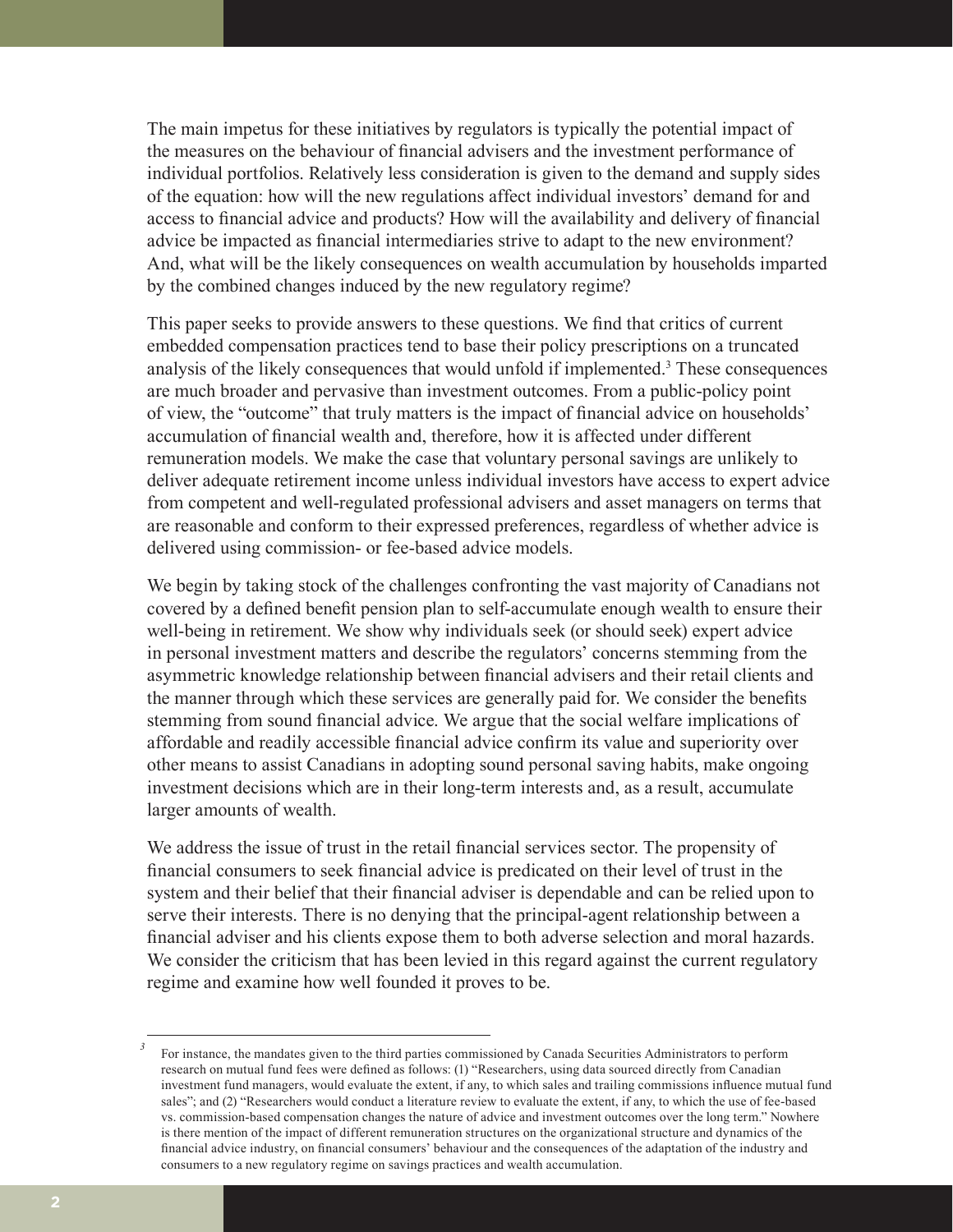In the core of the article we address the following question: why does the financial advice industry take the form and behave in the manner observed? We suggest that the answer resides in the economic nature of financial advice as a "credence good"4 and the interaction of the intrinsic characteristics of the service provided with the idiosyncrasies of individual investors. The interplay between these factors has significant bearing on the preferences of consumers and the conduct of financial intermediaries, which explains to a large extent the bundling of financial products with financial advice that has traditionally prevailed in financial retail markets worldwide, notably in the distribution of mutual funds. The analysis offers insights into the market dynamics for financial advice and makes clear that in an environment where saving and investment decisions are left to individuals, the *seeking of advice* by financial consumers and the *delivery of advice* by the financial industry, and the interactions between these two dimensions, must be considered.

We continue with an examination of the changes set in motion when financial advice is unbundled from financial products in a country, either by regulatory fiat or market forces. The survey of the transformations that have occurred and continue to unfold in those jurisdictions accord with the conclusions derived from the economic analysis of retail markets for expert advice. The survey provides strong indications that the dynamic consequences unleashed by the prohibition of embedded commissions paid for financial advice would not conform to the advocates' expectations but rather produce significant effects running counter to the retirement-policy objectives sought by Canadian governments. We note that, as in the United States, Canadian full-service brokerage firms have begun to shift their business model towards an asset-based-fee business, a transition, however, that is occurring in a marketplace that allows all options. While we recognize that digital technologies for delivering advice will provide opportunities to better engage and service clients, they also have the potential to disrupt the financial advice industry.

We conclude that competent and affordable financial advice, the need to expand the advised population and means to increase proficiency standards, promote industry best practices and enhance suitability requirements must figure prominently in the design of policies seeking to promote the financial autonomy of Canadians of all ages.

# **2. BACKGROUND: INDIVIDUAL SAVING AND INVESTMENT PRACTICES, THE ALLEGED SINS OF COMMISSIONS AND REGULATORY RESPONSES**

Financial advice is a huge matter. Canada's retirement income system differs from that of most OECD countries in that, in Canada, the financial well-being of retirees relies much more on their individual and voluntary private and personal initiatives. This feature is

In economic terms, "credence goods" differ from "experience goods" and "search goods." A search good is a product or service with features and characteristics that can be easily evaluated before purchase. An experience good is a product or service where the characteristics and features are assessable, but only after consumption or use. In the case of a credence good, its "utility" is difficult if not impossible to ascertain even after consumption. Arrow's seminal exposition on "credence goods" pertained to under- and over-provision of health care. Kenneth Arrow, "Uncertainty and the Welfare Economics of Medical Care," *American Economic Review* 53, 5 (December 1963): 941-973.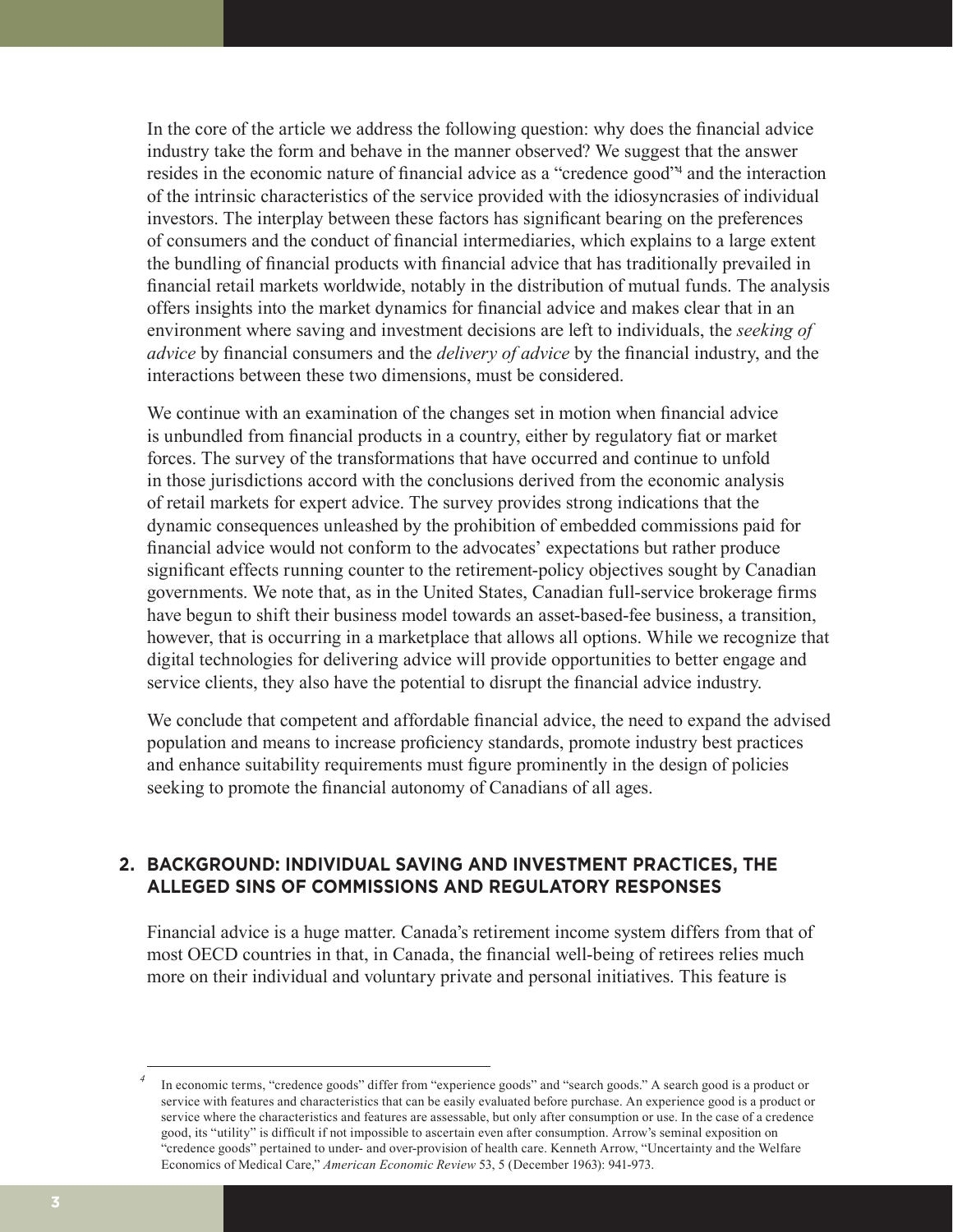accentuated by the structural changes brought to the Canadian retirement income system<sup>5</sup> and the shift in the proportion of the labour force covered by defined benefit pension plans (DB plans) — which offer a guaranteed income stream in retirement — to defined contribution plans (DC plans) — which do not. In 2014, about 60 per cent of retirees received retirement income from a registered pension plan (RPP); significantly, only 38 per cent of employees were then enrolled in such a plan<sup>6</sup> and less than 25 per cent of the labour force was member of a DB plan (Figure 1). Of great significance is the fact that between 2000 and 2015, the proportion of private sector employees covered by a DB plan dropped from 22.4 per cent to 12.2 per cent.

|                                   | 2000   | 2014   | Δ                        |
|-----------------------------------|--------|--------|--------------------------|
| <b>Total Labour Force</b>         | 14,760 | 17.802 | 3,042                    |
| <b>Members of RPP</b>             |        |        |                          |
| Total<br>$\bullet$                | 5,268  | 6,185  | 917                      |
| Private sector plans<br>$\bullet$ | 2.838  | 3,001  | 163                      |
| Ratio (%)<br>$\bullet$            | 53.9   | 48.5   | $\overline{\phantom{a}}$ |
| Members of DB plans               |        |        |                          |
| Total<br>$\bullet$                | 4,456  | 4,402  | (54)                     |
| Private sector plans<br>$\bullet$ | 2,162  | 1,400  | (762)                    |
| Ratio (%)<br>$\bullet$            | 48.5   | 31.8   | $\overline{\phantom{a}}$ |

#### **FIGURE 1 EVOLUTION OF MEMBERSHIP OF REGISTERED PENSION PLANS (000)**

Source: Statistics Canada, CANSIM tables 282-0038; 280-0016.

The direct effect of these changes in the Canadian retirement income system is a wholesale transfer of investment performance, inflation, longevity and market risks to individuals. They are real. In 2012, the difference in average wealth — defined as the total value of assets minus the total value of debt — among Canadian families with the same socioeconomic characteristics between those with and without RPP assets amounted to \$177,000 (\$536,000 versus \$359,000).<sup>7</sup> For the more than 75 per cent of Canadians in the labour force who are not members of a DB plan, accumulating enough wealth for a secure retirement is a tall order. According to a recent extensive survey, 25 per cent of Canadian households covered by a DC plan or group RRSP and 37 per cent of mid- to high-income households with no RPP will most likely have insufficient income to live comfortably in retirement.<sup>8</sup>

*<sup>5</sup>* The changes include: the decision made in the mid-1980s to index the old age security (OAS) benefits to the consumer price index (CPI) rather than to the index of average earnings; the postponement of the age of eligibility for the OAS and guaranteed income supplement (GIS) benefits from 65 to 67 years old for Canadians born after March 1958; and the changes made to the Canada and Quebec pension plans. Since the CPI will lag the productivity-driven growth in employment earnings, the living standards of a substantial number of older Canadians that rely on OAS for retirement income will erode compared to other Canadians. Under current conditions, the after-tax ratio of elderly income to non-elderly incomes is projected to fall between 2007 and 2040. Richard Jackson, Neil Howe and Keisuke Nakashima, *The Global Aging Preparedness Index* (Centre for Strategic and International Studies, October 2010).

*<sup>6</sup>* Office of the Superintendent of Financial Institutions (OSFI), "Registered Pension Plans (RPP) and Other Types of Savings Plans — Coverage in Canada" (2015).

*<sup>7</sup>* Statistics Canada, "Study: Employer pensions and the wealth of Canadian families, 2012" (January 2015).

*<sup>8</sup>* McKinsey & Company, "Building on Canada's Strong Retirement Readiness" (2015), 9.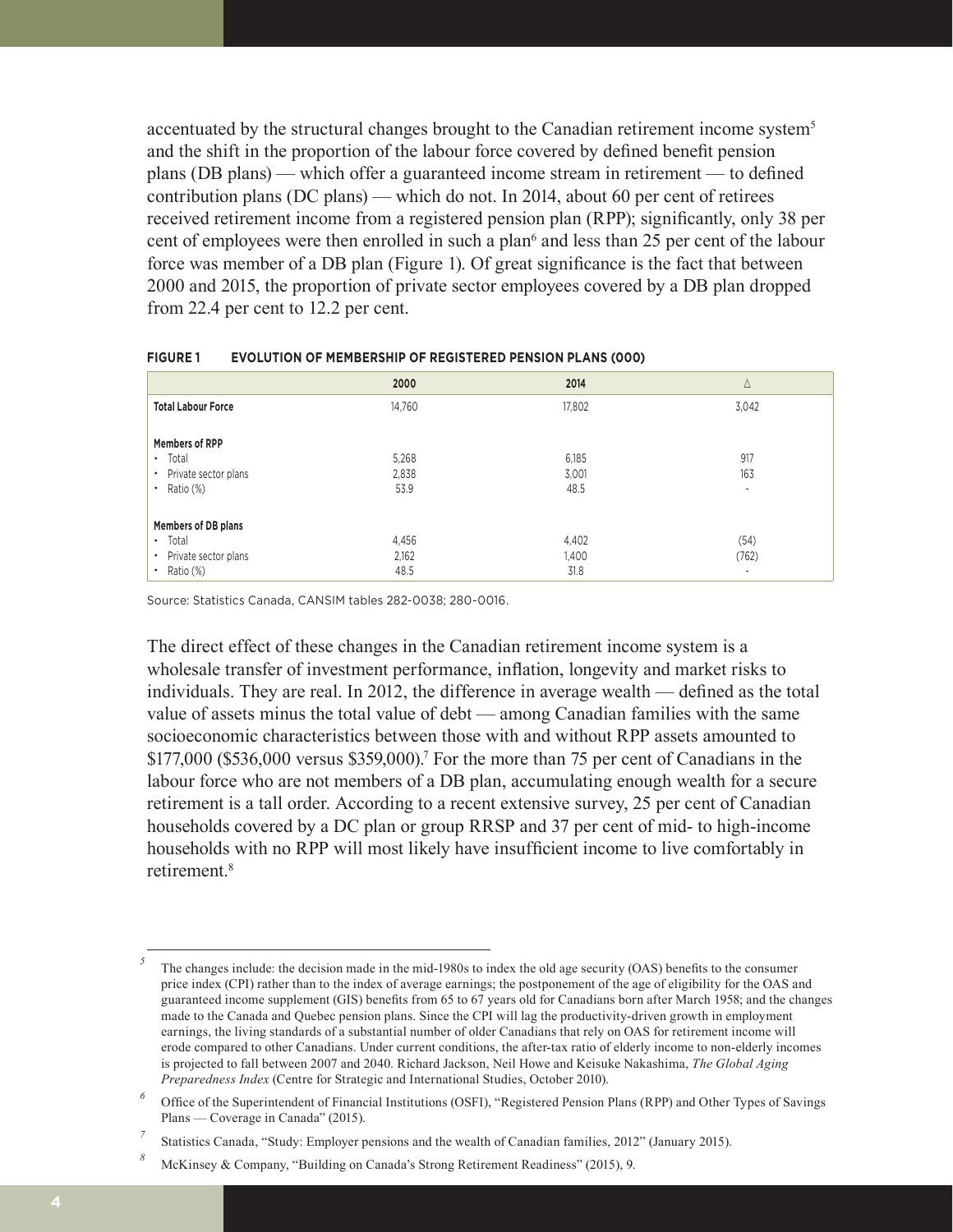There's no escaping it: For the vast majority of Canadians presently in the workforce, the level of retirement income they can anticipate is increasingly determined by the amount of wealth they accumulate through participation in retail financial markets by the time they retire. Canadians generally take this individual responsibility seriously. Forty per cent of Canadians 25 years and over in the labour force — including about half of those that participate in an RPP — own an RRSP account, the highest rate of participation in an individual retirement-savings scheme amongst OECD countries, after Germany.<sup>9</sup> Implemented in 2009, the tax-free savings account (TFSA) program has attained a comparable level of market penetration, particularly in the low- and middle-income segments.<sup>10</sup> The 2012 survey of financial security reports that, excluding RRPs, the value of private pension assets and tax-free savings accounts amounted to \$1.024 billion, and that of non-pension assets amounted to \$1.047 billion, although the latter is skewed towards the most affluent households.<sup>11</sup> Overall, the data show that the number of Canadians making private savings is large, varies according to age and employment income, and that "those who should be privately saving for their retirement actually do."<sup>12</sup>

It remains, however, that 80 per cent of Canadian households own less than \$100,000 in investible financial assets, which explains to a large extent the importance of mutual fund assets in households' balance sheets. Held by about 4.3 million households, mutual funds are the most common and important holding in RRSPs and in registered retirement income plans (RRIFs).13 In total, the value of mutual fund assets owned by Canadians in January 2014 exceeded a trillion dollars (\$1,011.2 billion), an amount close to the market value of Canadian employer-sponsored pension funds, which stood at about \$1.2 trillion.<sup>14</sup> Thus, the significance of mutual funds extends well beyond their investment attributes: their distribution underpins large segments of the retail financial advisory industry, a dimension that must be given full weight in the design of retail distribution policies.

In the aggregate, the amount of financial assets accumulated by individual households is huge. The acid test is whether or not the savings accumulated by individual households are sufficient and invested with a long-term perspective in a manner such as to provide the levels of retirement income expected by future retirees. The numerical skills required to understand increasingly complex financial products, compare investment alternatives and decide which ones to select call for extensive knowledge. International research on financial literacy suggests that consumers' knowledge of basic financial concepts and products is quite limited. This stems from the low level of literacy and numeracy prevailing in general

OECD, "Pensions at a Glance" (2013).

<sup>&</sup>lt;sup>10</sup> In 2013, 23 per cent of tax filers contributed to an RRSP whereas 27 per cent of tax filers contributed to a TFSA. OSFI, "Registered Pension."

<sup>&</sup>lt;sup>11</sup> The median amount for family units holding non-pension financial assets was only \$9,900. Statistics Canada, Cansim Table 205-0002, "Survey of Financial Security (SFS), composition of assets (including Employer Pension Plans valued on a termination basis) and debts held by all family units, by age group, Canada and provinces"; and Statistics Canada, *Survey of Financial Security* (2012).

*<sup>12</sup>* Alexandre Laurin, "The Overlooked Option for Boosting Retirement Savings: Higher Limits for RRSPs" (C.D. Howe Institute, September 2014), 1.

*<sup>13</sup>* Canadian Security Administrators, *CSA Investor Index* (October 2012).

<sup>&</sup>lt;sup>14</sup> The market value of Canadian employer-sponsored pension funds totalled \$1,228.7 billion at the end of the second quarter of 2013. Statistics Canada, Cansim Tables 280-0002 to 280-0004 (December 2013).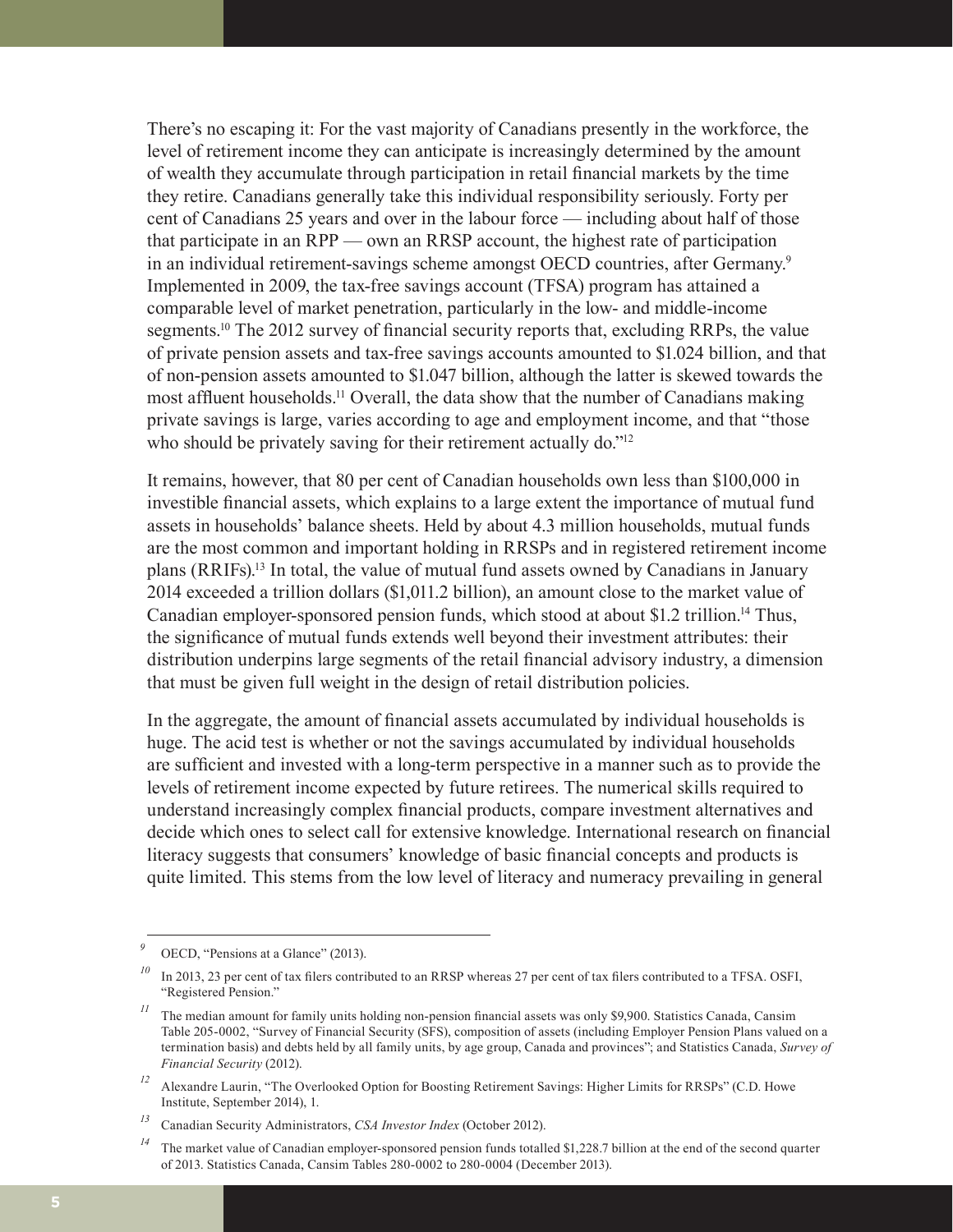populations. Canada is no exception.15 The lack of financial sophistication and pervasive human biases in decision-making limit households' ability to make sound financial decisions<sup>16</sup>

Surveys of individual investors paint a consistent picture: individual investors that make investment decisions on their own tend to overestimate their financial knowledge and investment savvy.17 This bias is confirmed by the results of a survey of Quebec and Ontario self-directed individual investors. Although only five per cent of the respondents had a financial knowledge score higher than 66 per cent, 22 per cent of the respondents believed they would realize returns equal or superior to that of the market.<sup>18</sup> Another survey revealed that only 17 per cent of investors had realistic expectations about the annual rate of return of their personal investment portfolio.19 The U.S. Federal Reserve Board reports that 29.2 per cent of American investors who hold stocks in their portfolio owned the shares of only one company and 53.0 per cent own between two and nine companies.20 These results are consistent with the investment pattern of Canadian investors: 59 per cent of Canadian investors who actively invest in stocks think there is no systematic relationship between risk and return and fail to diversify their portfolio.<sup>21</sup>

A second hurdle investors face in making sound financial decisions arises from the pervasive behavioural biases in personal finance decision-making. Psychological and behavioural economic studies have documented that people do not always act in their own best interest, their financial decisions being influenced by heuristics, biases and emotioncoping mechanisms that often override welfare-enhancing decisions.<sup>22</sup> Their decisions are influenced by such psychological proclivities as hyperbolic discounting (the tendency to prefer short-term gratification — consumption — over longer-term returns — saving); inertia and status quo bias (there are no specific functional deadlines for action) and a propensity to push to a later date actions that require self-control (St. Augustine's prayer: "give me chastity and continence, but not yet"). When investors shake out of their status

<sup>&</sup>lt;sup>15</sup> The results of the 2012 International Assessment of Adult Competencies (PIAAC) shows that 55 per cent of Canadians aged 16 to 65 had a numeracy score below Level 3, which is defined as the "minimum for persons to understand and use information contained in the increasingly difficult texts and tasks that characterize the emerging knowledge society and information economy." The results concerning proficiency in literacy convey the same message, with 49 per cent scoring below Level 3. With respect to problem-solving in technology-rich environments (PS-TRE), 37 per cent of Canadians surveyed scored at Level 2 or 3 on the PS-TRE scale, slightly above the OECD average of 34 per cent. Statistics Canada, pub/89-555-X, 2013.

*<sup>16</sup>* This is documented in an extensive academic literature, including: James Banks, Cormac O'Dea and Zoë Oldfield*,*  "Cognitive function, numeracy and retirement saving trajectories," *The Economic Journal* 120, 548 (2010): F381-F410; Luigi Guiso and Tullio Jappelli, "Financial Literacy and Portfolio Diversification," EUI Working Paper (European University Institute, 2008); Annamaria Lusardi and Olivia S. Mitchell, "Baby Boomers Retirement Security: The Roles of Planning, Financial Literacy, and Housing Wealth," NBER Working Paper 12585 (National Bureau of Economic Research, October 2006); Annamaria Lusardi and Olivia S. Mitchell, "The Economic Importance of Financial Literacy: Theory and Evidence," *Netspar Discussion Papers* (April 2013).

*<sup>17</sup>* Lusardi and Mitchell, "The Economic Importance*.*"

*<sup>18</sup>* Cécile Carpentier and Jean-Marc Suret, "Connaissances financière et rationalité des investisseurs: une étude canadienne," (CIRANO, 2011), 31.

*<sup>19</sup>* Canadian Security Administrators, *CSA Investor Index*, 4.

*<sup>20</sup>* Federal Reserve Board, *Survey of Consumer Finances* (2012), 34.

<sup>&</sup>lt;sup>21</sup> Cécile Carpentier and Jean-Marc Suret, "Financial Knowledge and Rationality of Canadian Investors" (Quebec: Autorité des marchés financiers, 2012), 11.

*<sup>22</sup>* Daniel Kahneman and Amos Tversky, *Prospect Theory: An Analysis of Decision Under Risk, Choice, Values and Frames* (2000); and Daniel Kahneman, *Thinking Fast and Slow* (Toronto: Doubleday, 2011).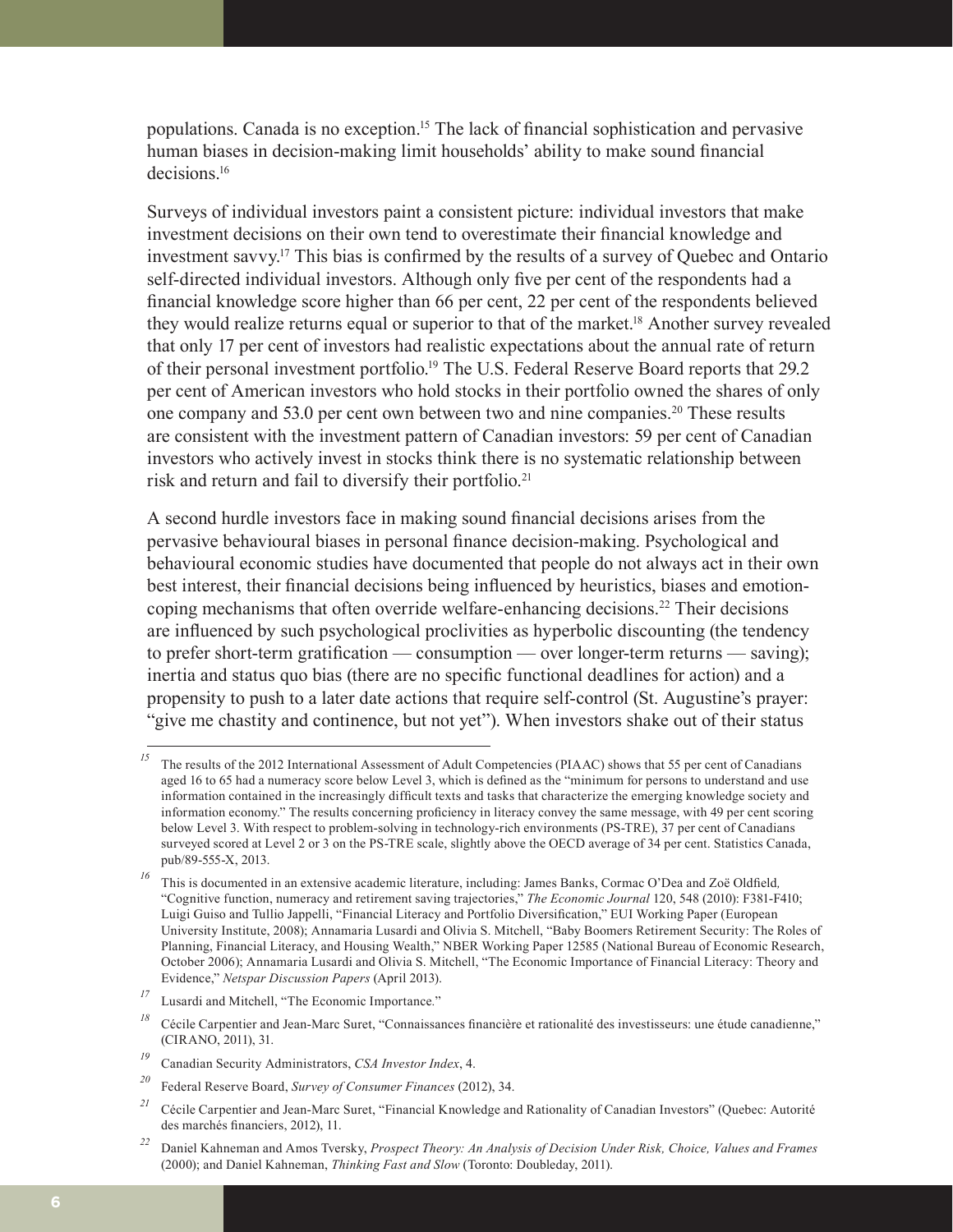quo bias, their choices of financial products are characterized by an excessive focus on past performance, insufficient attention to asset allocation and a tendency to use inappropriate timescales over which to assess performance.<sup>23</sup> An extensive body of research demonstrates that these human traits make individuals prone to investment "mistakes" with the significant welfare implications and real consequences that accrue.<sup>24</sup>

To help solve these problems, many households turn for advice to financial intermediaries and the financial advisers in their employ. Their ambit ranges from technical experts who assist clients with complex financial transaction; generalists who, through "holistic" advice aimed at wealth accumulation, help households manage their financial affairs with a long-term perspective and attain greater financial security; and others that limit their engagement with retail clients to "transaction" events where the object of the advice pertains to a small investment at a point in time. The nature of financial services a financial adviser can provide is licensure dependent. In Canada, full-service brokers offer access to the widest range of investment products — individual securities as well as mutual funds, exchange-traded funds (ETFs) and deposit products — whereas advisers holding a mutual-fund-dealer's licence are permitted to sell mutual funds and deposit products but not individual securities and derivatives. Investment advisers are regulated by one of three self-regulatory organizations. The Investment Industry Regulatory Organization of Canada (IIROC) regulates investment dealers, which include about 28,000 brokers. The Mutual Fund Dealers Association (MFDA) regulates the mutual fund dealers outside Quebec whereas, in Quebec, the Chambre de la sécurité financière performs this role. There are about 100,000 mutual fund "approved persons" across the country. Investor Economics reports that about 65 per cent of retail investment assets are held in accounts supervised by a financial adviser.

As a rule, financial advisers perform the dual functions of advising clients and selling financial products. Although the commingling of the advice and sale roles is typical of markets for technically complex products, it does provide ground for self-serving practices, which must be counterbalanced by an appropriate legal and regulatory regime.<sup>25</sup> Academics and policy-makers in Canada and abroad have questioned the appropriateness of arrangements where the compensation of the financial intermediaries providing advice is embedded in the price of the financial products and dependent on commissions and other contingent fees from the manufacturers of financial products, rather than being paid directly by their customers. The knowledge asymmetry inherent to the relationship between a financial adviser and his or her clients and the indirect compensation practices have led many influencers and regulatory agencies to assert that such arrangements are laden with irreducible conflicts of interest, that they incentivize advisers to provide unsuitable advice as a matter of course and, therefore, are unacceptable from an investor-protection

*<sup>23</sup>* United Kingdom, *Medium and Long-Term Retail Savings in the UK: A Review* (2002).

*<sup>24</sup>* S. Benartzi and R. Thaler, "Naïve Diversification Strategies in Defined Contribution Saving Plans," *American Economic Review* 91 (2001): 79-98; J. Dominitz, and A. A. Hung, "Retirement savings portfolio management, simulation evidence on alternative behavioural strategies," *Journal of Financial Transformation* 24 (2007).

*<sup>25</sup>* Roman Inderst and Marco Ottaviani, *Markets with Advice: A Framework for Consumer Protection* (presented at Toulouse Conference on The Political Economy of the Financial Crisis, 2010).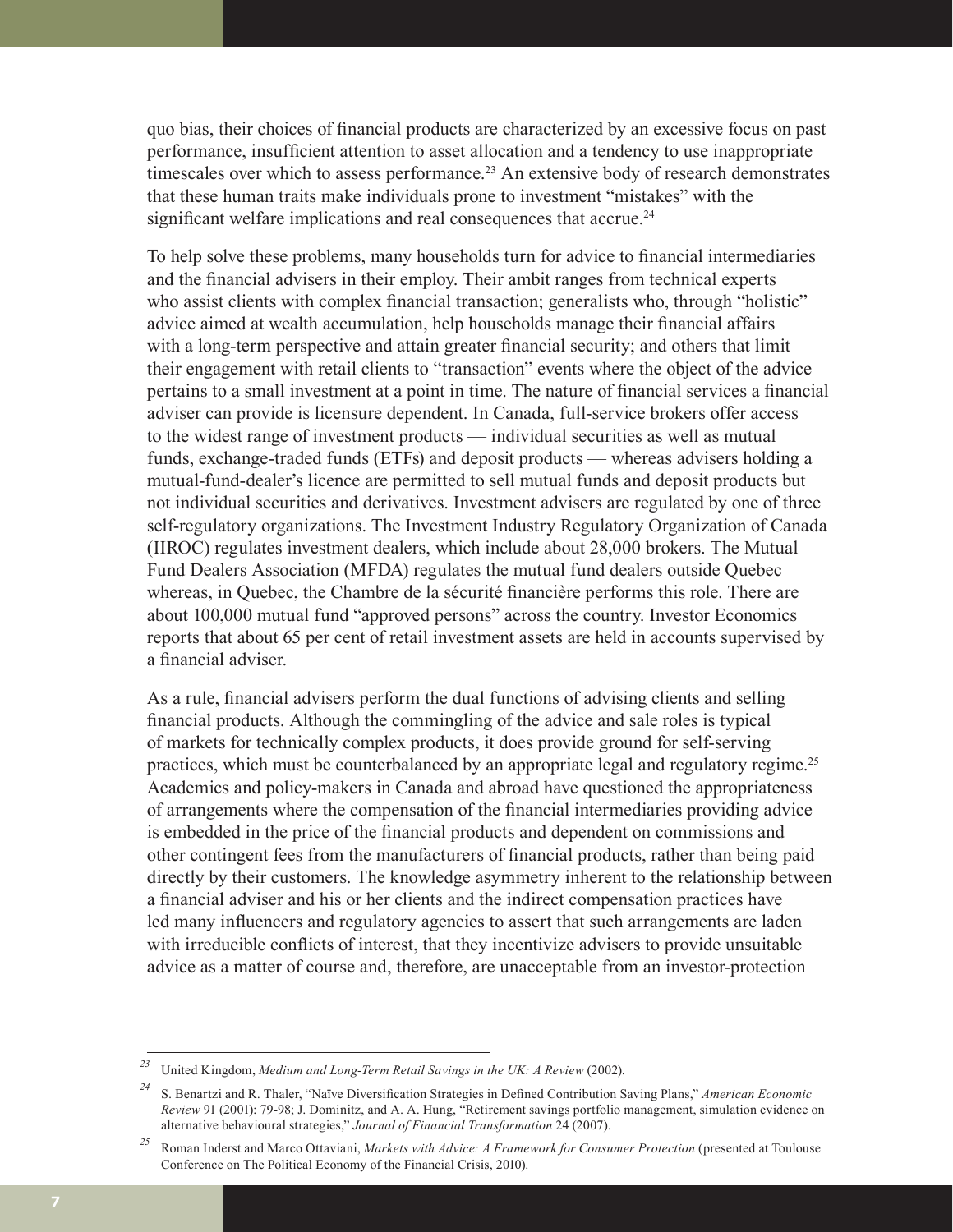point of view.<sup>26</sup> They are comforted in their position by academic studies comparing the performance of the portfolio of "advised" retail investors to benchmarks or index funds finding that, in several cases, the fees and commissions earned by financial advisers exceeded the investment return they added to an investor's portfolio.<sup>27</sup>

Spurred by these concerns, the U.K. Financial Services Authority (FSA), the Australian Securities and Investments Commission and the Netherlands Authority for the Financial Market have adopted sweeping reforms whereby retail investors must pay financial advisers directly when purchasing investment funds and a range of other financial products and adviser firms are prohibited from taking commissions from product providers. In so doing, it is expected that the ban on bundling financial advice with financial products will lead to improvements in the quality of financial advice and make it easier for retail investors to exercise choices between investment options and financial services providers. This in turn, coupled with the greater transparency on fees and costs that is asserted to be a key benefit arising from the unbundling policy, is posited to lead to a net improvement in overall returns to individual investors.

The implicit assumptions that underlie the portfolio-performance studies make them poor guides for sound public policy making. The assumption that individuals that manage their financial affairs without the help of a professional adviser will accumulate the same, or more, amount of wealth than those who do is contradicted by empirical evidence. Investors who receive professional financial advice save more, accumulate more wealth and feel better prepared for retirement than non-advised individuals with similar socioeconomic characteristics.<sup>28</sup> These findings provide a strong indication that the value of professional advice cannot be confined to "stock-picking" and "market-timing" savvy. The academic literature on the use of external sources of advice suggests that individuals with higher education and financial sophistication are more likely to use "formal" sources of information and advice as opposed to "informal" ones, such as friends, relatives and colleagues.29 This constitutes a strong indication that working with a financial adviser facilitates the search for information about various savings and investment options, thus leading to more-informed decisions, and it suggests that recognition of the benefits of financial advice and, therefore, of the willingness to pay upfront for the advice, depends on the level of wealth, formal education and financial knowledge of the investor.<sup>30</sup>

<sup>&</sup>lt;sup>26</sup> Keith Ambachtsheer, "Comment Letter," CSA Discussion Paper and Request for Comment 81-407: Mutual Fund Fees (2013); Edward Waitzer, "Misdirected criticisms prove need for more reform in financial services," *Financial Post*, November 2013.

*<sup>27</sup>* Diane Del Guercio and Jonathan Reuter, "Mutual Fund Performance and the Incentive to Generate Alpha," *The Journal of Finance* 69, 4, (2014): 1673-1704; Andreas Hackethal, Michael Haliassos and Tullio Jappelli, "Financial advisers: A Case of Babysitters?" *Journal of Banking and Finance* 36, 2 (2012): 509-524; Stephen Foerster et al., "Retail Financial Advice: Does One Size Fit All?," NBER Working Paper No. 20712 (2014).

<sup>&</sup>lt;sup>28</sup> Claude Montmarquette and Nathalie Viennot-Briot, "Econometric Models on the Value of Advice of a Financial Advisor" (2012); Terrance Martin and Michael Finke*, "*A Comparison of Retirement Strategies and Financial Planner Value," *Journal of Financial Planning* 27, 11 (2014): 46-53.

*<sup>29</sup>* Annamaria Lusardi and Olivia S. Mitchell, "Baby Boomers Retirement Security: The Roles of Planning, Financial Literacy, and Housing Wealth," Working Paper 12585 (National Bureau of Economic Research, October 2006); Maarten Van Rooij, Annamaria Lusardi and Rob Alessie, "Financial Literacy, Retirement Planning, and Household Wealth" (2008); Danielle D. Winchester, S.J. Huston and M.S. Finke, "Investor Prudence and the Role of Financial Advice," *Journal of Financial Service Professionals* (2011).

*<sup>30</sup>* Michael S. Finke, Sandra J. Huston and Danielle D. Winchester, "Financial Advice: Who Pays" (Association for Financial Counselling and Planning Education, 2011).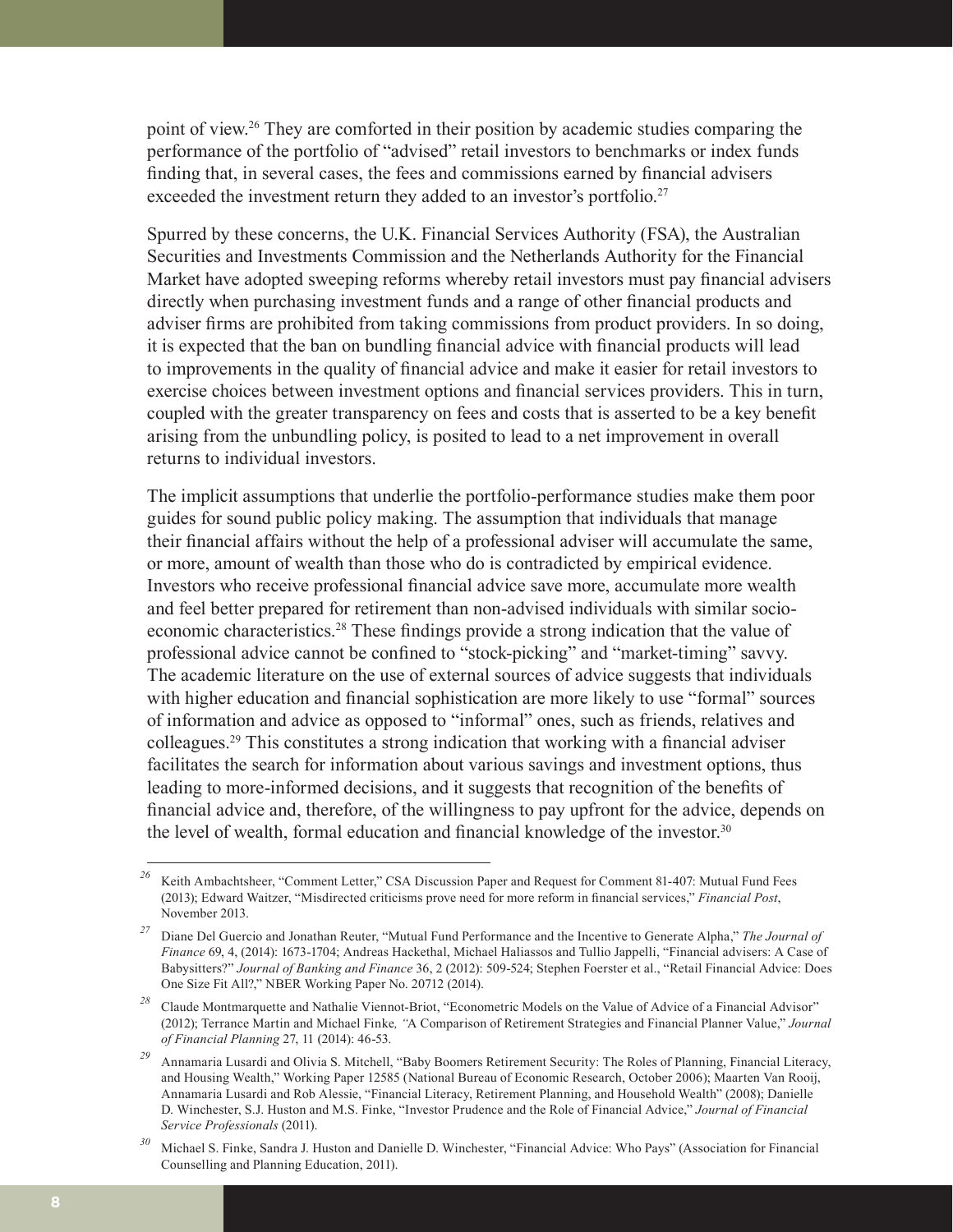For sure, portfolio performance is an important consideration. Although all investors value higher net portfolio returns, a large proportion of investors seek both financial advice and portfolio returns and are willing, within reasonable limits, to trade-off after-fee returns with financial advice and services to achieve their overall objectives. Weighing in on the embedded remuneration issue, the Securities and Exchange Commission (SEC) is emphatic that, contrary to the direction followed in some jurisdictions, it harbours no intention to prohibit the use of fund assets to pay sales costs, stating "that a portion of asset-based distribution fees (i.e., asset-based sales charges) functions like a sales load that is paid over time."31 Within the bounds generally accepted for sales commissions and adequate disclosure, it has stated that the practice does not constitute an unwarranted use of fund assets and it would not benefit individual investors to deny them the ability "to pay for distribution services over time." Their position is supported by the findings of studies that have focused on this aspect, which conclude that, contrary to received wisdom, it would be welfare-reducing to force investors with a revealed preference for personalized advice that self-select into the advice channels to forego these services, despite the lower after-fee returns.32 Nor have French securities regulators been swayed by the arguments in favour of unbundling (except for discretionary portfolio management and managers of funds of funds), indicating that a move away from commission- to fee-based advice is likely to lead to account churning with its concomitant negative impact on portfolio returns. The evidence indicates that their concerns are well founded.<sup>33</sup> At the European Union level, effective January 2017, financial firms that advertise themselves as providing advice or portfolio management on an "independent basis" will be precluded from receiving commissions or other monetary benefits from any third party in relation to these services. Notably, this prohibition will not apply to firms that do not portray themselves to retail clients as "independent," including vertically integrated financial firms.

In considering the best way forward from a social point of view, a good starting point is to consider the following question: since the welfare cost of saving too little for retirement is much greater than the cost of saving too much, why are modern societies confronted with the former when self-interest should lead to the latter situation? Examination of the price elasticity of savings indicates that the behavioural responses to price incentives to saving are not particularly large.<sup>34</sup> This relatively small impact on incremental savings suggests that, in the Canadian context, insufficient wealth to ensure well-being in retirement will not primarily result from a lack of financial incentives but from the consequence of inadequate competencies in the management of household finances accentuated by psychological and other factors not accounted for by standard theories about savings for retirement and policy solutions.35 Moreover, irrespective of the amount of savings Canadians accumulate during their active life, a large majority of households remain exposed to the vagaries of

<sup>&</sup>lt;sup>31</sup> Securities and Exchange Commission, "Mutual Fund Distribution Fees: Confirmations," File No. SD7-15-10 (July 2010), 37.

*<sup>32</sup>* Diane Del Guercio, Jonathan Reuter and Paula A. Tkac, "Broker Incentives and Mutual Fund Market Segmentation" (National Bureau of Economic Research, 2010).

*<sup>33</sup>* Strategic Insight, "A Perspective on the Evolution in Structure, Investor Demand, Distribution, Pricing, and Shareholders' Total Costs in the U.S. Mutual Fund Industry" (2012), 23.

*<sup>34</sup>* B.C. Madrian, "Matching Contribution and Savings Outcomes: A Behavioural Economics Perspective," in *Matching Contributions for Pensions: A Review of International Experience*, ed., R. Hinz et al. (Washington, D.C,.: Word Bank, 2013), 289-310.

*<sup>35</sup>* Richard H. Thaler and Cass R. Sunstein, *Nudge* (New York: Penguin Books, 2009).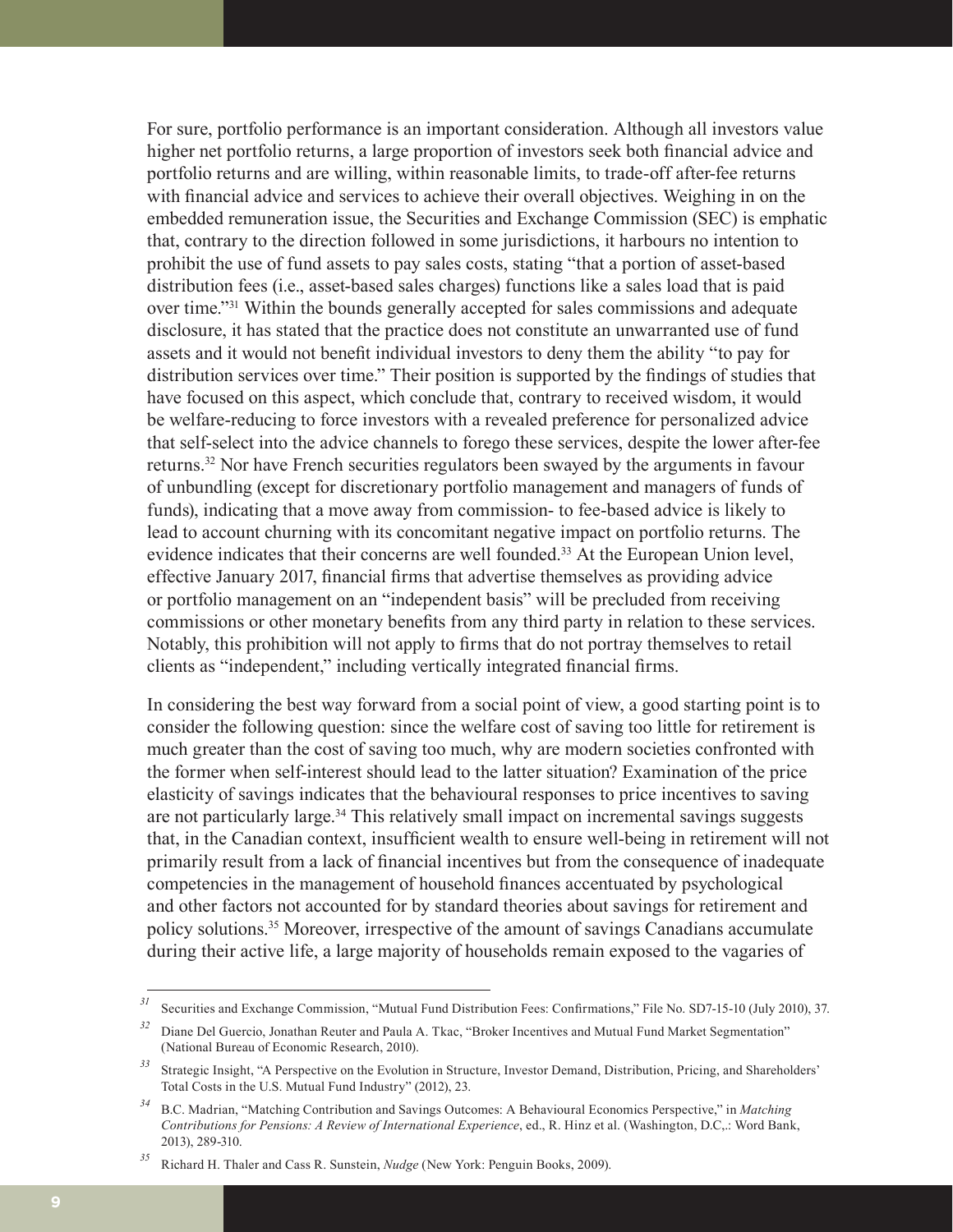financial markets<sup>36</sup> and can expect dramatic fluctuations in fortunes between members of a cohort unless they adopt investment strategies that reduce the impact of market shocks.<sup>37</sup> Consideration must also be given to the fact that, as a growing number of Canadians reach retirement age, the expert-advice needs shift to how retirees use their savings and draw down their wealth in retirement.<sup>38</sup>

Hence, the key issues raised by a mandatory unbundling policy are whether their implementation will: (i) bring about the desired change in behaviour; (ii) broaden access to financial advice; (iii) reduce or contain the cost of financial advice and, more generally, (iv) help Canadians accumulate more wealth than would be the case otherwise; and (v) assist retirees make an efficient draw-down of their wealth. That the imposition of such a rule on the Canadian industry would effectively yield the expected benefits is not a foregone conclusion.

# **3. THE SOCIAL BENEFITS OF PROFESSIONAL FINANCIAL ADVICE**

In her pioneering work, Lusardi<sup>39</sup> provides strong evidence that wealth holdings were much improved by specific planning activities and, conversely, that households that gave little thought to retirement had far lower wealth than those who planned for it, even after controlling for many socio-demographic factors. Individuals "with a high propensity to plan not only accumulate more wealth, but also save more than those with a low such propensity."40

Venti and Wise have shown that "the differences in saving choices among households with similar lifetime earnings lead to vastly different levels of asset accumulation by the time retirement age approaches."41 The capacity to plan for retirement is strongly associated

*<sup>36</sup>* Retirement income from DC plans and financial savings are highly dependent on the date of retirement or that of conversion of financial wealth into an income stream since market values are cyclical. According to recent calculations by the OEDC, assuming the same percentage of salary as pension contributions, the initial pension as a proportion of final salary of an American worker retiring at the peak of the dot-com boom was about 52 per cent compared to around 20 per cent for those retiring in 2012. Similar gyrations occur in all market economies. Investment schemes said to be more appropriate for retirement savings, such as target-date funds, remain subject to the effects of market volatility. For instance, according to Morningstar, the average value of U.S. target-date funds fell by 23 per cent in 2008 following the collapse of Lehman Brothers. In a nutshell, the glide path to retirement income may be much steeper for some than others depending solely on the state of financial markets at the date of retirement.

*<sup>37</sup>* P. Antolin, S. Payet and J. Yermo, "Assessing Default Investment Strategies in Defined Contribution Pension Plans" (OECD, 2010).

*<sup>38</sup>* James Poterba, Steven Venti and David Wise, "The Composition and Draw-Down of Wealth in Retirement," NBER Working Paper 17536 (October 2011).

*<sup>39</sup>* Annamaria Lusardi, "Information, Expectations, and Savings," in *Behavioural Dimensions of Retirement Economics*, ed. Henry Aaron (New York: Brookings Institution/Russell Sage Foundation, 1999), 81-115; Annamaria Lusardi, "Explaining Why so Many Households Do Not Save," mimeo (University of Chicago, 2000).

*<sup>40</sup>* John Ameriks, Andrew Caplin and John Leahy, "Wealth Accumulation and the Propensity to Plan," *Quarterly Journal of Economics* (2003): 1008-1009.

*<sup>41</sup>* Steven Venti and David Wise, "Choice, Chance, and Wealth Dispersion at Retirement*,*" NBER Working Paper No. 7521 (2000), 35.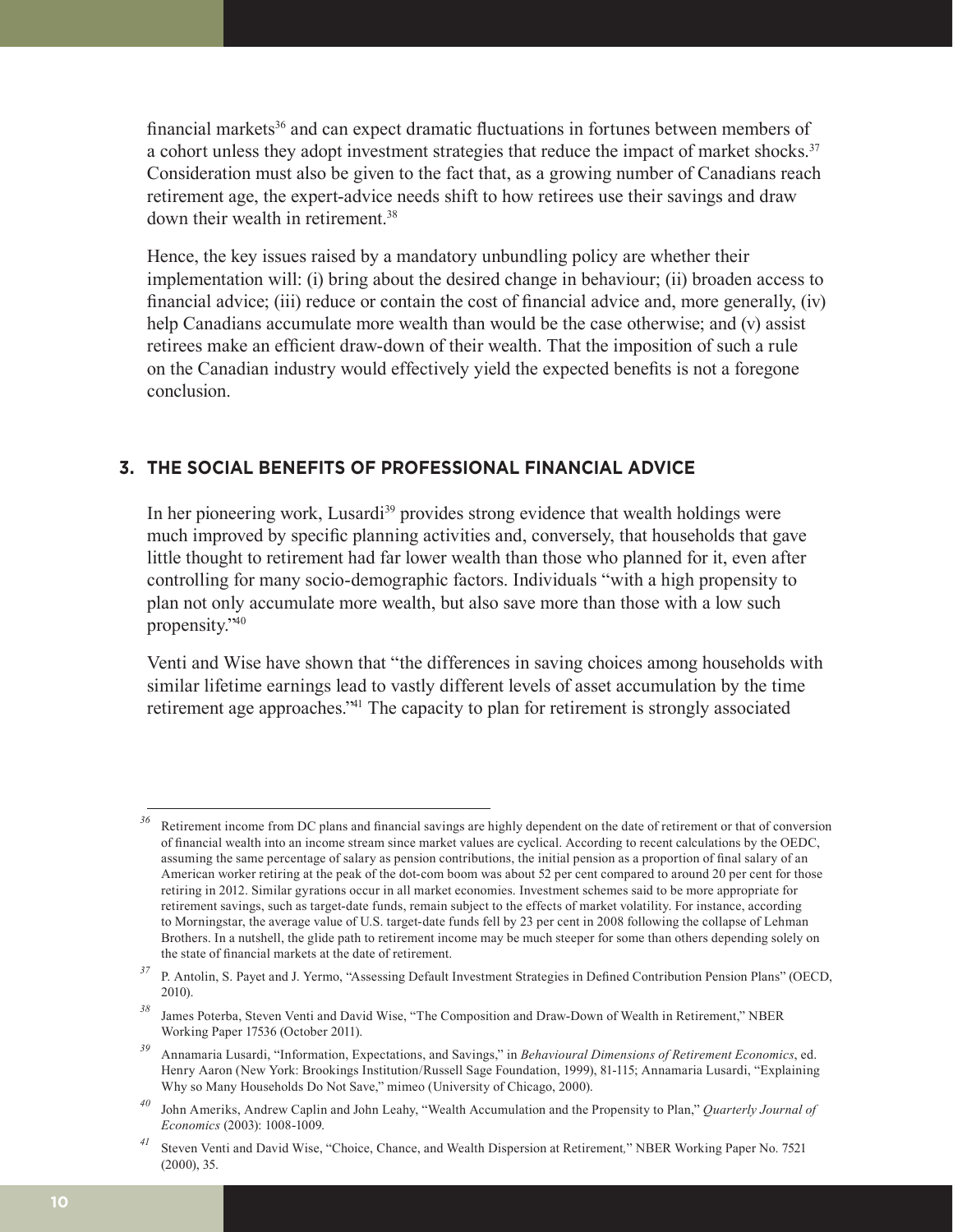with financial literacy and sophistication<sup>42</sup> and closely tied to working with an adviser.<sup>43</sup> A large proportion of households are unable to determine how current savings are likely to translate into income in retirement on account of limited financial literacy. According to a recent survey, only one-fourth of Canadian adults who are not yet retired have determined the amount of money they will need in retirement.<sup>44</sup> Surveys also show that households substantially underestimate the amount they need to save to achieve their anticipated annual household retirement income.<sup>45</sup>

Sticking to a plan requires a long-term perspective and a disciplined approach that eludes a large proportion of the population. Left on their own, individual investors are more likely to invest inefficiently (inappropriate asset mix, under-diversification, excessive trading, pro-cyclical tendency, etc.) and either not take the investment risk that is needed to achieve at least their long-term savings goals<sup>46</sup> or fall prey to the allure of market-timing and the chase for performance. Kinniry et al. suggest that the counteracting influence of financial advisers to these emotional urges "could be the largest potential value-add of the tools available to advisers."47 Their conclusions are supported by numerous academic studies finding that financial advice leads to better investment practices by retail investors.<sup>48</sup>

In terms of adequacy of retirement income, it is the wealth a household needs to accumulate to support the expected level and pattern of consumption at retirement that matters. This is where financial advice makes a difference through the influence it exerts on the establishment of financial goals and the discipline to follow through with appropriate savings and investment practices. Using the 2004 and the 2008 waves of the U.S. National Longitudinal Survey of Youth, Martin and Finkle found that, after controlling for socioeconomic status, households that used a financial adviser and calculated retirement needs "saved \$233,617 more in retirement wealth than households that did not have a plan" and "generated more than 50 percent greater savings than those who estimated retirement needs on their own without the help of a planner."49 In Canada, the results of a rigorous econometric study show that, on average, individual investors assisted by a financial

*<sup>42</sup>* David, Boisclair, Annamaria Lusardi and Pierre-Carl Michaud, "Financial Literacy and Retirement Planning in Canada," NBER Working Paper No. 20297 (July 2014).

*<sup>43</sup>* Mitchell Marsden, Cathleen D. Zick, Robert N. Mayer, "The Value of Seeking Financial Advice," *Journal of Family and Economic Issues* 32, 4 (2011): 625-643.

*<sup>44</sup>* Royal Bank of Canada, "Canadians cut their Retirement Savings Goal by more than \$200,000," News Release (2013).

*<sup>45</sup>* Gopy Shah Goda, Colleen Flaherty Manchester and Aaron Sojourner, "What Will My Account Really Be Worth? An Experiment on Exponential Growth Bias and Retirement Saving" (NBER, 2012).

*<sup>46</sup>* David Blake and Alistair Haig, "How Do Savers Think About and Respond To Risk?" (Cass Business School, 2014), 10.

*<sup>47</sup>* Francis M. Kinniry Jr. et al., "Putting a value on your value: Quantifying Vanguard Adviser's Alpha" (Vanguard Research, 2014), 16.

*<sup>48</sup>* These include: With respect to portfolio diversification, M. Kramer, "Investment Advice and Individual Investor Portfolio Performance" (2009); and Marc M. Kramer and Robert Lensink, "The Impact of Financial Advisers on the Stock Portfolios of Retail Investors" (University of Groningen, March 2012). On asset mix and investment conservatism: Blake and Haig, "How Do Savers," and Cathleen D. Zick and Robert N. Mayer, "Evaluating the Impact of Financial Planners," in *The Market for Retirement Financial Advice*, ed. Olivia S. Mitchell and Kent Smetters (Cambridge: Oxford University Press, 2013), 153-181;` and Joa Cocco, Francisco Gomes and Pascal Maenhout, "Consumption and Portfolio Choice over the Lifecycle," *Review of Financial Studies* 18 (2005): 490-533. And on the cost of "reckless conservatism": Laurent E. Calvet, John Y. Campbell and Paolo Sodini, "Down or Out: Assessing the Welfare Costs of Household Investment Mistakes," *Journal of Political Economy* 115, 51 (2007).

*<sup>49</sup>* Terrance Martin and Michael Finke, "A Comparison of Retirement Strategies and Financial Planner Value," *Journal of Financial Planning* 27, 11 (2014): 46-53.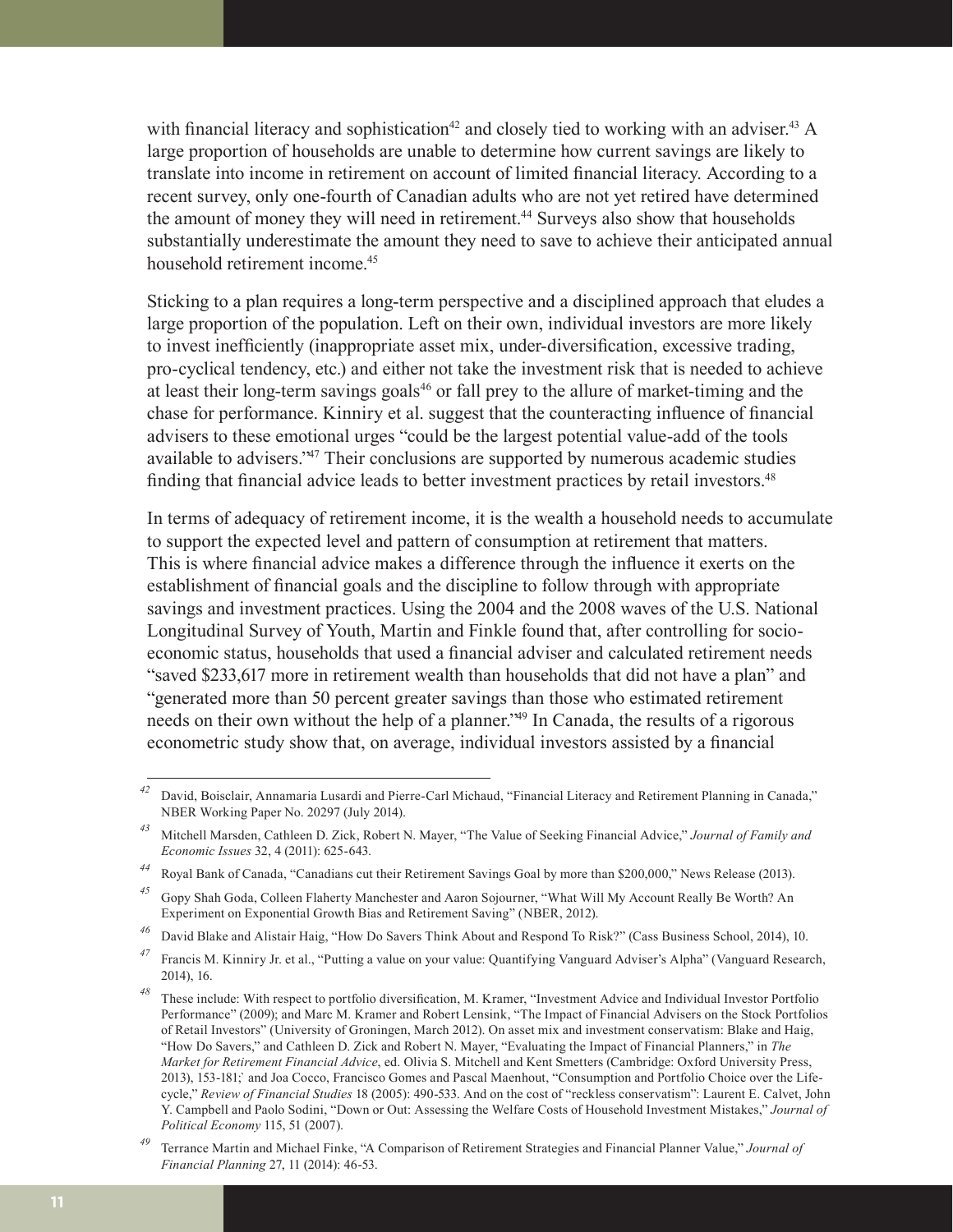adviser accumulate significantly more financial assets than did non-advised respondents with comparable age, income levels and other socioeconomic characteristics. This benefit of financial advice grows with the length of time households have received advice: after four to six years, the advised households have accumulated 1.58 times the amount accumulated by non-advised households; after 15 years, the difference has increased to 2.73 times.<sup>50</sup> The contribution of financial advisers to the propensity to save and, thus, accumulate much larger financial asset balances, is illustrated in Figure 2.

| <b>FIGURE 2</b> | MEDIAN FINANCIAL ASSET LEVELS HELD BY CANADIAN HOUSEHOLDS |
|-----------------|-----------------------------------------------------------|
|                 |                                                           |

|                         | Non-Advised | Advised   |
|-------------------------|-------------|-----------|
| Median financial assets | \$24,000    | \$101,000 |
| 'Mean financial assets  | \$93.384    | \$193.772 |

Source: Montmarquette and Viennot-Briot, 2012.

# 3.1. A quantitative assessment

The Conference Board of Canada simulated the economic impact over the long term of a scenario whereby 10 per cent of Canadians without a financial adviser obtained financial advice and adopted the saving pattern of presently "advised" investors. The simulations provide additional evidence of the contribution of financial advice to retirement readiness: a 10 per cent increase in the advised population would cause annual household net savings in 2025 to be \$812 million larger than in 2014, the base year.

|  | <b>FIGURE 3</b> | INCOME AND SAVINGS CHARACTERISTICS, BY AGE COHORT |
|--|-----------------|---------------------------------------------------|
|--|-----------------|---------------------------------------------------|

| <b>AGE COHORT</b>          |                                | $25 - 44$                    |                        | $45 - 54$                    |                                  | $55 - 64$                    |                               |
|----------------------------|--------------------------------|------------------------------|------------------------|------------------------------|----------------------------------|------------------------------|-------------------------------|
|                            | Proportion<br>sample<br>$(\%)$ | Average<br>income<br>$($ \$) | Savings rate<br>$(\%)$ | Average<br>income<br>$($ \$) | <b>Savings</b><br>rate<br>$(\%)$ | Average<br>income<br>$($ \$) | <b>Savings</b><br>rate<br>(%) |
| With a financial adviser   | 49                             | 78.622                       | 10.6                   | 87.862                       | 11.4                             | 88.850                       | 13.7                          |
| Non-advised                | 44                             | 63.018                       | 8.5                    | 66.129                       | 8.2                              | 65.882                       | 9.2                           |
| Non-advised, active trader | 6                              | 77.381                       | 12.6                   | 88.634                       | 14.0                             | 86.653                       | 14.1                          |

Source: The Conference Board of Canada, Boosting Retirement Readiness, 2014.

The Conference Board estimates that five years after the increase in the advised population, real GDP and real disposable income are augmented, "business investment is boosted" and "potential output is higher over the long-term, representing a permanent increase in income and profits in the economy."51 These results are consistent with those obtained in Australia. A study of the key economic implications of an additional five per cent of Australians receiving financial advice, concludes that within a five-year period it would result in a 0.3 per cent of GDP gain in national saving compared to what would otherwise be the case.<sup>52</sup>

*<sup>50</sup>* Montmarquette and Viennot-Briot, "Econometric Models," 9.

*<sup>51</sup>* Conference Board of Canada, "Boosting Retirement Readiness and the Economy Through Financial Advice" (2014), IV.

*<sup>52</sup>* KPMG Econtech, "Value Proposition of Financial Advisory Networks" (January 2011), IV.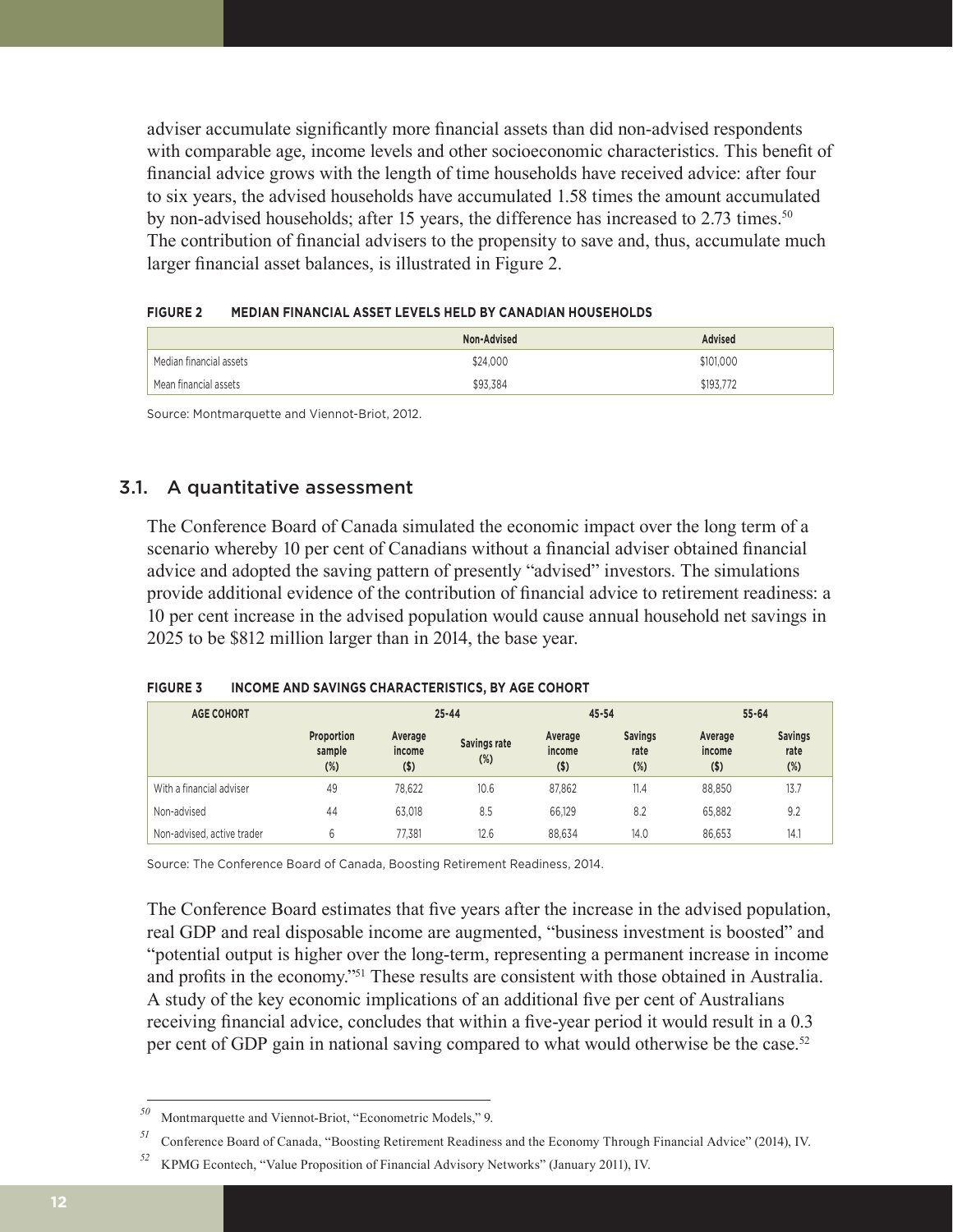The Conference Board simulations provide an indication of the magnitude of the welfare cost caused by a shrinking of the "advised" population. The consequence of a prohibition on embedded and trailing fees is likely to reduce by 20 to 30 per cent the number of individual investors that obtain or will seek professional financial advice.<sup>53</sup> Such a contraction is two to three times the size of the enlargement of the "advised" population postulated for the simulations; it is not unreasonable to suggest that the shrinking of the advised population would have roughly symmetrical economic costs to the estimated benefits stemming from a proportional increase in the advised population.

## **4. TRUST: A KEY DETERMINANT OF THE DEMAND FOR PROFESSIONAL FINANCIAL ADVICE**

Trust is a key determinant of the engagement by individual investors in financial markets. Consumer surveys reveal that finding a financial adviser that is trustworthy is consumers' first priority in their search for an adviser (followed by competence and a proven track record). Consumers rely on several mechanisms to gauge the degree of trust they can place in the quality of expert services and confide in an adviser. The brand name, relationship and service-quality factors that are generalizable across products and services offerings have been shown to be salient factors in the choice of financial intermediaries. Securities commissions convey a powerful signal about the quality and professionalism of the financial firms and financial advisers they regulate; an implicit representation that they will be dealt with fairly and in accordance with the standards of the industry. The existence of a regulatory body that provides oversight to a profession is a signal to consumers that they need not spend resources on costly monitoring in order to reduce self-serving behaviour by the adviser and that there is a mechanism for redress if that behaviour were to occur.

Trust is an essential determinant of the quality of a relationship;<sup>54</sup> it generates higher levels of co-operation between a supplier and its customers, leads a supplier to exert more efforts on behalf of his clients, enhances the credibility of the supplier, generates buy-in of recommendations and it shifts the focus of the relationship from the short to the long term.<sup>55</sup> Trust is particularly important in relationships where risk and information asymmetry are present since it mitigates opportunistic behaviours on the part of the supplier and is key to overall satisfaction.<sup>56</sup> Two factors are particularly relevant with respect to retail financialservices-consumption decisions. First, trust has a beneficial impact on a customer's overall evaluation of a financial services relationship; second, trust plays a key role in reducing perceived risk and simplifying choices. The two are clearly interdependent. Trust — trust

*<sup>53</sup>* Nick Chater, Steffen Huck and Roman Inderst, "Consumer Decision-Making in Retail Investment Services: A Behavioural Economics Perspective" (European Commission, 2010).

*<sup>54</sup>* J. Singh and D. Sirdeshmukh, "Agency and Trust Mechanisms in Consumer Satisfaction and Loyalty Judgments," *Journal of the Academy of Marketing Science* (2000).

*<sup>55</sup>* A. Sunikka, L. Kapanen-Peura and A. Raijas, "Empirical Investigation into the Multi-faceted Trust in the Wealth Management Context," *International Journal of Bank Marketing* (2010); C. Ennew and H. Sekhon, "Measuring Trust in Financial Services: The Trust Index," *Consumer Policy Review* (2007); P. Cox, "Should a financial service provider care about trust? An Empirical Study of Retail Saving and Investment Allocations," *Journal of Financial Services Marketing* (2007).

*<sup>56</sup>* D. Thom et al., "Patient Trust in the Physical: Relationship to Patient Requests," *Family Practice* (2002).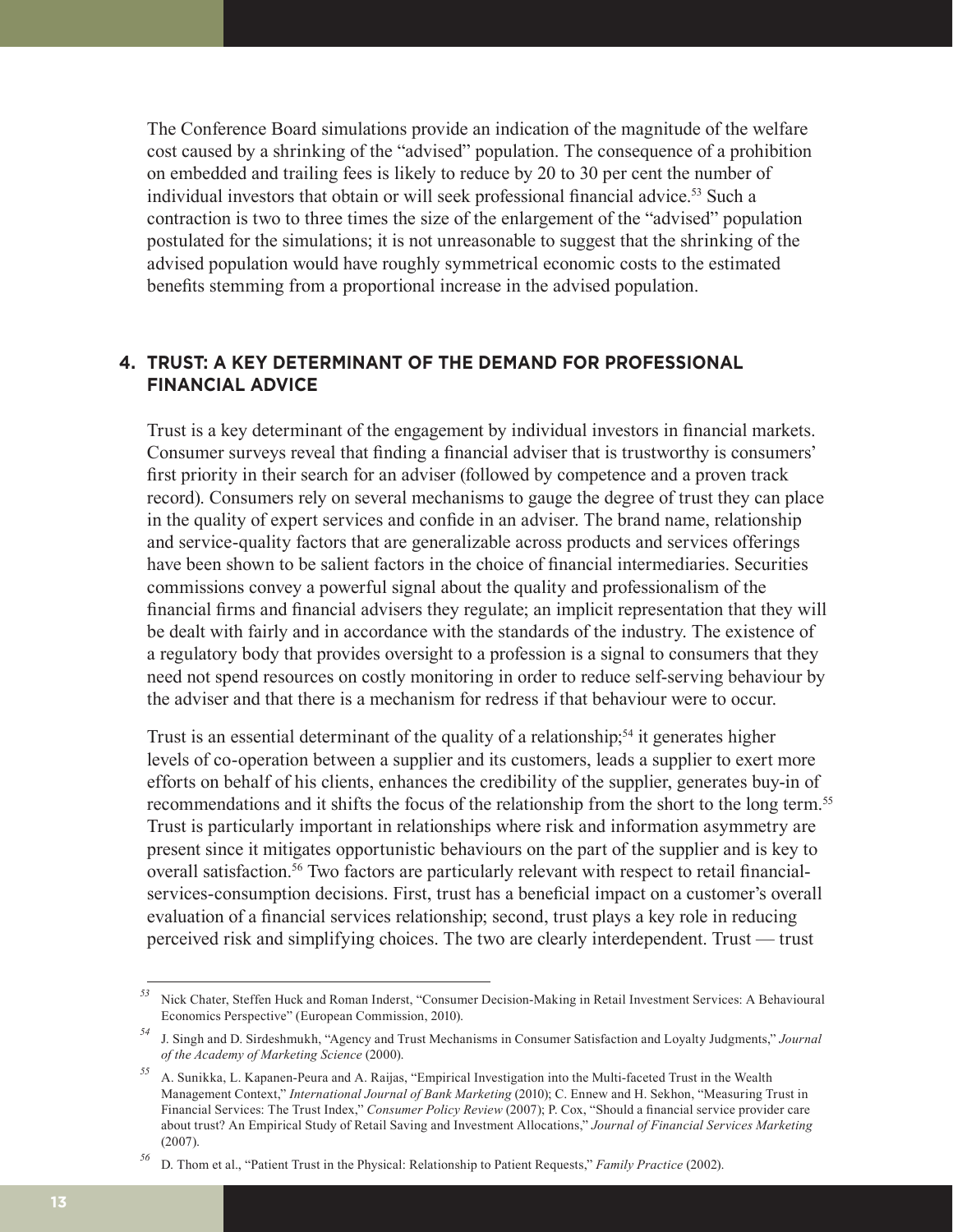in advice and trust in consumer rights — is an essential ingredient that exerts a significant influence on the willingness of people to seek advice even though they are unable to ascertain whether or not the recommendations are the best in the circumstances.

A large European survey provides evidence that "households with lower financial capability need to trust financial advice in order to invest in stocks."57 The results of an extensive survey of individual investors who have and do not have a financial adviser are revealing: having a financial adviser significantly increases: (i) the trust towards a financial adviser (about 30 per cent more likely than a similar non-advised respondents); (ii) the confidence levels towards financial advisers (70.8 per cent have high confidence versus 32.1 per cent for non-advised respondents; and, (iii) significantly increases the investor's confidence that he or she will have enough money to retire comfortably.<sup>58</sup> These results buttress those of annual surveys of mutual fund investors that indicate they trust their adviser to give them sound advice (94 per cent) and believe they obtain better returns on their investments than they would otherwise (90 per cent).<sup>59</sup>

The trust individual investors place in their financial adviser and their firm cannot be dismissed by asserting that "they do not know better" or that we are presented with a classic case of cognitive dissonance. A recent survey of U.S. financial consumers designed to identify the factors that lead to paying for professional financial advice and the type of services purchased showed that financial consumers who pay for comprehensive financial advice are predominantly middle-aged, college educated, financially knowledgeable and wealthy.<sup>60</sup> These results are inconsistent with the argument that the level of trust observed through the surveys simply suggests that financial consumers are naturally trusting and credulous toward their financial adviser. In the discussions on embedded mutual fund fees, the near exclusive focus on answers to surveys of investors concerning their familiarity with the form of remuneration of their financial adviser misrepresents the full extent of the investor-financial adviser relationship. Among the factors that have an impact on the level of trust exhibited by retail investors, the financial adviser's compensation does not produce statistically significant results.<sup>61</sup> The high levels of confidence, satisfaction and trust expressed by "advised" investors are the relevant indicators of the value they ascribe to their relationship with a financial adviser. The role of trust in reducing the incidence of self-serving behaviours needs to be explicitly recognized. This also makes it imperative that constant care be taken to ensure that investors' trust in a competent and professional financial advice industry is not misplaced.

*<sup>57</sup>* Dimitris Georgarakos and Roman Inderst, "Financial Advice and Stock Market Participation" (Goethe University, 2014), 1.

*<sup>58</sup>* Montmarquette and Viennot-Briot, "Econometric Models," 9.

*<sup>59</sup>* Pollara, "Canadian Investors' Perceptions of Mutual Funds and the Mutual Fund Industry" (The Investment Funds Institute of Canada, 2013).

*<sup>60</sup>* Finke, Huston, and Winchester, "Financial Advice"; Jason West, "Financial adviser participation rate and low net worth investors," *Journal of Financial Services Marketing* (2012).

Finke, Huston, and Winchester, "Financial Advice."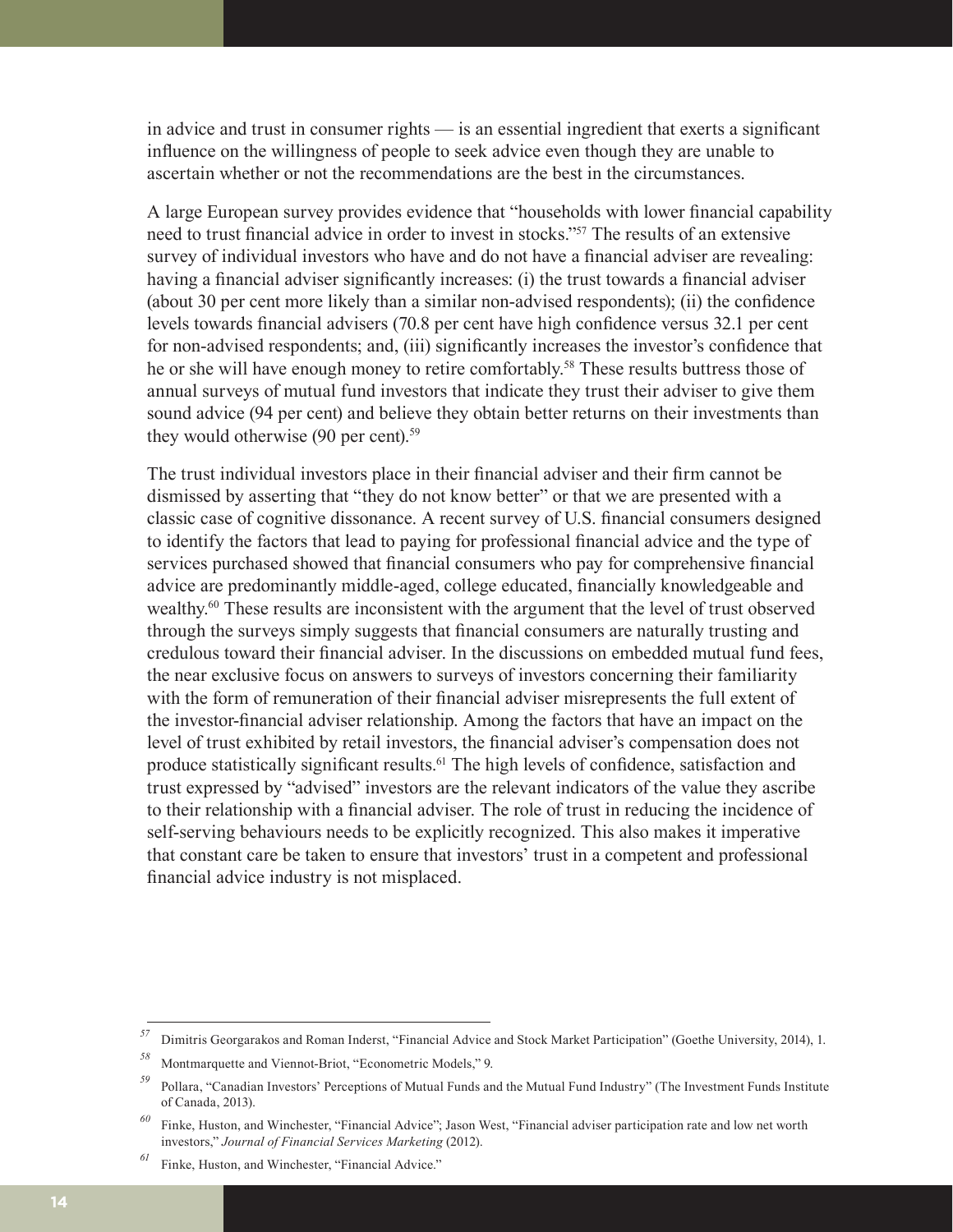### 4.1. The principal-agent conundrum

It is unreasonable to expect no welfare losses from the delegation of decision-making to professional advisers. There is no denying that the principal-agent relationship between a financial adviser and his clients expose them to both adverse selection and moral hazard. The friction inherent to a principal-agent relationship, the incentives embedded in the remuneration structure, whichever its form, and the information asymmetry between the parties combine to dissipate some of the gains from professional financial advice that would accrue under aseptic conditions.

There are myriad situations where professionals face conflicts of interest when they advise clients on whether they should pursue one or another course of action. The most commonly prescribed remedy to mitigate the risks stemming from "conflicted" situations is disclosure. In certain circumstances, this "solution" may have perverse effects. For instance, it has been shown that people generally do not discount advice from biased advisers as much as they should, even when advisers' conflicts of interest are disclosed, and that disclosure may increase the bias in advice because — caveat emptor — it provides the advisers with the moral licence to engage in self-interested behaviour, thereby exacerbating biases. $62$ Subsequent studies show that other institutional factors, including sanctions, can effectively mitigate these effects of disclosure.<sup>63</sup>

Clearly, the legal regime that governs the conduct of financial intermediaries and "approved persons" in retail markets, the protection it affords financial consumers and the efficacy of the regulatory apparatus in ensuring compliance with the rules and redress, when needed, greatly influence the beliefs of financial consumers in the fairness of the "rules of the game" and, hence, their level of trust. This explains, in part, why civil and common law standards exemplified by the "shingle theory" under U.S. federal securities law and the "holding out" concept under common law, impose on financial intermediaries more stringent legal responsibilities of care and loyalty to their clients than those that govern ordinary contracts.<sup>64</sup>

Canadian securities legislation and case law impose a statutory duty on retail client advisers to deal fairly, honestly and in good faith with their clients. These statutory obligations impose on financial advisers and registered firms a duty of care, which is comprised of "know your product" and "know your client" obligations, along with fair and reasonable compensation. The duty of loyalty encompasses the disclosure of the terms and conditions of the relationship and material conflicts of interest and their resolution in a manner consistent with the interest of the customer. These obligations are detailed in securities

*<sup>62</sup>* Daylian M. Cain, George Loewenstein and Don A. Moore, "The Dirt on Coming Clean: Perverse Effects of Disclosing Conflicts of Interest," *The Journal of Legal Studies* 34, 1 (January 2005): 1-25.

*<sup>63</sup>* Bryan K. Church and Xi (Jason) Kuang, "Conflicts of Interest, Disclosure, and (Costly) Sanctions: Experimental Evidence," *The Journal of Legal Studies* 38, 2 (June 2009).

*<sup>64</sup>* Alessio M. Pacces, "Financial intermediation in the securities markets law and economics of conduct of business regulation," *International Review of Law and Economics* (2000); Mario Naccarato, "La juridicité de la confiance dans le contexte des contrats de services de conseil financiers et de gestion de portefeuille*," Revue générale de droit* 39, 2 (University of Ottawa, 2009); Raymond Crête, Marc Lacoursière and Cinthia Duclos, "La rationalité du particularisme juridique des rapports de confiance dans les services de conseils financiers et de gestion de portefeuille," *Revue générale de droit* 39, 2 (University of Ottawa, 2009); Julie Biron and Stéphane Rousseau, "Pérégrinations civilistes autour de la relation entre intermédiaire du marché et l'investisseur" (Centre de droit des affaires et du commerce international, 2010).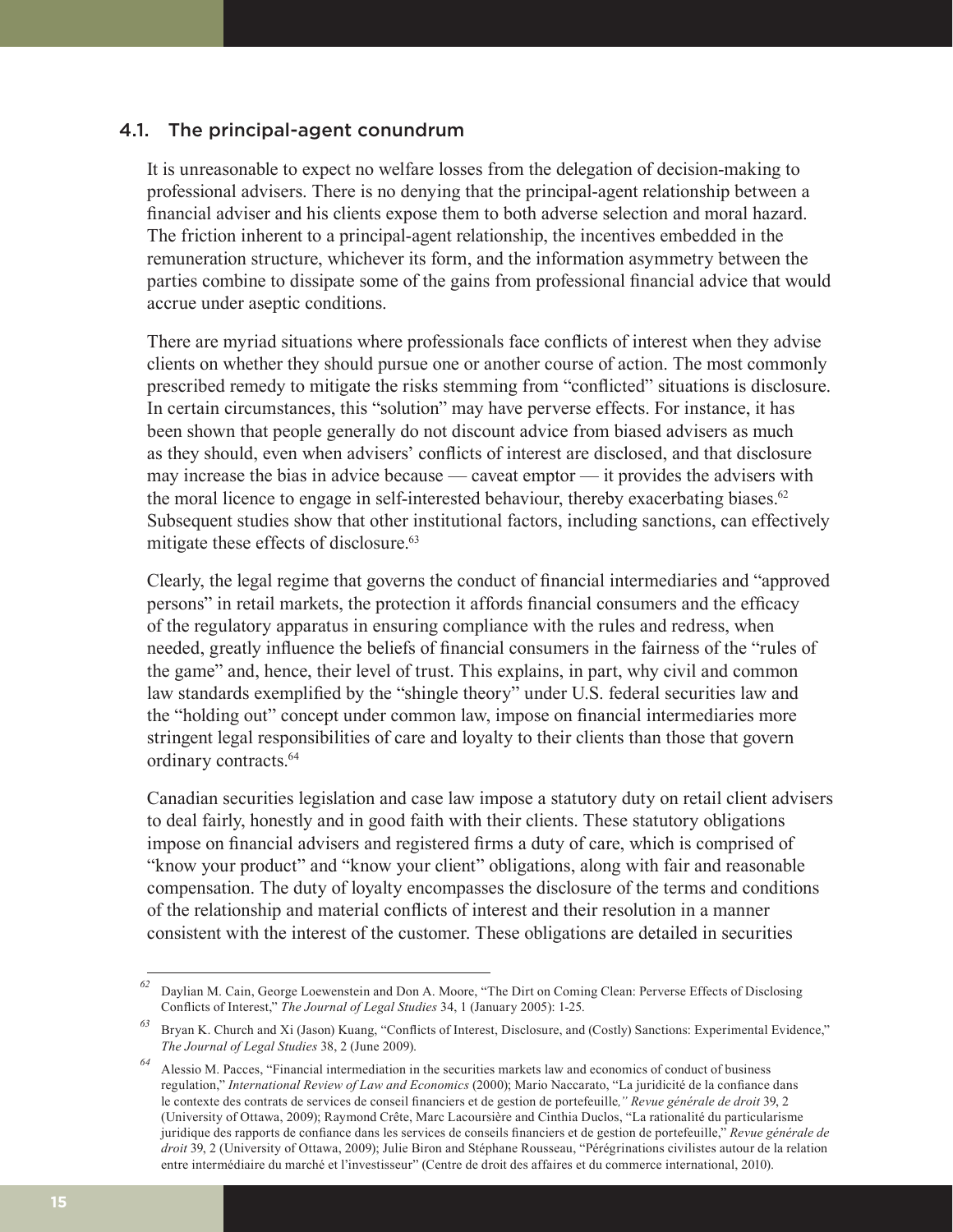regulations and the self-regulatory organizations' requirements, including the extension of the duty of loyalty to the client beyond the initial purchase, sale or recommendation of any security that is unique to Canada.65 Commentators have argued that the "client relationship model" that codifies the duties of Canadian financial advisers and financial intermediaries vis-à-vis their clients is lacking.<sup>66</sup> It remains that, when considered in its totality, the fiduciary duties imposed on financial advisers and intermediaries by Canadian law, regulation and case law are significantly more extensive and exacting than the corresponding regimes in Australia, the United Kingdom and the United States.<sup>67</sup>

The conflict-of-interest criticism levied against the bundling of financial advice with financial products may be preoccupied more with form than with the outcome.68 The incidence of churning of mutual fund accounts illustrates the point. A common view is that when commissions are paid to a financial adviser on a transaction basis, the remuneration formula incentivizes the adviser to trade more often than is warranted. Hence, the converse should hold that when the remuneration of a financial adviser is on the value of the assets under management (AUM) the incentive to needlessly trade mutual funds or other financial products is eliminated and the risk of account churning substantially reduced.

The evidence does not support these conclusions: fee-for-advice account structures demonstrate higher-than-average asset velocity. Strategic Insights reports that "mutual funds held within commission-based platforms show asset turnover (i.e., redeeming one fund and using the proceeds to purchase another fund) in line with industry averages in recent years. In contrast, fee-for-advice platforms experience higher asset turnover."69 A number of academic studies have concluded that higher asset velocity correlates with lower investment results. Accordingly, "this higher asset turnover typical within fee-for-advice accounts raises concerns about investment results, as compared to lower turnover 'buy-andhold' strategies."<sup>70</sup> Within financial institutions and professional organizations, conflicts of interest infrequently materialize in corrupt actions — the domain of enforcement; rather, biased advice is generally the result of unintentional and unconscious motivations.<sup>71</sup> Through an analysis of a sample of 12,000 individual investment accounts for a 34-month period at a large retail German bank, Bluethgen et al. conclude that their "empirical

*<sup>65</sup>* The Investment Industry Regulatory Organization of Canada (IIROC) Rule 42.2 provides explicitly that: "The Approved Person must address all existing or potential material conflicts of interest between the Approved Person and the client in a fair, equitable and transparent manner, and consistent with the best interests of the client or clients." The Mutual Fund Dealers Association of Canada (MFDA) Rule 2.1.4 is to the same effect.

*<sup>66</sup>* Edward Waitzer, "Make advisers work for investors," *Financial Post*, February 2011.

*<sup>67</sup>* Laura Paglia, "Standard of Conduct for Advisers and Dealers: Exploring the Appropriateness of Introducing a Statutory Best Interest Duty When Advice if Provided to Retail Clients," Canadian Securities Administrators Consultation Paper 33- 403 (CP 33-403) (Torys LLP, 2013).

The same applies to the Canadian residential mortgage market where mortgage brokers act for the homebuyer but are paid a commission by the lender. Notwithstanding this arrangement, a recent study finds that brokers "help borrowers search for and negotiate better terms" than what borrowers acting on their own achieve. Jason Allen, Robert Clark and Jean-François Houde, "Price Competition and Concentration in Search and Negotiation Markets: Evidence from Mortgage Lending," Bank of Canada Working Paper 2012-4 (Ottawa, 2012), 26.

*<sup>69</sup>* Strategic Insight, "A Perspective on the Evolution in Structure, Investor Demand, Distribution, Pricing, and Shareholders' Total Costs in the U.S. Mutual Fund Industry" (2012), 5.

*<sup>70</sup>* ibid.

*<sup>71</sup>* Don A. Moore and George Loewenstein, "Self-Interest, Automaticity, and the Psychology of Conflict of Interest," *Social Justice Research* 17 (2004): 189-202.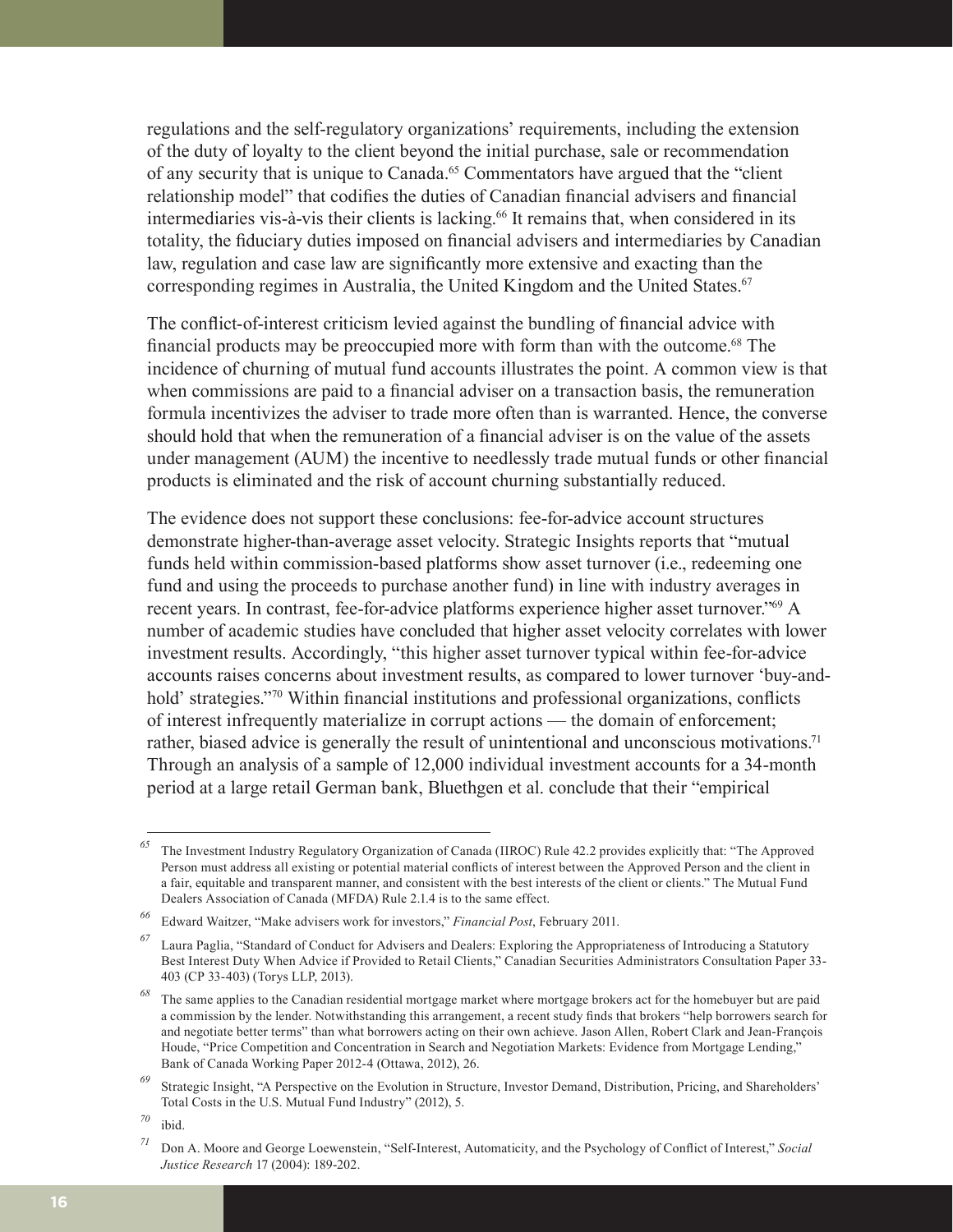evidence is broadly in line with honest financial advice."72 Examining the investment portfolios of Canadian households at three large Canadian financial institutions, Foester et al. found that the composition of the advisers' portfolio "is far and away the strongest predictor of the risk taken in their client's portfolios even after controlling for advisor and client characteristics."73 In a study of 401k plans in the United States, Dvorak reaches a similar conclusion: the composition of client 401k plans was similar to their financial adviser's plan.<sup>74</sup> No doubt, such a projection of an adviser's risk preferences on his clients raises questions about the suitability of the advice in all cases; however, it does not support the contention that his advice was driven by ulterior motives.

The above observations are consistent with the findings of several academic studies that there exists little empirical evidence to support the claim that fee-based pricing promotes behaviour more aligned with clients' interests<sup>75</sup> and it suggests that, when evidence does exist, concerns about commission-based pricing may be overstated and may not be as problematic as predicted.76 Weinstein concludes from his review of the literature that "it is not yet clear whether moving from commission-based to asset-based compensation will result in a net improvement in the overall return to the investor."77 Very little is known "about individual responsiveness to financial advice outside an environment with moral hazard<sup>"78</sup> and what is known about advice taking and receiving does not favour the superiority of the neutral advice hypothesis.<sup>79</sup> One important factor is that financial advisers want to sustain their business over time; the repeated-game nature of the relationship provides an incentive to offer accurate advice to their clients or, at the very least, not to knowingly provide biased information.<sup>80</sup> Moreover, the right of investors in mutual funds to demand repayment of their investment at current net asset value at the end of each trading day carries profound and effective governance consequences. Cast in a broader context, Samantha Lee finds that contrary to frequent assertions, advisers provided more optimal advice in asymmetric knowledge contexts than in symmetric knowledge contexts and as task complexity increased.<sup>81</sup>

*<sup>72</sup>* Ralph Bluethgen et al., "Financial Advice and Individual Investors' Portfolios" (March 2008), Abstract.

*<sup>73</sup>* Foerster et al., "Retail Financial."

*<sup>74</sup>* Tomas Dvorak, "Do 401k planners take their own advice?" (paper presented at the American Economic Association Conference, 2013), Abstract.

*<sup>75</sup>* A survey of financial planners concluded that fee-based financial-planner scores on an ethical orientation scale were no different than commission-based planner scores. Kenneth S. Bigel, "The Ethical Orientation of Financial Planners Who Are Engaged in Investment Activities: A Comparison of United States Practitioners Based on Professionalization and Compensation Sources," *The Journal of Business Ethics* 28, 4 (2000): 323-337.

*<sup>76</sup>* J. Michael Collins, "A Review of Financial Advice Models and the Take-Up of Financial Advice," Working Paper WP 10-5 (Center for Financial Security, September 2010), 19.

*<sup>77</sup>* Edwin Weinstein, "Mutual Fund Fee Research" (The Brondesbury Group, 2015), 7.

*<sup>78</sup>* Angela A. Hung and Joanne K. Yoong, "Asking for Help, Survey and Experimental Evidence on Financial Advice and Behaviour Change," WR-714-1 (RAND Corporation, 2010), 5.

*<sup>79</sup>* Utpa Bhattacharya et al., "Is Unbiased Financial Advice To Retail Investors Sufficient? Answers from a Large Field Study," *Review of Financial Studies* (2012).

*<sup>80</sup>* Luis Garicano and Tano Santos, "Referrals," *American Economic Review* 94, 3 (2004): 499-525; Patrick Bolton, Xavier Freixas and Joel Shapiro, "Conflicts of Interest, Information Provision, and Competition in the Financial Services Industry," *Journal of Financial Economics* (February 2006).

*<sup>81</sup>* Samantha Lee, "Advice Giving: A Theory of Advice Formulation" (University of Sydney Business School, 2010).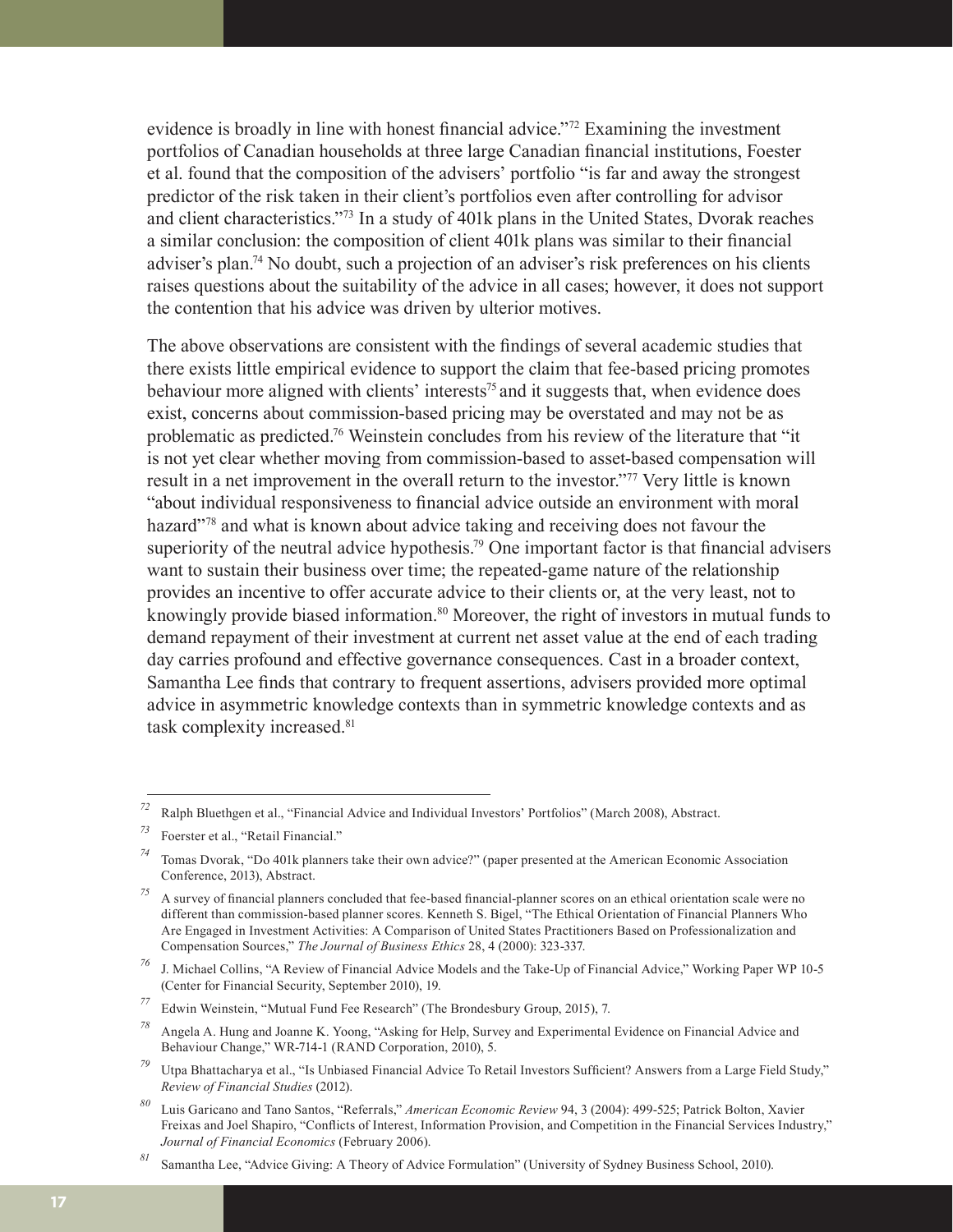### **5. THE PECULIAR ECONOMIC NATURE OF FINANCIAL ADVICE**

The success of Canadian households in accumulating enough wealth despite the costs associated with the management of individual accounts is critical to the effectiveness of voluntary retirement savings programs and the long-term performance and resilience of the Canadian retirement income system. Given the empirical evidence that individual investors relying on the support of financial advisers are, on average, more successful than are nonadvised investors in accumulating and managing their financial assets, $82$  and that the socioeconomic benefits stemming from broad access to formal advice sources are considerable, a key question arises: Under what conditions are the supply of and demand for regulated financial advice most likely to be socially optimal?

Investment advisory services differ from consumer goods and services because they are abstract and there exists an asymmetric information discrepancy between the buyer and the seller, who is deemed to be a subject matter expert, whereas consumers are unable to evaluate confidently, even after repeated purchases, the quality and the reasonableness of the cost of the professional services they obtain. Are good financial returns the result of luck or of investment savvy? How confident can an investor be in the explanation that inactivity was the best strategy since he cannot distinguish "actively doing nothing" from "failing to do something"? The uncertainty is about the value and the quality of the services. In economic terms, financial advice falls within the category of "credence goods." This characteristic is precisely the crux of the matter: the information costs to evaluate "credence goods" are always significantly higher than for search ("normal") goods, often unbearably high.

The "credence good" nature of financial advice has significant consequences for consumer behaviour and, consequently, on the suppliers, the financial intermediary firms. Individuals with higher education and income, financially sophisticated and with larger amounts of financial assets, exhibit a much greater demand for advice from financial intermediaries a rational outcome given that, for them, the opportunity cost of abstinence is much higher — whereas individuals who are non-financially literate and non-affluent are reluctant to seek financial advice.<sup>83</sup> The latter, a large segment of investors, will resist paying upfront fees for financial advice because they do not understand what working with a financial adviser entails and they are unable to discern the benefits, which are abstract, delayed in time and with an uncertain outcome. Their attitude also reflects the fact that non-affluent households tend to equate financial advice with financial risk, which they avoid because they fear it. Viewed from their perspective, paying upfront for financial advice is equivalent to "locking in" a sure loss since they just can't fathom the benefits. This loss aversion is compounded by the fact that financial planning involves a long-term time frame. Even though it is accurate, the warning "past performance does not guarantee future results" that accompanies mutual funds and similar financial products can hardly be considered an unabashed encouragement to incur the upfront cost. Consumer surveys confirm these observations.

 $82$  The academic literature contains several studies that cast doubts on the value of financial advice. These contradictory results are due, in part, to the failure to control for the self-selection bias in the decision by some individual investors and not others to use financial advisers and endogeneity of the variables used in the statistical analyses.

*<sup>83</sup>* Finke, Huston, and Winchester, "Financial Advice."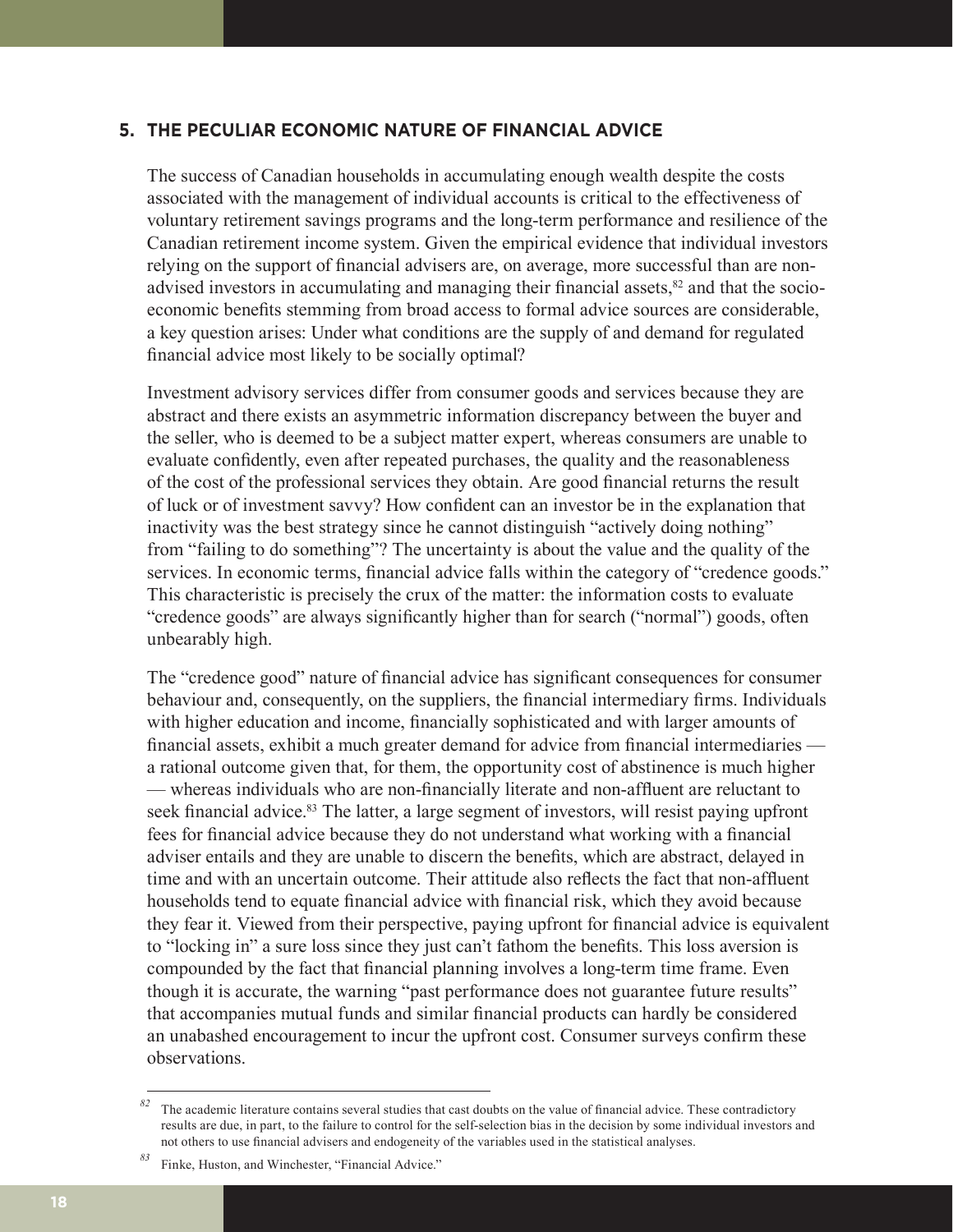A survey of Australian retail investors found that a substantial proportion were not prepared to pay for advice more than 10 per cent of the annual cost of providing the service and, if this was not possible, they would forgo the advice. The Australian Securities and Investments Commission (ASIC) reports that "a common attitude was that financial advice was too expensive when there were no guaranteed returns."<sup>84</sup> In the United Kingdom, studies seeking to understand financial consumers' decision-making behaviour conclude that they are most reluctant to pay upfront for advice.<sup>85</sup> Delmas-Marsalet had obtained similar results in France.<sup>86</sup> A study involving retail investors from eight European countries found that between 26 to 30 per cent of respondents were unwilling to pay upfront for advice.87 In Canada, even though 94 per cent of Canadian mutual fund investors agreed that they trust their advisers to give them sound advice and 90 per cent agreed that they obtain better returns than they would if investing on their own,<sup>88</sup> only 16 per cent indicated that they would continue their relationship with their financial adviser if a shift to a fee-foradvice regime resulted in an upfront cost to them. The observed idiosyncrasies of individual investors are remarkably similar between countries, which suggests that they reflect innate human proclivities.

The fundamental issue is not that individual investors do not value financial advice; rather, it is the reluctance of a large segment of the retail market to pay for it upfront that needs to be addressed. In so doing, financial consumers may be much more rational than what they are given credit for: the quality of the information provided is shown to be enhanced when the compensation is contingent over time rather than paid concurrently with the transaction.89 The bundling of mutual funds with financial advice through embedded and trailing fees addresses this consumer reaction by establishing proportionality between the price of advice and the duration of the service.

### 5.1. The bundling of financial products with advisory services

The bundling of goods or services is a common practice in retail and industrial markets. A large body of marketing research shows that the complementarity of services offered in a bundle enhances its value for consumers, which far exceeds the strict additivity of individual component prices, particularly when the bundle reduces the real cost in time and efforts needed to select and purchase the items individually.<sup>90</sup> Using paradigms in consumer behaviour, research focused on the psychological effects associated with bundling to empirically determine how it affects their valuation of the bundle and the magnitude of these effects reveals that the value consumers ascribe to bundling is generally

*<sup>84</sup>* ASIC, "Access to financial advice in Australia" (2010), 49.

*<sup>85</sup>* James F. Devlin and Sally McKechnie, "Consumers and Financial Advice in the UK: A Research Agenda," Financial Services Research Forum, June 2006; Andrew Clare, "The Guidance Gap" (Cass Business School, January 2013).

*<sup>86</sup>* J. Delmas-Marsalet, "Report on the Marketing of Financial Products for the French Government" (2005).

*<sup>87</sup>* Chater, Huck and Inderst, "Consumer Decision-Making."

*<sup>88</sup>* Pollara, "Canadian Investors' Perceptions of Mutual Funds and the Mutual Fund Industry," The Investment Funds Institute of Canada (2013), 5.

*<sup>89</sup>* Joel S. Demski and David E.M. Sappington, "Delegated Expertise," *Journal of Accounting Research* 25, 1 (1987): 68-89.

*<sup>90</sup>* Kathryn M. Sharpe and Richard Staelin, "Consumption Effects of Bundling: Consumer Perceptions, Firm Actions, and Public Policy Implications," *Journal of Public Policy and Marketing* (2010).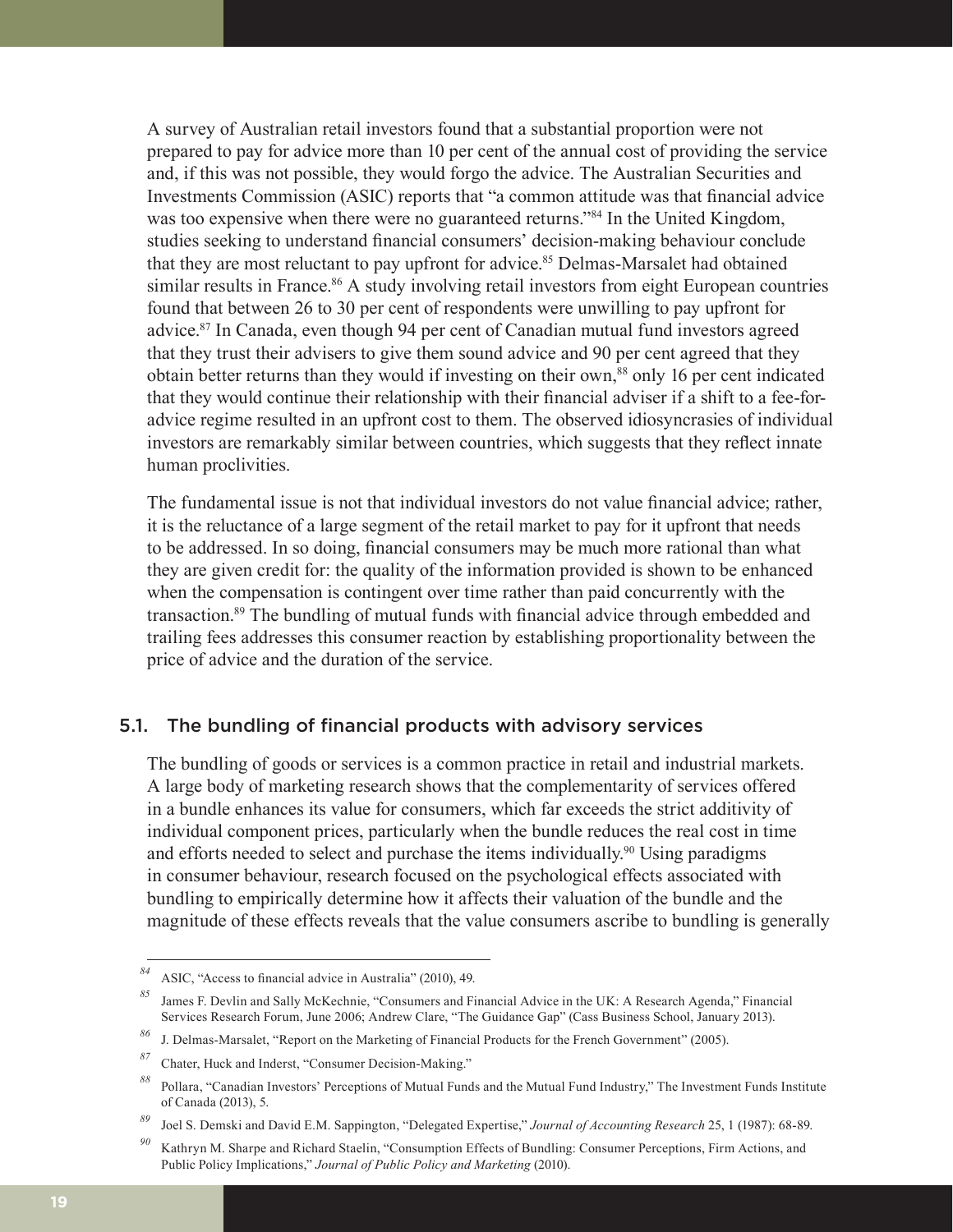underestimated.91 These factors take additional prominence in the case of services, which, compared to goods, typically comprise more intangible elements and tend to be both more complex and more varied.

The public goods nature of financial advice is another important characteristic. Since information is costly to produce but cheap to reproduce, a frequent market solution to protect the manufacturer of information-intensive products is tie-in sales where the information is bundled with an exclusive good. Vertical restraint practices, a form of bundling across the value chain common in several industries, are voluntarily adopted as a way to efficiently distribute products that require point-of-sale services.<sup>92</sup> Their purpose is to induce desired dealer services and optimally compensate dealers for increases in sales where explicit contracts regarding detailed quality of services and performance are difficult to design because the heterogeneity of consumers' demand makes it prohibitive for the manufacturer to monitor the conduct of retail activities. The common element in explanations of the efficiency of bundling arrangements is the recognition that the demand for the product or service at the retail level depends on factors other than price, a condition that characterizes the financial "advice" channels.93 However, if the manufacturer relies on a private-contract enforcement mechanism to ensure dealer adherence, then, a quasi-rent stream must exists to ensure the stability of the relationship.<sup>94</sup>

Five major conclusions stemming from studies of bundling services with products are particularly relevant to the assessment of the practices observed in retail financial markets:

- **Facilitating the investment process:** Most individuals do not spend enough time — or do not want — to actually manage their investments. This behaviour can be explained by the fact that they often have limited financial assets or lack financial sophistication. Bundling saves them a lot of time and effort that, in most cases, they do not want to spend, lowers search costs and simplifies the investment process. It is therefore a rational decision for them to purchase a bundle — that is the financial product and financial advice paid through embedded fees — rather than the individual items separately.<sup>95</sup>
- **Enlarging the market for financial advice:** Individual investors acknowledge the need for and value of financial advice; a large number of them are simply not willing to pay for it outright and want its cost blended with other fees and spread over time. The bundling of advisory services with an investment product such as mutual funds is an effective response to legitimate consumer preferences, which, in addition, yields substantial social benefits in that it encourages and broadens access to professional financial advice.
- **Exercising downward pressure of the price of financial advice:** It is the fund manufacturers*'* interest to enlarge the number of investors in their funds, an objective

*<sup>91</sup>* Steven M. Shugan, "The Cost of Thinking," *Journal of Consumer Research* (1980).

*<sup>92</sup>* Benjamin Klein and Kevin M. Murphy, "Vertical Restraints as Contract Enforcement Mechanisms," *Journal of Law and Economics* XXXI, 2 (October 1988): 265-297.

*<sup>93</sup>* G.F. Mathewson and R. A. Winter, *The Economics of Vertical Restraints in Distribution* (1986).

*<sup>94</sup>* Klein and Murphy, "Vertical Restraints."

*<sup>95</sup>* Judy Harris and Edward A. Blair, "Consumer Preference for Product Bundles: The Role of Reduced Search Costs," *Journal of the Academy of Marketing Science* (2006).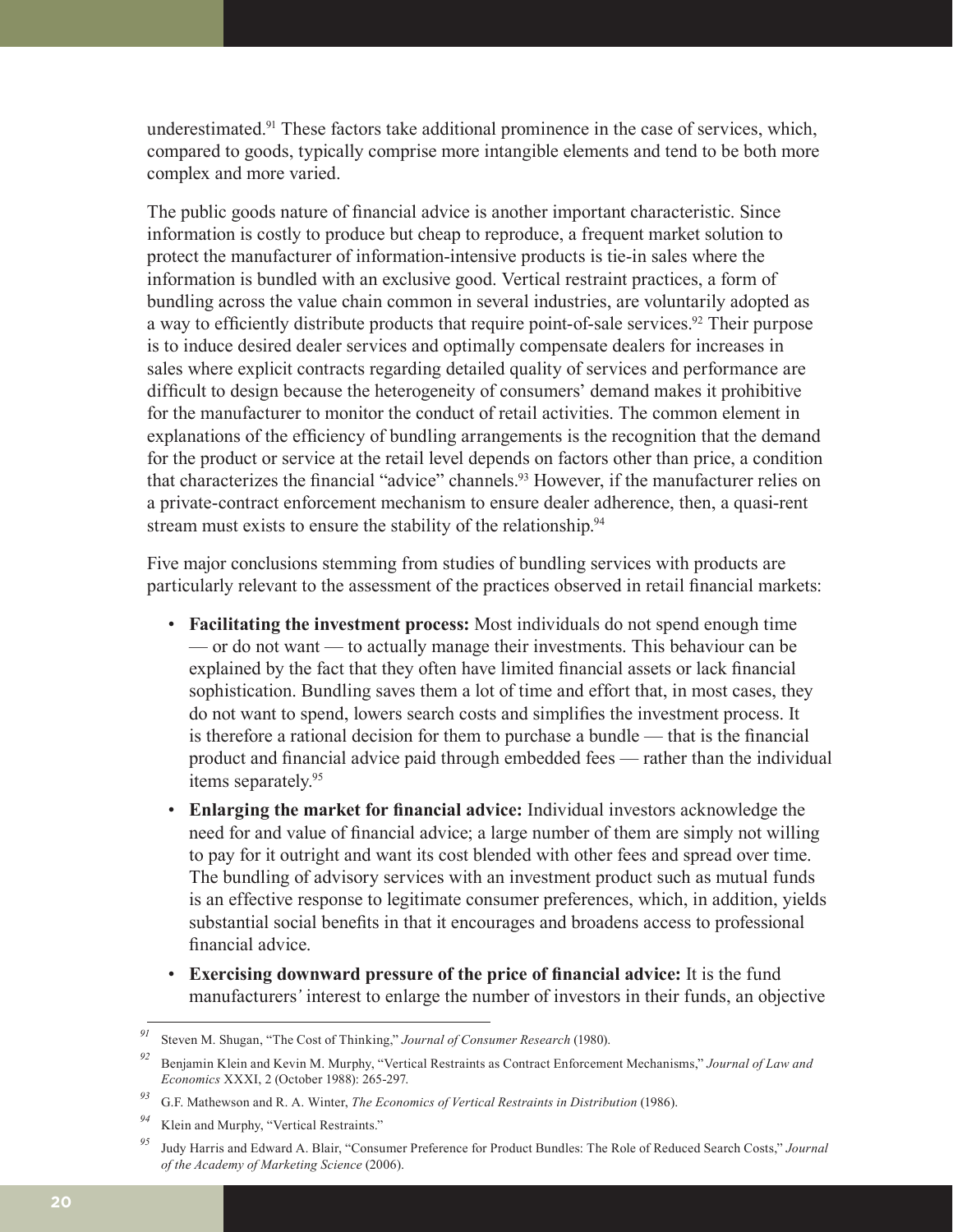that differs in an important respect from those of distributors since it implies keeping a lid on the price charged to consumers. Critical for the stability of the arrangement between the two organizations, trailing fees paid to fund distributors is an effective mechanism through which a manufacturer can impose its pricing discipline for the advisory services provided to financial consumers by the distributor. Absent this constraint, the cost of financial advice for a majority of retail clients is bound to increase.

- **Promoting accessibility to financial advice:** The cost function for the distribution of financial products and financial advice activities is convex. In absence of bundling, the unavoidable consequence is that a combination of lower aggregate costs per investor and higher expected fee income will motivate financial firms (and the financial advisers in their employ) to target higher-net-worth investors and shun less wealthy households.<sup>96</sup> This segmentation will be further accentuated by the fact that the potential for cross-selling financial products to retail customers of modest means is limited. The major casualty resulting from such a targeting process is the size of the advised population, which is caused to shrink considerably.
- **Increasing consumer options:** Bundling makes it easy to purchase the whole suite of services, if that is what a consumer is inclined to do. Others prefer unbundled services. Financial consumers who do not value or need financial advice have the ability to purchase mutual funds and other financial products through one or the other of the non-advice channels, including through the ubiquitous bank branches. The competition between distribution channels better serves the distinct needs and preferences of consumers. It also imposes on fund manufacturers the discipline to ensure that their offer responds to the wants of the different customer segments in terms of price, quality and performance.

# **6. THE DYNAMIC EFFECTS OF FINANCIAL ADVICE PRICING STRUCTURES: A SURVEY**

Industry pricing structures tend to evolve until they reach an optimal balance between countervailing forces and, from thereon, remain in equilibrium unless a disruptive shock occurs. This has been the case for financial advice. Worldwide, this service has usually been paid for indirectly through embedded fees and commissions. The fact that "advice channels" have retained the dominant share of mutual fund retail markets in the face of robust competition from strong competing channels and credible financial-product alternatives constitutes solid evidence of the optimality of the bundle pricing structure for large segments of the retail market.

The bundling of financial advice with financial products such as mutual funds has a major impact on the structure of the industry, a consideration rarely addressed in the literature and policy debate. The efficiency of the arrangement allows the development and growth of a horizontal industry structure where product manufacturers and distributors are distinct organizations. From an economic and social point of view, the horizontal industry structure where several manufacturers distribute their financial products through unrelated financial

*<sup>96</sup>* West, "Financial adviser."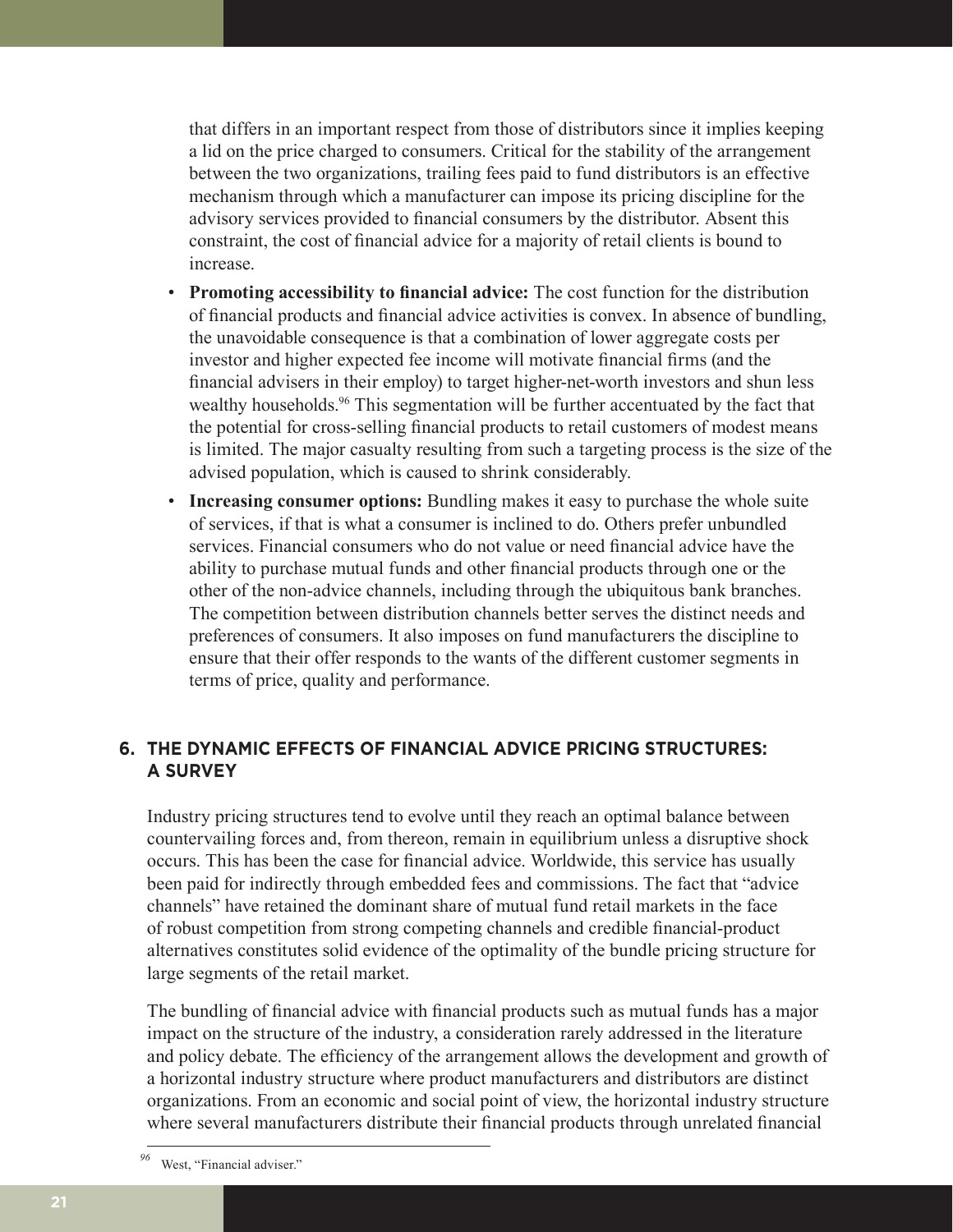intermediaries is far superior to a vertically integrated structure where the great majority of financial advisers are limited to "selling" the financial products "*manufactured*" by their employer, in that it promotes market transparency, competition at both the product and distribution levels and a focus on investment performance.

The corporate interests of independent dealers and mutual fund manufacturers are not perfectly aligned. It is the mutual fund manufacturers*'* interest to grow the value of the assets in their funds, which, in practice, means increasing the number of investors. To achieve this objective, mutual fund fees must be set at a level low enough, and structured in such a way as to not to discourage non-affluent investors. For their part, dealers need to ensure that the marginal cost of serving a new retail client is covered. The embedded fees with a trailer-commission approach is an efficient arrangement to reconcile these conflicting objectives since this pricing formula circumvents the main resistance of a large segment of retail investors to invest through the advice channel and provides the dealer with a stable and adequate stream of revenues. This equilibrium state can be shattered by major changes in the industry structure or by regulations. This has happened by regulatory fiat in the United Kingdom, Australia and The Netherlands and, as a result of market forces, in the United States.

### 6.1. The United Kingdom

In the United Kingdom, the Financial Services Authority (FSA) issued in March 2010, as part of its Retail Distribution Review (RDR), final rules and guidance on the implementation of the "adviser charging" system with an effective implementation date of Jan. 1, 2013. These rules prohibit the payment of fees or commissions to distributors set by financial-product manufacturers or otherwise embedded in the cost of the product. A companion rule raised the minimum education standards for all actual and future financial advisers. One of the stated aims of the RDR was to increase the number of consumers that sought regulated professional advice, alongside an emphasis on the need to save for retirement. The FSA was warned that, while commission-based firms cross-subsidized between products and customers, fee-based financial intermediaries were more likely to have income or asset thresholds below which they will not accept a new customer, would end unprofitable client relationships and would align and allocate the resources of their business depending on the revenue potential of clients. The expressions of concern that "the outcomes of the RDR will change fundamentally remuneration processes in the market for financial advice, as well as potential access to affordable independent advice for many" were recurrent.<sup>97</sup> Another concern was the increase in the regulatory burden. The total net present value of the incremental compliance costs due to the increased level of monitoring and intervention mandated by the new rules was estimated to lie between £1.4 and £1.7 billion.<sup>98</sup>

*<sup>97</sup>* James F. Devlin, "Literature Review on Lessons Learned from Previous 'Simple Products' Initiatives" (United Kingdom: HM Treasury, 2011), 29.

*<sup>98</sup>* Timothy Edmonds, "Reforming Financial Markets V: Retail distribution review" (United Kingdom: House of Commons Library, 2013).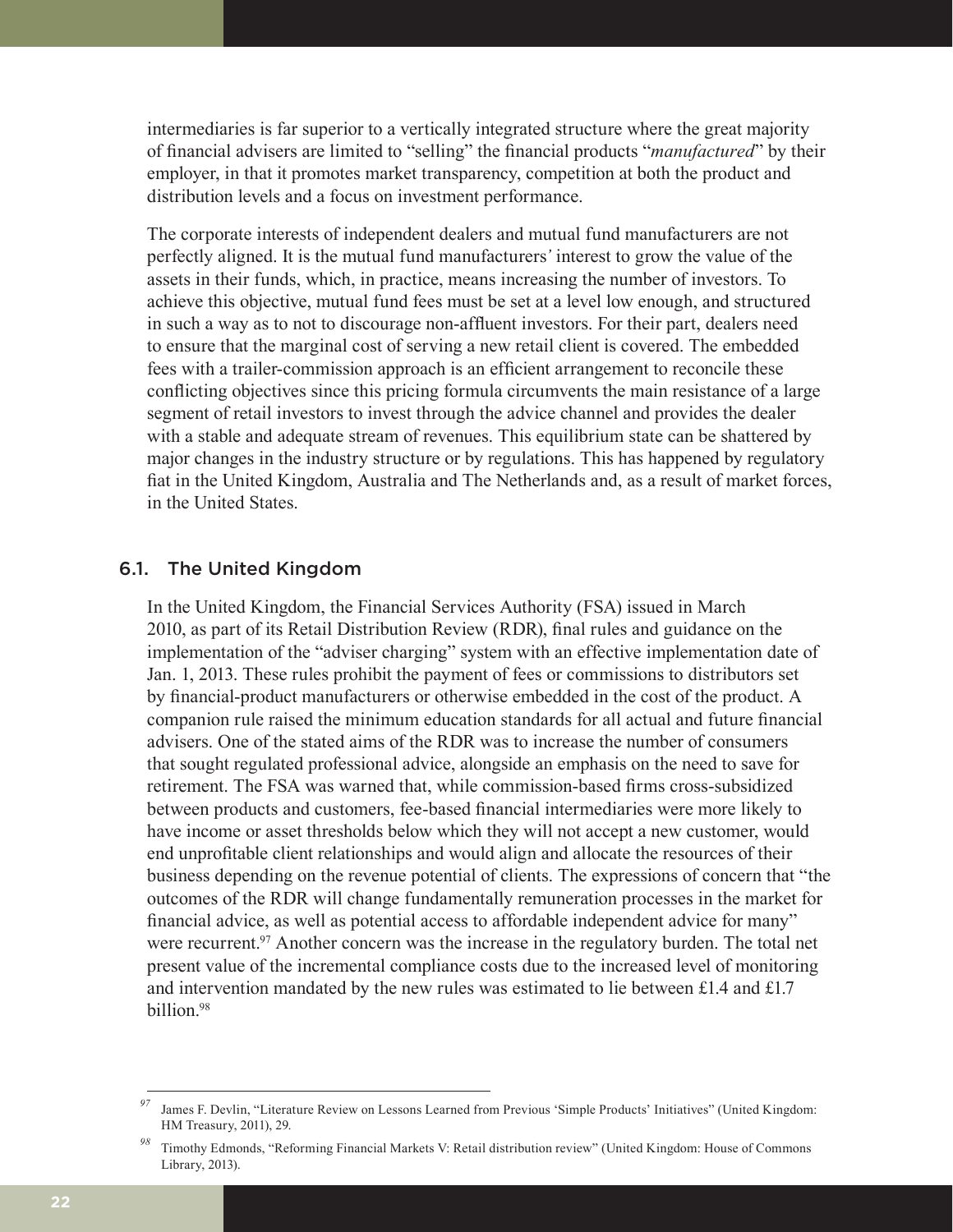Publication of the RDR rules set in motion three types of dynamic responses, which, combined, had the effect of reducing the number of registered financial advisers from 40,566 at the end of 2011 to 31,132 in December 2012, a level that has not varied much since. Despite a contraction of about 9,400 financial advisers, the average number of clients per adviser has remained close to 200, a good measure of the number of individual investors that were orphaned by their financial adviser during the transition phase.

| Date       | <b>Financial</b><br><b>Adviser</b> | <b>Bank/Building</b><br><b>Society</b> | Wealth Manager/<br><b>Stockbroker</b> | <b>Discretionary</b><br><b>Investment Manager</b> | Other | <b>Total</b> |
|------------|------------------------------------|----------------------------------------|---------------------------------------|---------------------------------------------------|-------|--------------|
| 2011       | 25.616                             | 8.658                                  | 4.044                                 |                                                   | 2.249 | 40.566       |
| 31/12/2012 | 20.453                             | 4.810                                  | 2.043                                 | i.435                                             | 2.269 | 31,312       |
| 31/10/2014 | 21.496                             | 3.182                                  | .906                                  | 1.698                                             | 2.871 | 31,153       |

Source: APFA, *The Financial Adviser Market In Numbers*, Edition 3.0, Figure 6, 2015.

The most impactful response to the RDR rules came from banks and building societies. Their strategic review of the business led them to conclude that, taking into account the reputational risks associated with retail complaints, no cost-effective solution acceptable to mainstream investors would allow them to provide quality financial-advice services and cover the added administrative and compliance costs imposed by the regulatory regime. In the span of a few months following the publication of the adviser charging rule, Barclays withdrew from the retail-investors-advice market, HSBC withdrew advice in its retail bank for those with less than £50,000 in savings or investments with the bank, or £100,000 of annual income, RBS closed its financial-advice arm and Lloyds Banking Group announced that it would offer personal financial advice only to those with more than £100,000 in investible assets, adding that those with fewer investible assets "will be able to access a non-advised service." In early 2013, Bank Santander and AXA exited the market. The resulting contraction of the number of financial advisers in the retail banking channel during the months preceding the entry into effect of the RDR rule was about 45 per cent of the total adviser complement.

The second response stemmed from a combination of supply and demand factors at the level of financial adviser firms. Unable to afford the additional compliance costs, the independent financial adviser (IFA) firms segmented their client base. The level of assets needed to make a retail account commercially viable for a financial adviser under the new regime was estimated at about £100,000. They then proceeded to systematically prune smaller retail accounts for which the cost of advice was too expensive for the client or unprofitable to service. This was accompanied by a concomitant reduction in the number of financial advisers in their employ. This contraction was further accentuated by the reaction of many individual investors who chose to eschew financial advice rather than pay upfront for the service. Industry data reveal that the opening of investment accounts with assets of less than £100,000 dropped by half between 2011 and 2014.99

The third response was the decision by a significant number of older advisers to exit the trade rather than submitting to the new certification requirements. Seeking "to maintain

GfK NOP Ltd., "Financial Research Survey" (2014).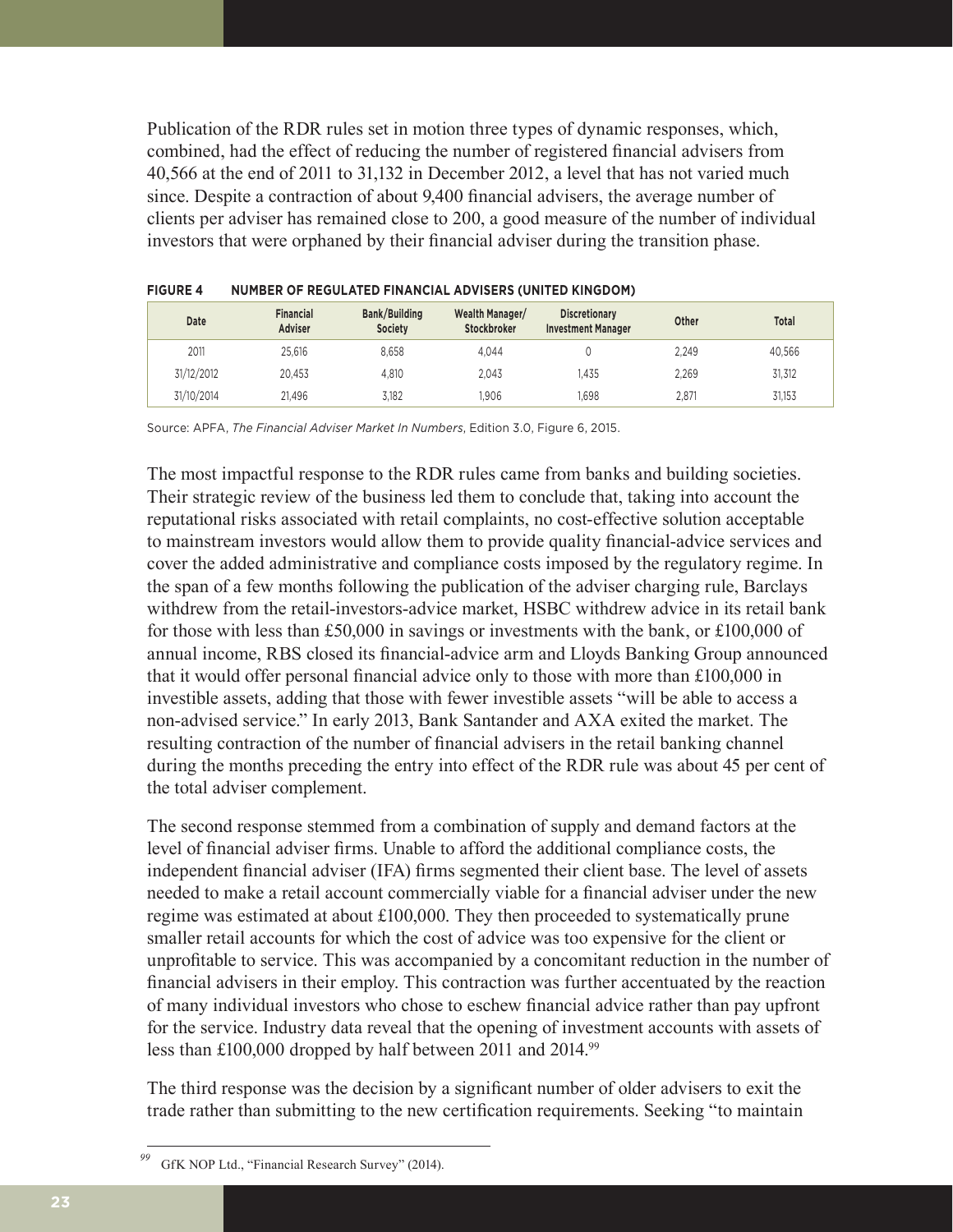standards of professionalism that inspire consumer confidence and build trust" is a legitimate and important policy objective. The effectiveness of such a policy does not depend on severing the financial link between product manufacturers and distributors and the disallowance of embedded fees. The Financial Conduct Authority (FCA) no doubt accentuated the retirement wave by banning embedded fees.

The financial intermediaries' response to the unbundling rule led to the creation of an "advice gap," considered to be "the biggest failing of the RDR."100 Testifying before the U.K. House of Commons work and pension committee, the chief executive of the FCA admitted that the "advice gap" and the number of people being orphaned by their advisers was a "concern." In his words, trying to measure "something that consumers are not doing" is a difficult task! The FCA commissioned two independent studies<sup>101</sup> to estimate the "advice gap" arising from the RDR. The analyses relied on narrow definitions of the demand for and the nature of financial advice. The need for financial advice does not necessarily translate into demand for or supply of such services. For demand to crystalize, willingness to pay is paramount; conversely, for supply to rise to satisfy demand, adequate revenues are necessary. The analyses' conclusion that the co-called "advice gap" was overblown is contradicted by subsequent developments.

The growth of the "advice gap" was acknowledged by Her Majesty's Treasury and the FCA in the terms of reference of Financial Advice Market Review launched in August 2015 to examine, among its five objectives, "the advice gap for those people who want to work hard, do the right thing and get on in life but do not have significant wealth."102 In October 2015, the FCA parliamentary oversight committee issued a report stating that the range of financial advice support on offer "in the affordable middle ground is woefully inadequate."103 Fundscape estimates that the percentage of the U.K. population receiving financial advice fell from between 10 and 13 per cent in the pre-RDR environment to seven to 10 per cent in the post-RDR advice model.

In the final analysis, the net result of the U.K. policy to ban the bundling of financial advice with financial products is a market where a larger number of consumers do not "have their needs and wants addressed,"104 where access to regulated financial advice by nonaffluent individuals is priced out of the market and where the less financially sophisticated individuals are pushed towards the execution-only channel. The proportion of financialproduct sold on a non-advised basis has grown from 33 per cent pre-RDR to 67 per cent.105 Individuals "going the non-advised route" lose not only the benefits of personal advice, they also forego the protection available to individuals relying on financial advice who have mechanisms to complain and seek redress if they believe the financial products they

*<sup>100</sup>* Fundscape, "Navigating the post-RDR landscape in the UK" (2014), 14.

<sup>&</sup>lt;sup>101</sup> Towers Watson, "Advice Gap Analysis: Report to FCA" (December 2014); and Europe Economics, "Retail Distribution Review, Post Implementation Review" (December 2014).

*<sup>102</sup>* HM Treasury, Financial Advice Review: Terms of Reference (October 2015).

*<sup>103</sup>* U.K. House of Commons, *Pension Freedom Guidance and Advice*, Work and Pensions Committee First Report of Session 2015-16 (October 2015).

<sup>&</sup>lt;sup>104</sup> On this dimension, what has been achieved is the opposite of the desired outcome, which was "a market that allows more consumers to have their needs and wants addressed." Financial Services Authority Discussion Paper FSA DP07/1 (June 2007).

*<sup>105</sup>* APFA, "The Advice Market Post RDR Review" (2015).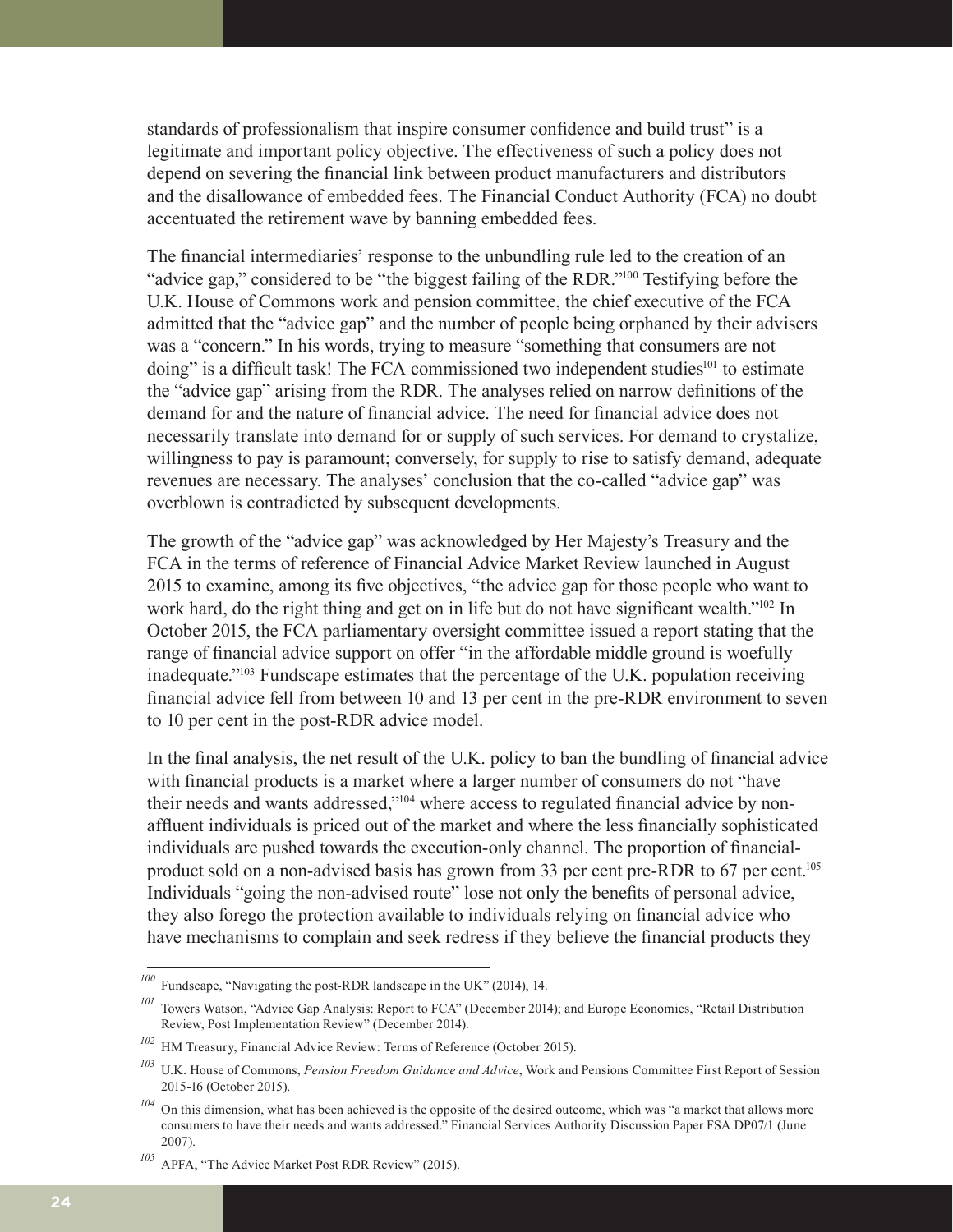bought are not suitable for their goals and circumstances. Such recourse is not available for "self mis-selling." This in turn has prompted the Financial Services Consumer Panel (FSCP), a U.K. Government agency, to call on the FCA "to take immediate action to protect consumers who buy their retirement products through *non-advice* sales."106

The "advice gap" is bound to further expand since, come 2016, firms (and advisers) will need to sever the trailing-fees arrangements they are earning on the assets investors have acquired prior to 2013. Industry sources report that in 2014, pre-RDR ongoing fees accounted for 20 per cent of IFA income. In many cases, these accounts are not large enough to be commercially viable in the new environment but continue to be served because of the recurring trail income they generate.<sup>107</sup>

### 6.2. Same Policy, Same Effects: Australia and The Netherlands

The adoption of Australia's Future of Financial Advice (FOFA) legislation prohibiting embedded and trailing commissions on investment and superannuation products (except for life insurance products, which are not subject to the rules) that became compulsory on July 1, 2013, had effects similar to those observed in the United Kingdom. Following FOFA, financial intermediaries proceeded to segment the retail market, the number of financial advisers declined and there has been an increase in fixed fees paid by retail clients.108 According to John Brogden, chief executive of the Financial Services Council of Australia, "there has been a concentration and that concentration will only continue."109 The reason given by Australia's Financial System Inquiry to exempt life insurance from the ban is highly relevant to the situation that characterizes the Canadian market for retirement savings: "At this stage, the Inquiry does not recommend removing all commissions, as some consumers may not purchase life insurance if the advice involves an upfront fee."<sup>110</sup>

It is significant that these structural adjustments to the new regulatory regime have occurred despite the fact that trailing commissions and incentive payments for business written prior to July 2013 were grandfathered and can continue into the future unless the arrangement is terminated by either the client or the adviser.

In the Netherlands, the prohibition on tied commissions applied to a broad range of "financial" brokers. In the retail financial advice market, a pattern similar to the one in the United Kingdom was observed: banks have moved upmarket, leading to the creation of an "advice gap" as a result of low- and middle-income investors orphaned by their adviser withdrawing from the market because of their reluctance to pay upfront for advice. The Financieele Dagblad, a financial-services expertise centre that has been involved in the

*<sup>106</sup>* Financial Services Consumer Panel (FSCP), "Consumer Panel urges FCA to act on non-advised sales of retirement products," news release (March 2015).

<sup>&</sup>lt;sup>107</sup> Andrew Clare et al., "The Impact of the RDR on the UK's Market for Financial Advice, Challenge and Opportunity" (Cass Business School, City University London, June 2013).

*<sup>108</sup>* Australian Government, Department of the Prime Minister and Cabinet, *Future of Financial Advice Amendments — Details-Stage Regulation Impact Statement* (Canberra: Office of Best Practice Regulation, Department of the Treasury, 2014).

*<sup>109</sup>* Barry Critchley, "Aussie Rules Advice," *Financial Post*, July 3, 2013.

*<sup>110</sup>* Government of Australia, *Financial System Inquiry, Final Report* (Canberra: November 2014), 220.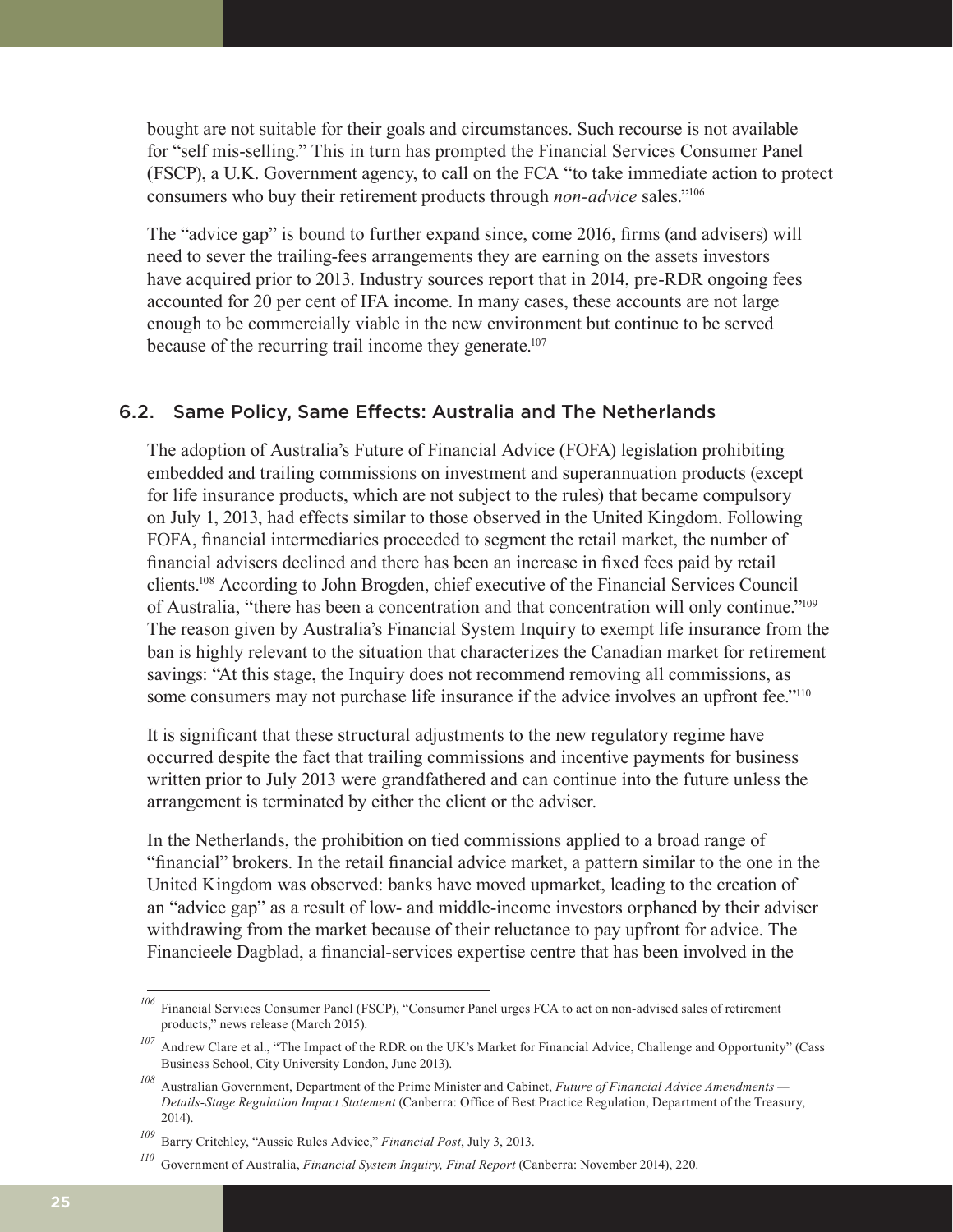elaboration of the regulations, anticipated a large reduction in the number of independent financial intermediaries. The full impact of the restrictions on commission payments remains to be assessed, the Authority for the Financial Markets having decided to wait until 2017 to conduct its post-implementation review.

### 6.3. The United States

In the United States, the top five investment banks (i.e., the distributors), account for about 18 per cent of the total assets under management (AUM) of the U.S. adviser-sold fund industry.<sup>111</sup> This gave them enough market power to discard the embedded-fees arrangement in favour of an asset-based compensation model. A direct consequence of this corporate policy is to prevent fund manufacturers from establishing fees at levels below the ones large fund distributors can command on the basis of their strong retail market position. The asset-based-fee approach also serves their strategic intent to dampen the volatility of revenues arising from a business model based on point-of-sale commissions. It allows the adoption of a pricing strategy calibrated to weed out smaller accounts and grow the business with more affluent financial consumers owning large AUM accounts. As the value of AUM is much more stable, tying financial advisers compensation to the value of assets serves corporate purpose well as an incentive to grow the core AUM and stability of revenues.

The U.S. market provides a strong indication that individual investors have a propensity to shun upfront fee-only compensation for financial advice. Created in 1983, the National Association of Personal Financial Advisers (NAPFA) admits only financial advisers working exclusively on a direct-fee-compensation basis.<sup>112</sup> NAPFA counts 2,400 members compared to about 150,000 financial advisers in the securities industry.

## 6.4. The effect of unbundling on market transparency and price competition

The contention that unbundling the price of financial advice from that of funds is necessary to inform individual investors about the main characteristics and costs of the financial products and services they purchase and to enable investors to judge if those products and services are suitable for them overlooks essential points. First, shopping and investment is about choices between options, which implies comparisons and induces search costs. Regulations should aim at reducing the latter in order to facilitate comparisons and lead to better-informed decisions. Experience shows that unbundling the cost of financial advice

*<sup>111</sup>* The top five U.S. firms are J.P. Morgan & Co., Bank of America Merrill Lynch, Goldman Sachs, Morgan Stanley Smith Barney and Citigroup.

<sup>&</sup>lt;sup>112</sup> NAPFA defines a fee-only financial adviser as one who is compensated solely by the client with neither the adviser nor any related party receiving compensation contingent on the purchase or sale of a financial product, such as commissions, rebates, awards, finder's fees, bonuses or other forms of compensation from others as a result of a client's implementation of the individual's planning recommendations.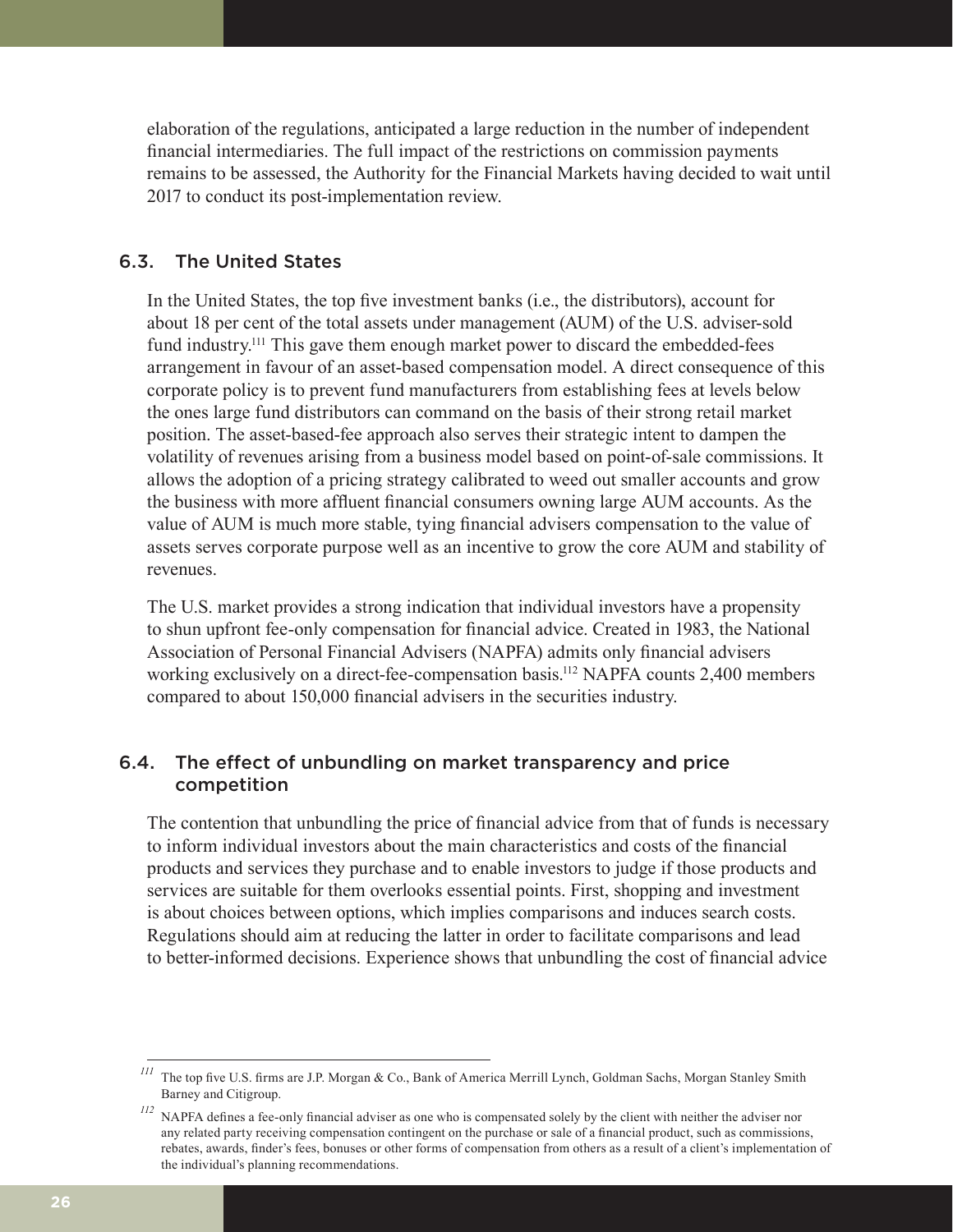from that of financial products produces the opposite effect as it makes accurate comparisons of total cost of ownership between financial intermediaries inaccessible to individual investors. Comparability is a necessary condition for market efficiency.<sup>113</sup>

Second, industry-wide cost transparency is required to exert effective price competition and reduce price distortion. Even when well informed about the price charged on their individual accounts, retail investors do not possess enough influence on an individual basis to bend the sales and pricing policies of well-established financial organizations. The content of industry-wide reports on mutual fund fees and expenses between Canada and the United States and the recent experience in the United Kingdom following the adoption of the "adviser charging" rule confirm the general validity of this observation.

In retail markets, competitive pressure is exerted by the combined effect of customers and competitors seemingly acting in concert in reaction to public information concerning the price and quality of services (or products) of a given firm. This was recently demonstrated in a study concerning health-care pricing in the United States. Even though patients with health insurance are mostly insulated from actual medical costs and individuals generally feel that more expensive care reflects better quality, price transparency is shown to exert effective market pressure on prices, reducing the average price of care by about seven per cent. The decline occurred soon after the pricing information became publicly available online and remained relatively constant thereafter.114 Similarly, in the financial advice market, "supply-side competition through commissions adds efficiency" that benefits financial consumers.<sup>115</sup>

In the United States, the unbundled fee-based model is the rule for about 80 per cent of the gross sales of mutual funds to retail accounts. Since U.S. dealer firms distributing mutual funds pursue different pricing strategies and tend not to disclose publicly the actual charges they demand from their customers, detailed fund distribution costs (and fees) are not widely available and, except for the portion paid through a 12b-1 fee, are not included in the total expense ratio (TER) of the funds. In contrast, the total embedded fee structure (including trailing commissions and applicable taxes) incurred by Canadian investors is included in the management expense ratio (MER). The assessment of Strategic Investor is unambiguous: "the asset-based charges levied within fee-based programs, at times an overlooked component of total shareholder cost for mutual fund investors, are disclosed to and paid by each individual investor, but are not easily compared across the industry. In comparison, mutual fund expenses are transparent, publicly disclosed, and easy to compare across the industry for similarly invested funds."116 Consequently, the TER widely distributed by third parties such as Morningstar considerably underestimates the total

<sup>&</sup>lt;sup>113</sup> The new set of cost-disclosure and performance-reporting requirements introduced by the CSA — generally known in the industry as CRM2 — is lacking in this regard. The charges and compensation information to be provided to individual clients is limited to the amount paid directly or indirectly by an investor to the dealer firm. The report does not provide a breakdown of how much is paid to the adviser or for the different services rendered by the firm, it does not include the amount paid by the investor to the investment manager of the mutual funds or ETFs in his or her portfolio, thus blurring transparency on total fees, nor does it address industry-wide transparency.

*<sup>114</sup>* Hans B. Christensen, Mark G. Maffet and Eric Floyd, "The Effects of Price Transparency on Prices in the Healthcare Industry," Working Paper (Chicago Booth Business School, 2014).

*<sup>115</sup>* Roman Inderst and Marco Ottaviani, "Competition through Commissions and Kickbacks," *American Economic Review*  102, 2 (April 2012): 780-809.

*<sup>116</sup>* Strategic Insight, "A Perspective," 22.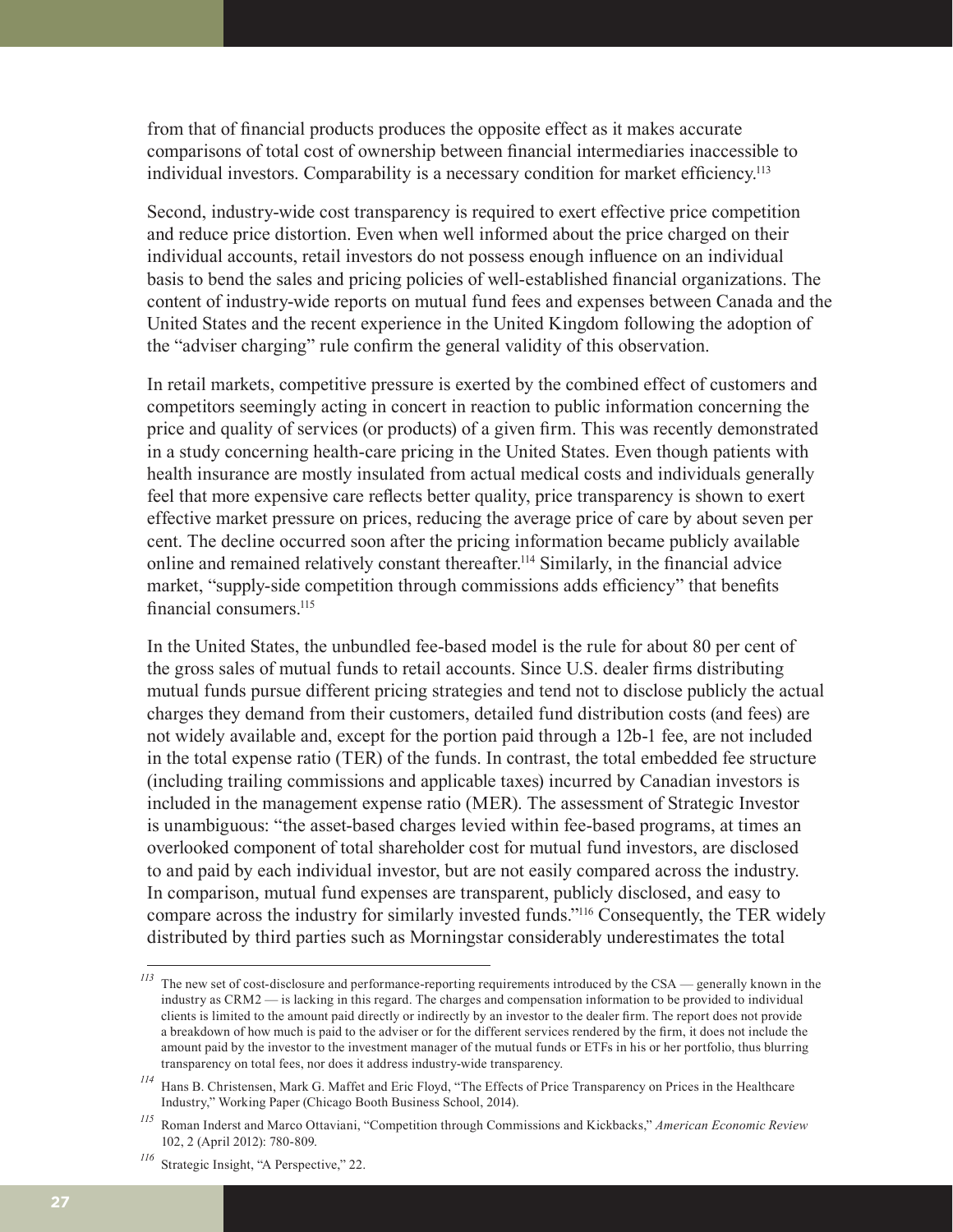cost incurred by U.S. investors. Morningstar's proviso that "the investor in a lower-cost fund may pay an additional fee to an adviser which is not considered in Morningstar's calculations" does not eliminate the problem but rather confirms that essential information is truncated from the public information it conveys with regard to the total cost that U.S. individual investors incur when purchasing mutual funds through the "advice" channel. But this is precisely the point; market transparency is compromised.

The market dynamics unleashed by a structural shift that separates the provision of financial advice from the sale of financial products tend to benefit financial intermediaries at the expense of individual investors.117 The lack of industry-wide transparency on the total cost of ownership lessens scrutiny on fees and the market pressure to keep costs within the bounds robust competition would allow. U.S. broker-dealers acknowledge that their revenues generated in commission-based platforms are lower than in a fee-for-advice platform that incites them to promote AUM-based-fee relationships. Strategic Insight concludes that "in total, the unbundling of fees has resulted in an increase in the total shareholder costs for many mutual fund investors — with such increases amplified due to tax considerations at times."118 The finding of Investor Economics concerning the evolution of the cost of ownership of mutual funds in the United States confirms Strategic Insight's conclusion "that a move to unbundled fee-for-advice models has not resulted in a reduction of investor costs of mutual fund ownership."119

The same occurred in the United Kingdom following the adoption of regulations imposing the fee-for-advice regime on the financial industry. In 2014, the average revenue generated per financial adviser amounted to £107,166 compared to £90,197 in 2012 with a corresponding increase in pre-tax gross margin at financial adviser firms. This increase occurred even though the average number of clients per adviser has not changed. Average pre-tax profits of financial adviser firms are higher than what they had been in the years prior to 2013.120 Market pricing is now blurred, rendering it very cumbersome — if not impossible — to make comparisons between firms.

The RDR post-implementation review indicates that the price for retail investment products has been falling whereas the cost of financial advice increased. However, the evolution of the total cost could not be determined: "The ranges in pre — and post — RDR estimates of platform, product and adviser payments, and the various ways in which these feature in different investments, means it is not yet clear whether declines in product and platform prices are more of less offset by increases in advice costs."<sup>121</sup> In Canada, we know that between 2011 and 2014, the asset-weighted MER of long-term funds, which includes the commission paid to financial advisers, declined from 2.08 per cent to 2.03 per cent.<sup>122</sup>

*<sup>117</sup>* Bolton, Freixas and Shapiro, "Conflicts of Interest."

*<sup>118</sup>* Strategic Insight, "A Perspective," 5.

*<sup>119</sup>* Investor Economics, "Monitoring Trends in Mutual Fund Cost of Ownership and Expense Ratios: A Canadian-U.S. Perspective, 2015 Update" (The Investment Funds Institute of Canada, 2015), 11.

*<sup>120</sup>* APFA, "The Advice Market."

*<sup>121</sup>* Financial Conduct Authority (FCA), *Post-implementation review of the Retail Distribution Review — Phase 1* (December 2014), 2.

*<sup>122</sup>* Investor Economics, "Monitoring Trends."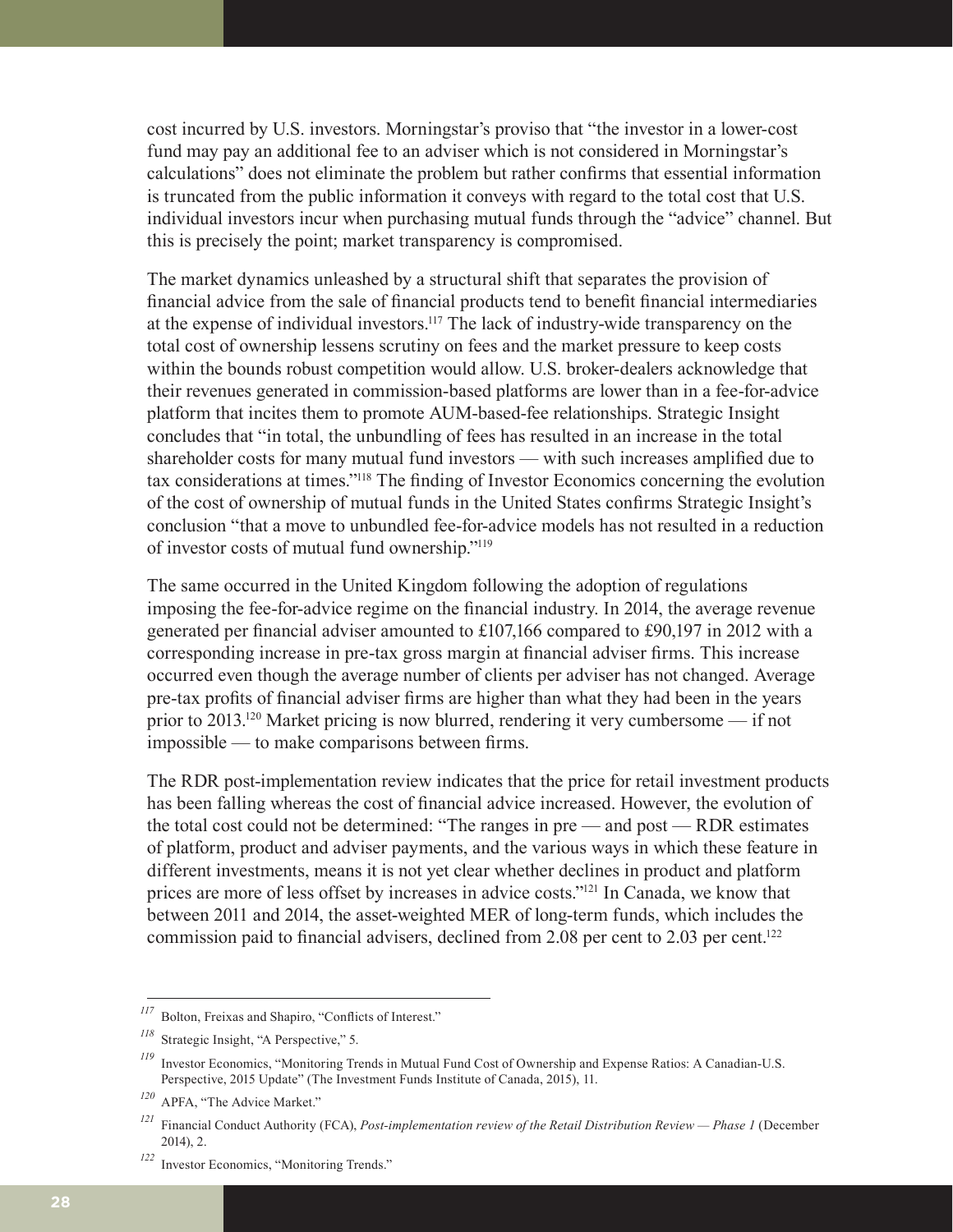The powerful influence of industry-wide price transparency on the structure of an industry should not be overlooked. Mutual fund expense ratios vary inversely with fund assets. The sheer size of the U.S. mutual funds industry provides fund manufacturers and distributors opportunities to reap the benefits of economies of scale that are generally out-of-reach for the Canadian industry. Despite this handicap, net of taxes, comparisons of the average total cost of ownership of mutual funds in Canada and the United States in the "advice" channels are similar (i.e., 2.02 per cent versus 2.0 per cent), except for accounts with less than \$300,000 in assets where "the average Canadian mutual funds cost of ownership in advice channels can be lower than the U.S."123 The Canadian practice where distribution and financial advice costs are included in mutual fund fees (MER) and widely disseminated provides much better and more complete industry-wide cost information. The result is a more transparent and competitive marketplace and a socially superior arrangement.

### **7. A CHANGING MARKET ENVIRONMENT**

Large Canadian financial intermediaries are, like their American brethren, shifting to wealth management in order to transform their retail revenue profile away from volatile trading commissions towards more stable asset-based fees. Responding to these changes, fund manufacturers have re-priced the Series F version of their mutual funds to account for advice services being already paid through the distributor charges on the AUM of client portfolios. These developments bring to the fore the "advice gap" issue and, consequently, do not dispose of the bundling of financial advice with financial products from the policy debate. Under an AUM-based pricing model, the minimum asset threshold to maintain a "finance-advised" account in Canada is estimated to be \$150,000.124 The attractiveness of the AUM-based pricing policy for full-service brokerages owned by a Canadian bank is undeniable in view of the average value of assets held by their clients standing at about \$430,000. This clientele is atypical of the broad retail market.

Investor surveys consistently report that a large majority of Canadian retail investors opened an account with a financial adviser when they had only modest amounts of investable assets (i.e., less than \$25,000).<sup>125</sup> They access financial advice services through distribution channels other than bank-owned securities and mutual funds brokerage firms. In 2014, the average account at a small and mid-size (SMB) mutual funds dealer was \$44,000 (and \$109,000 at branch-based firms), while clients at SMB full-service securities brokerages have an average of \$169,000 in investible assets.126

As long as the transition towards an AUM-based pricing model is the result of market forces, one would expect the structure of the industry to evolve towards another competitive equilibrium. However, if the payment of embedded fees or commissions by fund manufacturers were prohibited, the process would not unfold in an orderly manner.

*<sup>123</sup>* ibid, 5.

*<sup>124</sup>* Scotiabank, "Market Segmentation, Evolution of Advice and Regulatory Change," *Daily Edge*, August 2015.

*<sup>125</sup>* Ipsos Reid, *Canadians and Financial Advice Study* (2011); Pollara, "Canadian Investors' Perceptions of Mutual Funds and the Mutual Fund Industry" (The Investment Funds Institute of Canada, 2013).

*<sup>126</sup>* PwC, "Sound Advice: Insights into Canada's Financial Advice Industry" (2014).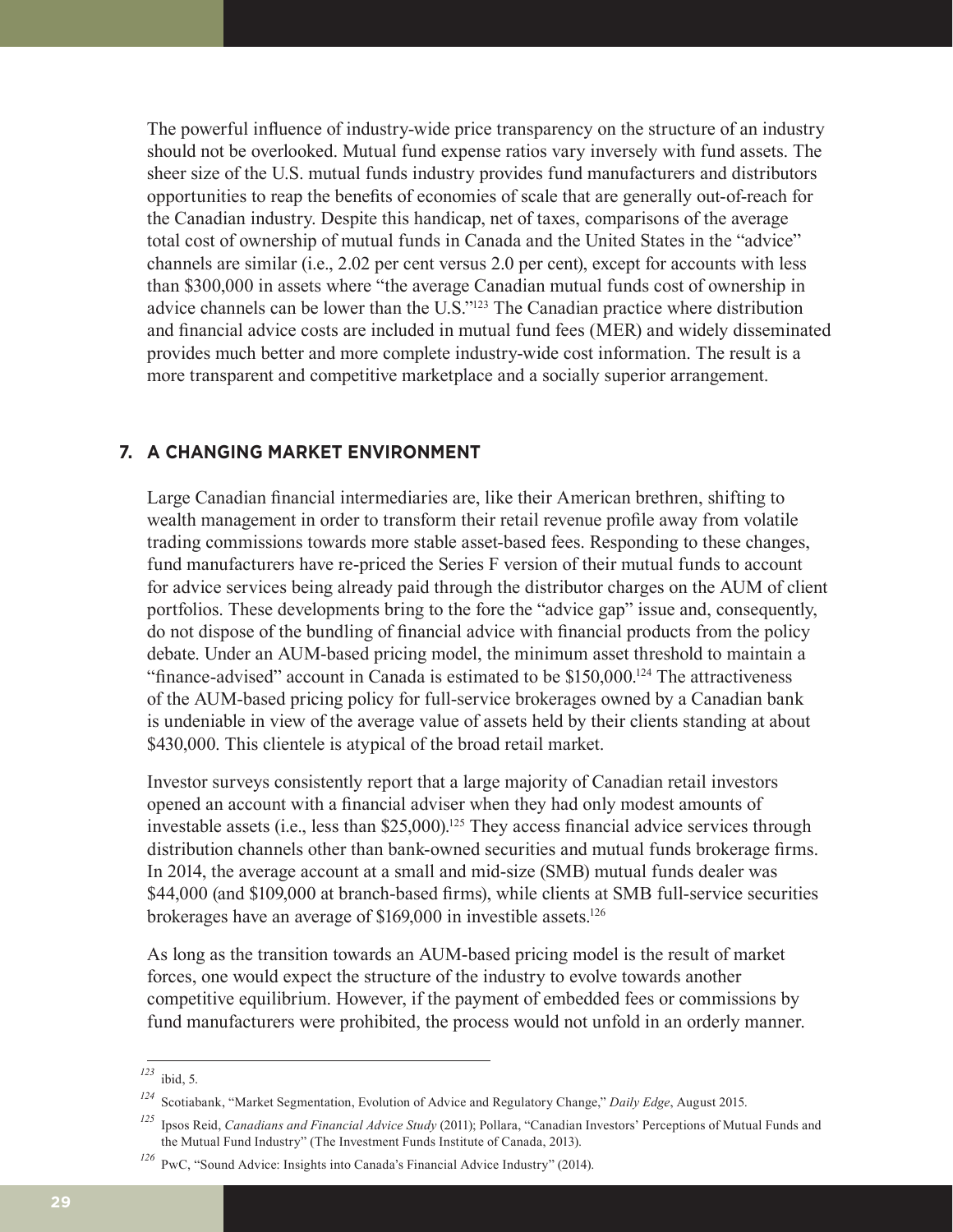It would most likely result in the opening of a wide "advice gap" whereby modest- and middle-income Canadians would be either orphaned by financial firms because their financial assets or regular income do not meet the high thresholds typical of AUM-based pricing models, or repelled by the obligation to pay upfront for financial advice rather than spreading its cost over time.

Confronted with an actual or potential "advice gap", many observers show little concern, convinced that entrepreneurial spirit and ingenuity will lead some firms to see it as an opportunity rather than a problem. Economists in particular are prone to reducing the nature and scope of the phenomena to simple issues of costing and pricing levels. The comments of the U.S. Council of Economic Advisers are illustrative of this attitude: "The cost of advice depends primarily on the resources necessary to provide it — the adviser's time, IT infrastructure, and other inputs — rather than the form of the adviser's compensation. Thus, an adviser receiving payment through non-conflicted structures should be able to provide advice at the same cost as an adviser receiving conflicted payments, as long as the inputs in time and infrastructure are equal. If advisers serving moderate-income Americans can remain profitable regardless of whether they receive conflicted or non-conflicted compensation, one would expect the number of advisers working with lower-balance savers to remain the same regardless of whether conflict-based payment systems remain in use."127 Consumers and industry responses to the unbundling of financial advice from financial products indicate that the matter is much more complex and that it does not lend itself to simple adaptations, at least not without collateral costs in terms of wealth accumulation by non-affluent households.

An emerging industry response to the banning of embedded commissions is the resurgence of direct sales forces by large asset managers and financial companies. In the United Kingdom, Prudential began implementing the strategy in 2012. Other large financial institutions are following suit. Barclays, HSBC and Santander have all announced plans to expand their direct-to-financial-consumer offerings and self-directed execution-only platforms.

The transformation of the financial advice industry from a horizontal to a vertical structure — from an environment where dealer firms and financial advisers have access to the financial products of several manufacturers to one where the industry is dominated by a small number of firms that act as the distribution arm of the institution's proprietary products — should be of particular concern to Canadian policy-makers for two major reasons. The first pertains to the breadth of advice provided in a captive setting. The evidence suggests that financial advisers at captive distribution firms are incentivized through several mechanisms to promote in-house products "regardless of the form of compensation."128 Synovate finds that EU banks tend to recommend their proprietary

<sup>&</sup>lt;sup>127</sup> Council of Economic Advisers, "The Effects of Conflicted Investment Advice on Retirement Savings" (2015), 21. The council's conclusions have been the object of serious challenges suggesting that its approach was "flawed in multiple ways," and that the assumptions used to compute aggregate losses were not valid. See Jeremy Berkowitz, Renzo Comolli and Patrick Conroy, "Review of the White House Report Titled 'Effect of Conflicted Investment Advice on Retirement Savings'" (NERA Economic Consulting, March 2015). In response to the council's report, the U.S. Department of Labor has proposed a conflict-of-interest rule whereby some investment advisers will be treated as fiduciaries under the Employee Retirement Income Security Act and the 1986 International Revenue Code.

*<sup>128</sup>* Edwin Weinstein, "Mutual Fund Fee Research" (The Brondesbury Group, 2015).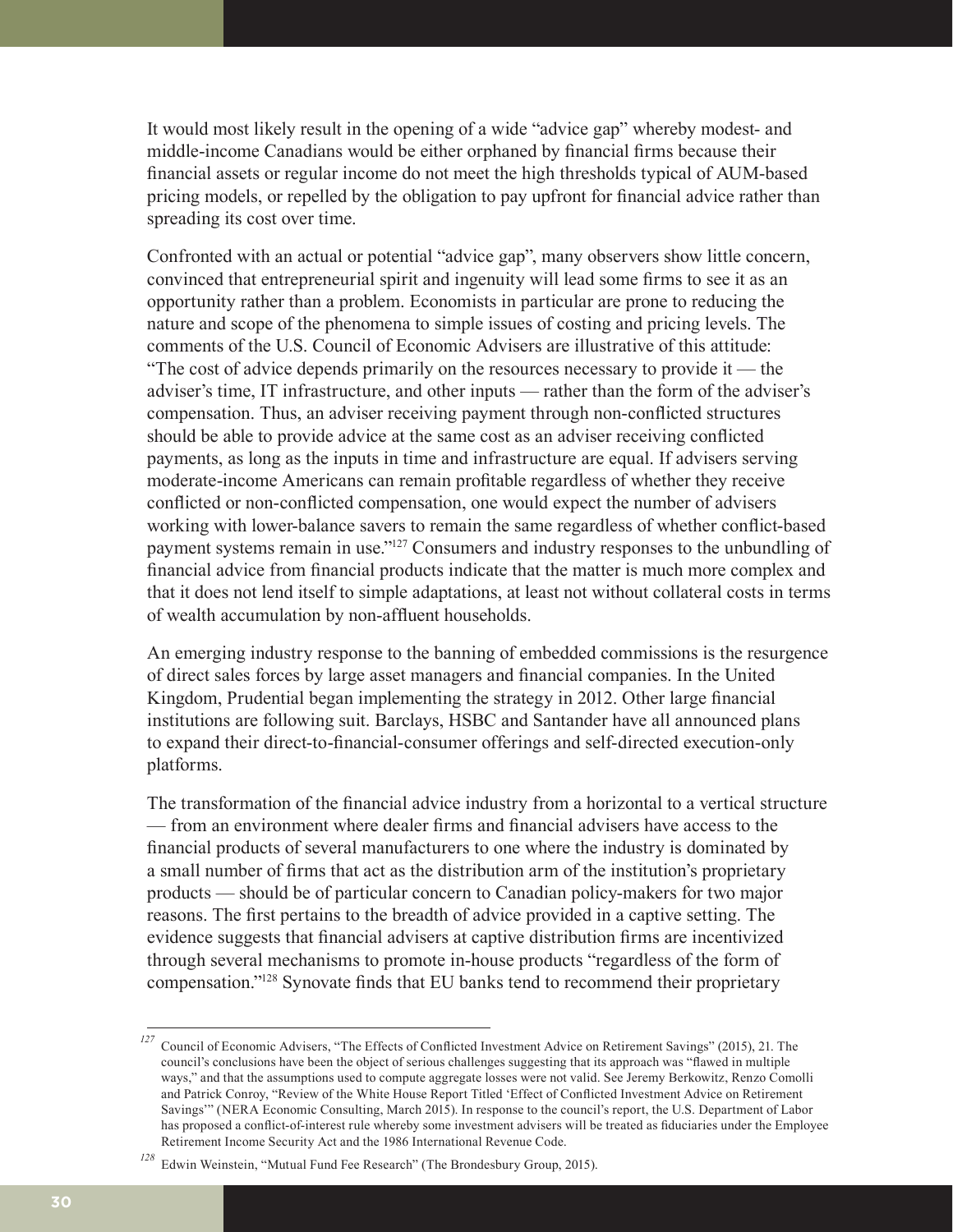products more than 80 per cent of the time.129 A similar bias was documented in U.S. firms with proprietary funds.<sup>130</sup> In the U.K., observers were prompted to note that "a significant" growth in direct sales forces would seem to be counter to everything the FCA have been trying to achieve with RDR,"131 an issue that did not go unnoticed in Brussels. The new MiFID II distinguishes between "independent" and "tied" advice. In particular, firms must disclose to their clients whether or not the advice considers products from a range of providers and if that advice is based on a broad or restricted consideration of different types of financial instruments. The directive does not prevent financial advisers providing "tied" advice from receiving embedded commissions from the manufacturer.

The presence of vertically integrated financial-product "manufacturers" in the retail market may not be a major cause for concern in and of itself as long as these manufacturers have a large range of products on offer, this structure is not the dominant form of organization — so that financial consumers are left with "real" choices — and there is full disclosure to clients. Vertically integrated firms may also deliver additional benefits to the market if they are successful in reaping synergistic economies from their structure. For instance, Scotiabank reports that the minimum asset threshold for receiving financial advice from an adviser at Investors Group was much lower than the industry norm.<sup>132</sup>

The second reason stems from the dysfunctional effects arising from a high level of concentration in an industry structured around a small number of vertically integrated financial organizations that manifest themselves through fund-flow patterns and fundreturn performance.133 Among OECD members, Canada stands out for the high level of concentration in its banking sector: six banks control about 90 per cent of bank assets. Canadians treat their primary bank as a "one-stop shop" where they purchase the majority of their financial services. The funds industry is an exception: firms independent of deposittaking institutions still account for a majority of the sales of mutual funds and hold about 40 per cent of Canada's mutual fund assets. The horizontal structure of the industry, where strong financial-product manufacturers compete to serve independent retail distributors, has shown its efficacy by allowing the financial advice industry to resist the powerful gravitational pull of Canadian banks. The unbundling of advice from financial products, coupled with the heavier regulatory and compliance costs that typically accompany it, would put significant pressure on the industry, tilting the balance of forces towards a vertical industry structure and the segmentation of clients that ensues. This, in turn, forces independent fund manufacturers to build channels to deal directly with financial consumers rather than through financial intermediaries, further accelerating the transformation of the financial advice industry towards a "captive" structure.

*<sup>129</sup>* Synovate, *Consumer Market Study on Advice Within the Area of Retail Investment Services* (European Commission, Director General Health and Consumer Protection, 2011).

*<sup>130</sup>* Michael A. Jones, Vance P. Lesseig and Thomas I. Smythe, "Financial advisers and multiple share class mutual funds," *Financial Services Review* 14, 1 (2015).

*<sup>131</sup>* Andrew Clare et al., "The Impact of the RDR on the UK's Market for Financial Advice, Challenge and Opportunity" (Cass Business School, City University London, June 2013), 9.

*<sup>132</sup>* Scotiabank, "Market Segmentation."

*<sup>133</sup>* Douglas Cumming, Sofia Johan and Yelin Zhang, "A Dissection of Mutual Fund Fees, Flows, and Performance" (Canadian Securities Administrators, October 19, 2015).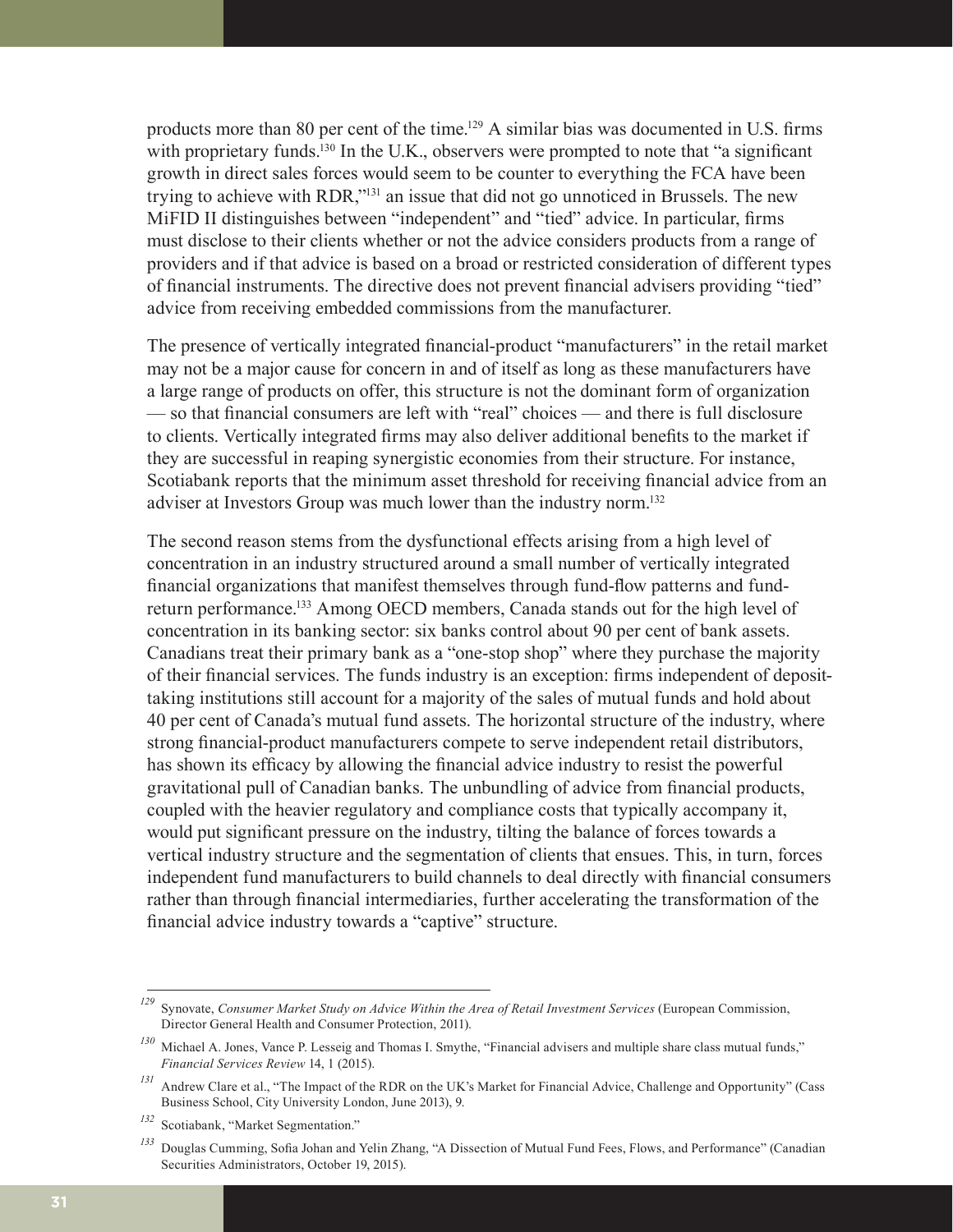It is no coincidence that the dominant fund manufacturers in North America are at the forefront of the deployment of automated advisory services that provide retail investors (and financial advisers) with online access to investment advice at a very low cost. Using sophisticated algorithms, "robo-advisers" help individual investors build portfolios constituted of ETFs based on the investor's age, risk aversion, income requirements, investment timeframe, income, savings and assets. Robo-advice leaders include: Personal Advisor Services (Vanguard), FutureAdvisor (BlackRock), Charles Schwab's Schwab Intelligent Portfolios, Betterment, and Wealthfront in the United States; Nutmeg (Schroders) in the United Kingdom; and Wealthsimple (Power Financial) in Canada. While some platforms are fully automated others combine the system with an adviser, thus providing a hybrid service to clients by telephone, video link, e-mail or Internet chat. The latter is the rule in Canada, and CSA guidance regarding online advice is clear that fully automated systems as operated in the United States would not conform to Canadian regulations. Although the success of "robo-advisory" platforms in capturing meaningful market share is subject to debate and their regulation is bound to raise questions about the profiling of clients, the appropriateness of the recommendations in individual cases and the recourse offered clients in cases of "mis-selling," there is no doubt that "robots aren't going to go away."134 Drawing on the experience of the discount brokerage industry, it is unlikely that automated digital wealth-management platforms will close the "advice gap" that would be created by a regulatory regime prohibiting the bundling of advice with financial products. Hence, the importance of ensuring that the proficiency and competitiveness of the traditional financial advice industry is continually improved, to ensure that its contribution to the accumulation and efficient management of wealth by individual households is strengthened, not needlessly diminished.

## **8. CONCLUSIONS AND POLICY IMPLICATIONS**

Structural changes in the retirement income system mean that, for a growing majority of Canadians, the adequacy of retirement income will depend on the amount of savings made during their active working life and the wealth accumulated at retirement. The changes also mean that retail financial markets gain importance. As the range of financial products has expanded, complexity has followed, taxing individual investors' aptitudes to make informed financial decisions. In this context, individual investors' savings and investment practices become increasingly critical to wealth accumulation and easy access to professional financial advisers must be seen as a critical component of the broader financial capacity-building system available to individual investors. Obviously advisers increase investment costs. The evidence is compelling that investors who use advisers exhibit greater rationality and make more efficient asset allocation decisions, have higher savings and a more diversified portfolio and, thus, accumulate greater financial wealth than most of those who do not use an adviser.

To profit fully from these socio-economic benefits, public policies must acknowledge the prevalence of cognitive fallibilities among individual investors and favour easy and affordable access to professional financial advice on terms that meet their preferences.

*<sup>134</sup>* Paul Resnik, "Robo-advice: Why resistance is futile," *Professional Adviser* (July 2015): 5.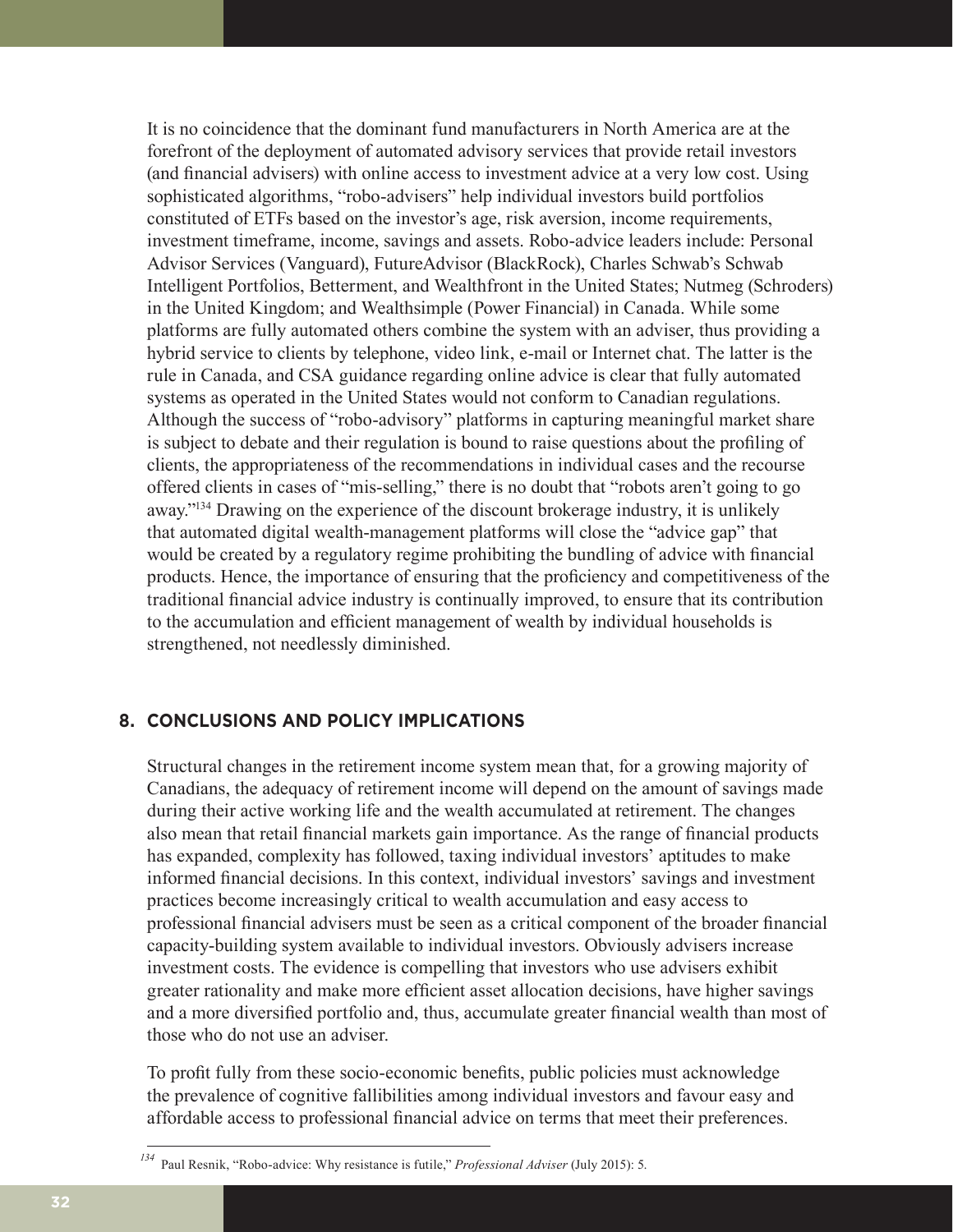A compelling body of empirical research demonstrates that regardless of their level of financial education and wealth, left to their own devices, individuals' investment and savings decisions are, as a rule, sub-optimal compared to the results obtained by "advised" investors. It is demonstrated that the propensity to plan leads to greater wealth accumulation and psychological findings indicate that an individual's propensity to plan can be changed through minor nudges.<sup>135</sup> Other studies demonstrate that financial literacy can be taught but that it will only be effective in influencing decision-making when combined with timely decision support.<sup>136</sup> Financial literacy does not carry with it an incentive to act. Without the help of professional advice, there exists scant evidence that improvements in the levels of financial knowledge and skills will lead by itself to better financial decisionmaking and more wealth at retirement. In fact, the main value of greater financial literacy may be to increase the propensity to seek financial advice. For instance, employer-based retirement education programs in the workplace appear to displace non-professional sources of information and guidance rather than professional financial advisers.137

The idea that it is possible to "sterilize" an environment so that individual investors are not influenced whatsoever is misconstrued. Whether intended or not, the setting affects what individuals choose. It is manifest that embedded commissions, whether fully disclosed or not, facilitate the choice of the financial-adviser option, whereas a prohibition of the practice would lead a large segment of investors to forego or be denied the service. These two policy options channel individual investors towards a different end game; they are not neutral. Regulation should encourage choice. Canadian investors should have access to a wide range of competing products and financial intermediaries, regardless of whether advice is delivered using commission- or fee-based advice models.

The fundamental role of the financial-intermediation function is to facilitate savings and promote the sound management of financial assets. Individual investors want trustworthy, qualified and experienced financial advisers; they expect financial advisers to deliver much more than strict compliance with the norms and standards of the industry. Drawing on the experience of other jurisdictions, the transparency of distribution fees and investment returns brought about by the full implementation of the Client Relationship Model-2 rule (CRM2) to complement the wide distribution of the MER should lead the industry to place a stronger emphasis on standards, continuous education programs and other means to improve the competencies and proficiency of financial advisers and increase professionalism in retail financial advice.

A common tool used in retail industries to ascertain the quality of service at the point of sale is mystery shopping. Several academic studies have applied the method to assess the quality of financial advice and a few regulators (Australia, Hong Kong, United Kingdom, Singapore) have used the approach to collect first-hand information to inform their regulatory and compliance policies. For instance, ASIC, in co-operation with the Australian financial industry, used the method to investigate the quality of retirement

*<sup>135</sup>* Saul Schwartz, "Can Financial Education Improve Financial Literacy and Retirement Planning?" IRPP Study No. 12 (Institute for Research on Public Policy, 2010).

*<sup>136</sup>* Bruce Ian Carlin and David T. Robinson, "What Does Financial Literacy Training Teach Us?" (National Bureau of Economic Research, August 2010).

*<sup>137</sup>* B. Douglas Bernheim and Daniel M. Garrett, "The effect of financial education in the workplace: evidence from a survey of households," *Journal of Public Economics* (2003).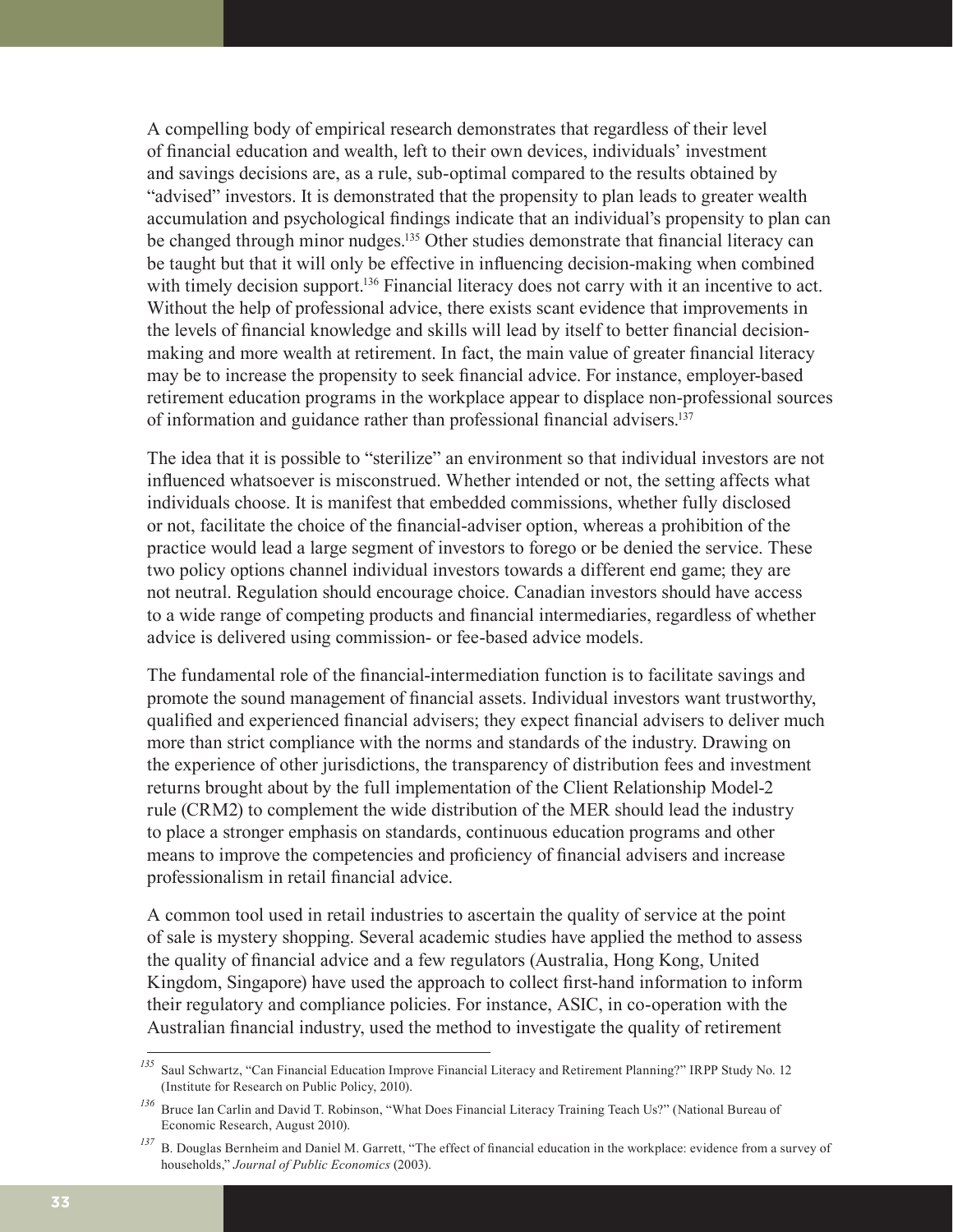advice provided and retail investors' experience when interfacing with a financial adviser, and then published the findings.138 In Canada, the Ontario Securities Commission, in cooperation with IIROC and the MFDA, conducted in 2014 a mystery shop of advisers across Ontario. Overall, advisory practices and investor experience were commendable, with 84 per cent of shoppers stating that their experiences were positive.139 Clearly, there remains room for improvement. But that is precisely the point of the exercise: to identify the areas that need focused attention and to provide practical input for the development of advisory best-practice guidance. Adopted by the Canadian industry with the support of the CSA and conducted on a regular basis, such an approach devoid of the dysfunctional aspects of intrusive regulations would have a powerful and lasting influence on the conduct of the financial advice industry.

Trust in the financial advice industry would certainly be enhanced if there were more discipline and standardization on the use of titles, which, in addition, would facilitate compliance with proficiency requirements. This issue is not peculiar to Canada. In the United States, the Rand Institute for Civil Justice formulated similar comments in its 2008 report on investors' perceptions of financial advisers and broker-dealers.140 The fact that, at present, there is no professional accreditation (beyond basic registration) for financial advisers complicates the matter. Nevertheless, the need to ensure titles are not misleading and reflect accurately the nature and scope of the services provided should be self-evident to the industry's self-regulatory bodies. Active consideration should also be given to the benefits that would accrue from the establishment of a professional designation for financial advisers, which, as for other professions, would entail formal training with an agreed curriculum and more extensive continuing education requirements than what presently exists.<sup>141</sup>

The evidence presented in this paper suggests that the operation of the Canadian market for financial advice has, heretofore, been successful in producing beneficial outcomes for households that obtain the service, and for society as a whole. Countries where financial advice has been unbundled from financial products, either as a result of market forces or regulatory fiat, have seen the opening of a large "advice gap" and an increase in the total cost of the services for a large proportion of retail customers. A large number of middleincome individuals who need the advice but do not own enough financial assets to make the provision of regulated financial advice an economic business proposition under a feefor-advice pricing policy were effectively denied access to affordable financial advice<sup>142</sup> and led to engage in financial transactions without the protections afforded to investors dealing through a regulated financial adviser.

*<sup>138</sup>* ASIC, *Shadow Shopping Study of Financial Advice* (2012).

*<sup>139</sup>* Ontario Securities Commission (OSC), *Mystery Shopping for Investment Advice*, Joint report with IIROC and MFDA (September 2015).

*<sup>140</sup>* Angela A. Hung et al., "Investor and Industry Perspective on Investment Advisers and Broker-Dealers" (RAND Institute for Civil Justice, 2008).

*<sup>141</sup>* Henri-Paul Rousseau has formulated such a proposal in his speech "Is there any value in financial advice" (November 2015), https://www.powercorporation.com/media/upload/presentations/Remarks\_HP\_Rousseau\_PCC\_Canadian\_ Club\_2015-11-19\_Final.pdf.

*<sup>142</sup>* Clare, "The Guidance Gap."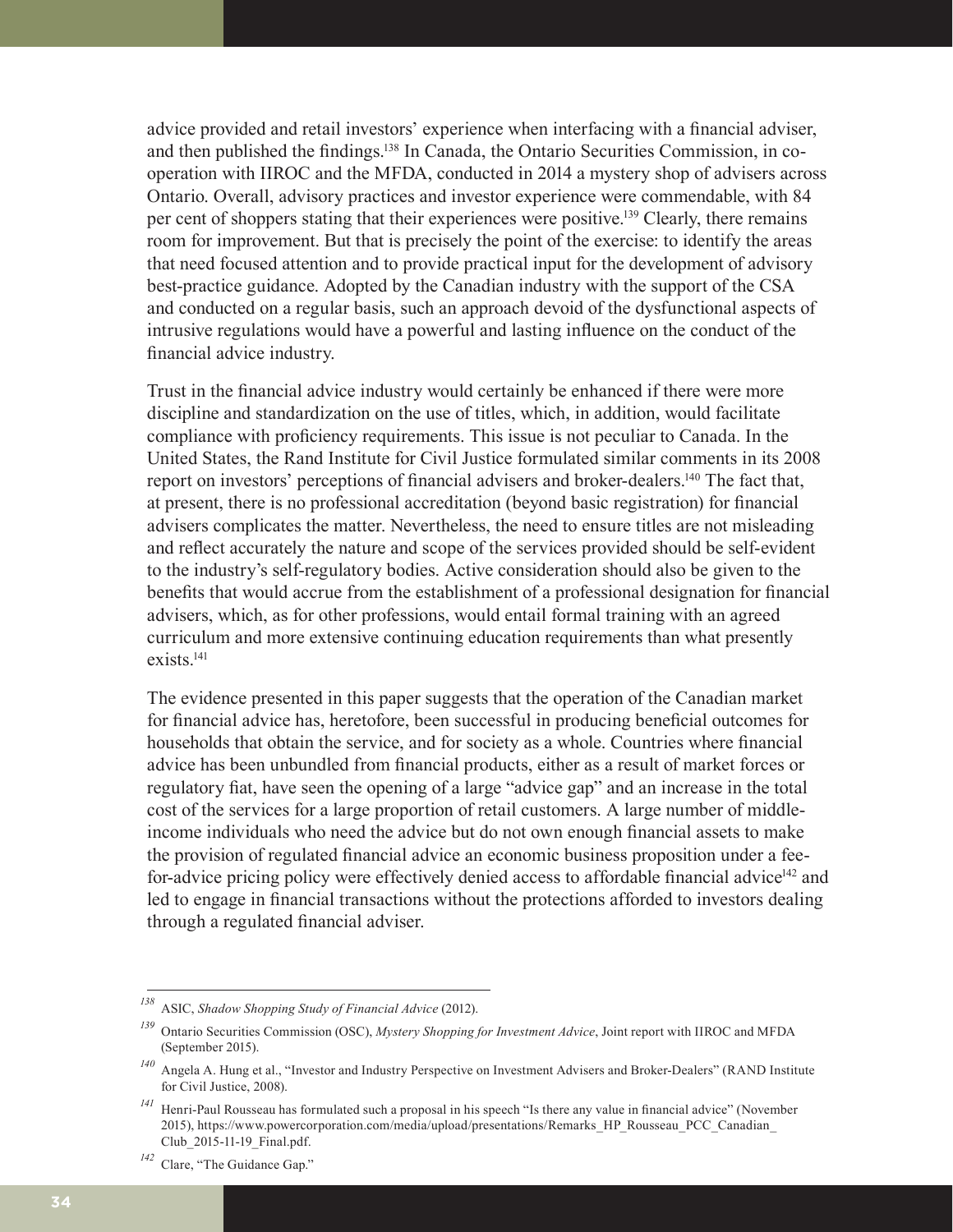Under the current remuneration arrangements, access to and affordability of financial advice for Canadians is augmented, the advised population is much larger than would otherwise be the case under other remuneration structures, the propensity to save is increased and the accumulation of wealth is enhanced through better saving habits and investment practices. These considerations call for policies that recognize explicitly: that affordable and broadly accessible professional-quality financial advice produces a public good in the form of greater individual wealth accumulation for which there is no substitute; that embedding fees and commissions is an efficient arrangement to achieve this social objective; and that the principle of full transparency is paramount, both in the context of the relationship between financial advisers and their individual clients and on an industrywide basis. It is difficult to think of any measure more cost-effective than broad access to financial advice capable of producing a rise of similar proportion in the financial wealth of the large and growing population segment of Canadians who depend on their private savings to maintain their quality of life in retirement.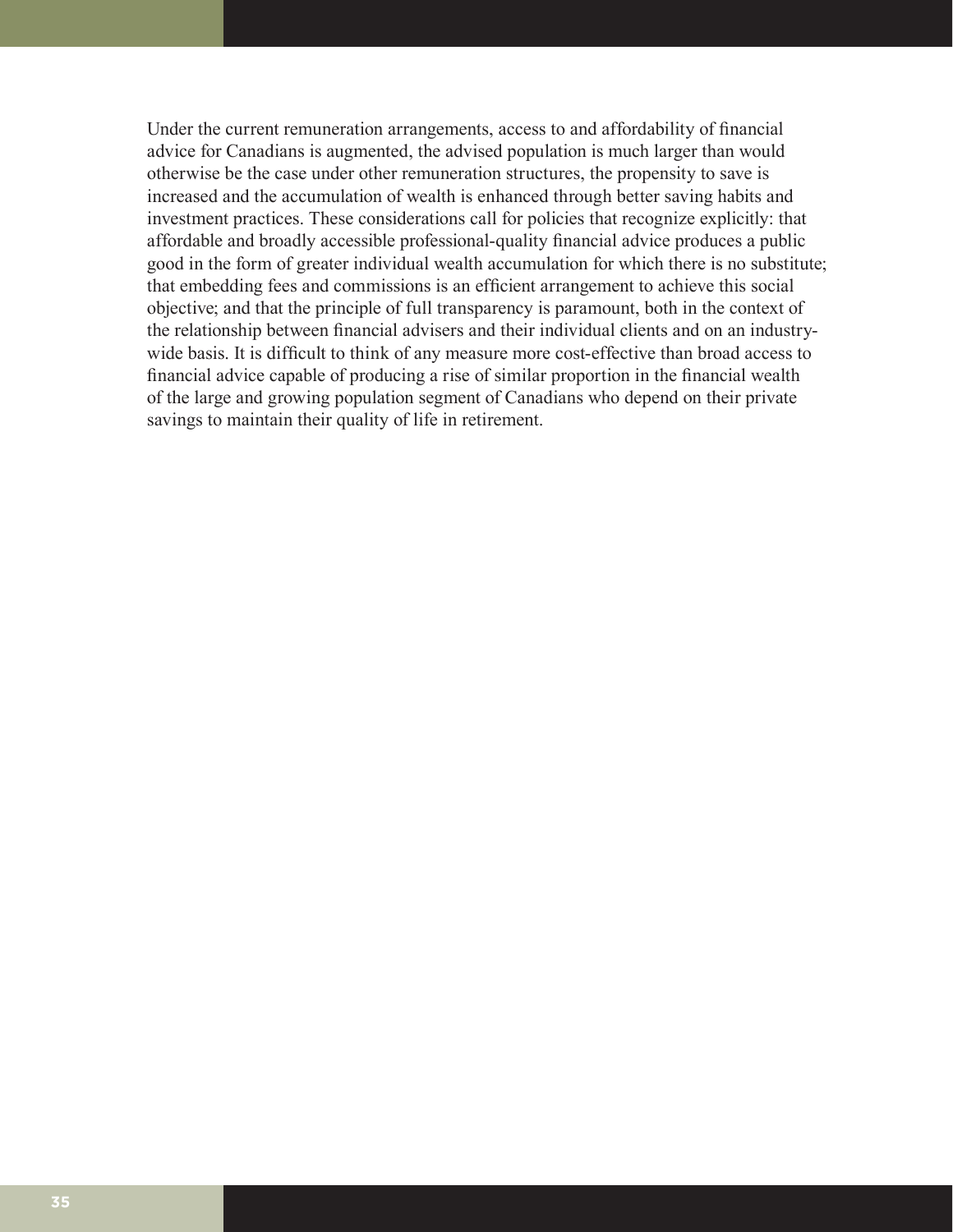#### **About the Author**

Pierre Lortie is a Senior Business Advisor at Dentons LLP. He is Executive Chairman of Quest Rare Minerals Ltd., Director of group Canam and Element Financial Corporation.

Mr. Lortie is President of the Canadian Academy of Engineering, Director of the Research Center of the McGill University Health Center and of the Canadian Center of Innovation for Manufacturers (ETS), President of the Canadian Ditchley Foundation and Chairman of The Schmeelk Canada Foundation

A former President and COO of Bombardier Capital, Bombardier Aerospace, Regional Aircraft, Bombardier International and Bombardier Transportation. He is also a former Chairman, President and CEO of Provigo Inc, President and CEO of the Montréal Stock Exchange and Senior Partner of SECOR Inc.

Pierre served as Chairman of Canada's Royal Commission on Electoral Reform and Party Financing, has representative of the Prime Minister of Canada on the APEC Business Advisory Council as well as Vice Chairman of Canada's National Advisory Board on Science and Technology and as Chairman of the Centre for Information Technology Innovation.

Mr. Lortie received an MBA with honours from the University of Chicago, a license in applied economics from the Université Louvain in Belgium, and a Bachelor's degree in applied sciences (engineering physics) from Université Laval. He was awarded a Doctorate Honoris Causa in civil law from Bishop's University. He was elected Fellow of the Canadian Academy of Engineering in 1988 and appointed Member of the Order of Canada in 2001.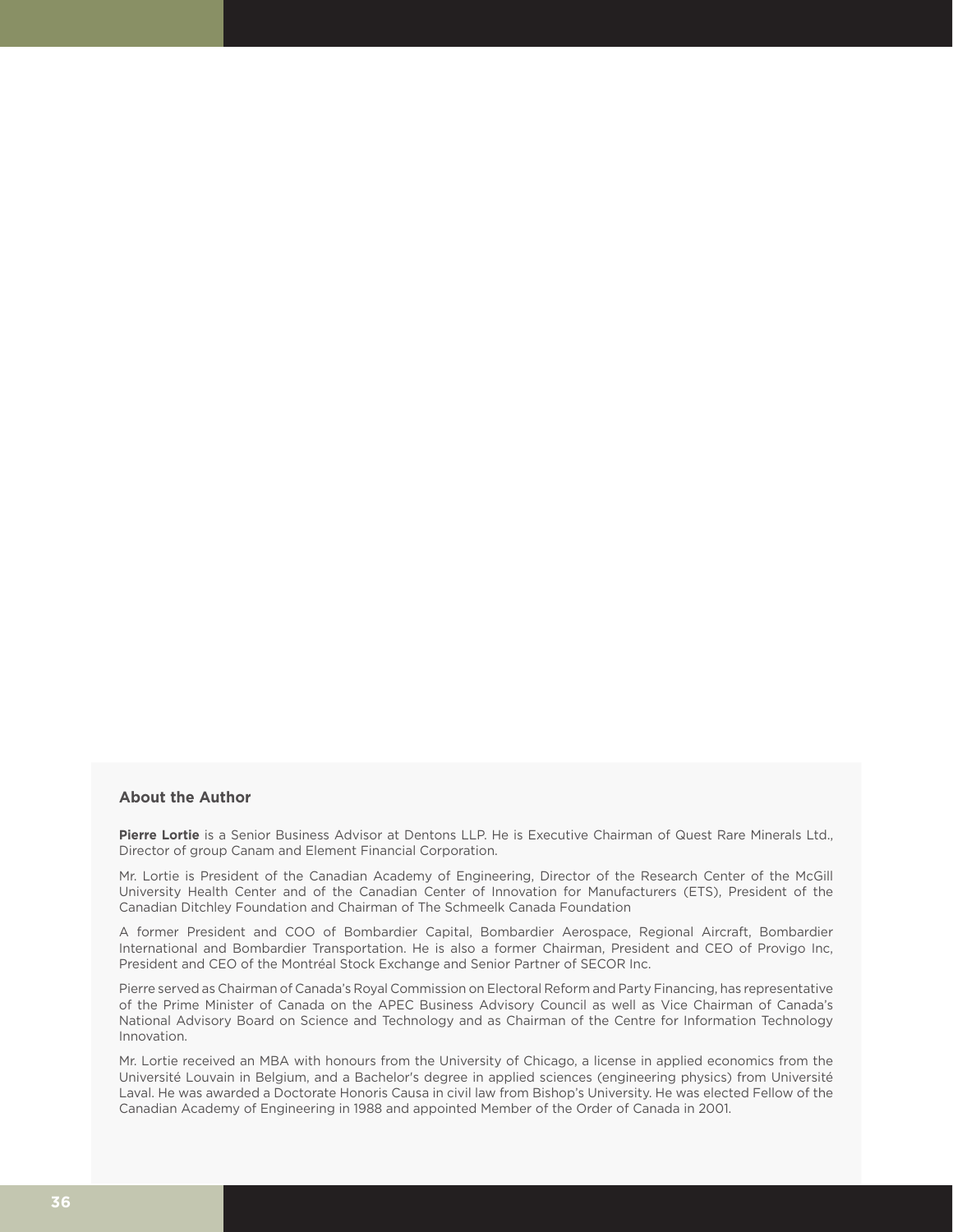#### **ABOUT THE SCHOOL OF PUBLIC POLICY**

The School of Public Policy has become the flagship school of its kind in Canada by providing a practical, global and focused perspective on public policy analysis and practice in areas of energy and environmental policy, international policy and economic and social policy that is unique in Canada.

The mission of The School of Public Policy is to strengthen Canada's public service, institutions and economic performance for the betterment of our families, communities and country. We do this by:

- *Building capacity in Government* through the formal training of public servants in degree and non-degree programs, giving the people charged with making public policy work for Canada the hands-on expertise to represent our vital interests both here and abroad;
- *Improving Public Policy Discourse outside Government* through executive and strategic assessment programs, building a stronger understanding of what makes public policy work for those outside of the public sector and helps everyday Canadians make informed decisions on the politics that will shape their futures;
- *Providing a Global Perspective on Public Policy Research* through international collaborations, education, and community outreach programs, bringing global best practices to bear on Canadian public policy, resulting in decisions that benefit all people for the long term, not a few people for the short term.

Our research is conducted to the highest standards of scholarship and objectivity. The decision to pursue research is made by a Research Committee chaired by the Research Director and made up of Area and Program Directors. All research is subject to blind peer-review and the final decision whether or not to publish is made by an independent Director.

#### **The School of Public Policy**

University of Calgary, Downtown Campus 906 8th Avenue S.W., 5th Floor Calgary, Alberta T2P 1H9 Phone: 403 210 3802

#### **DISTRIBUTION**

Our publications are available online at www.policyschool.ca.

#### **DISCLAIMER**

The opinions expressed in these publications are the authors' alone and therefore do not necessarily reflect the opinions of the supporters, staff, or boards of The School of Public Policy.

#### **COPYRIGHT**

Copyright © 2016 by The School of Public Policy. All rights reserved. No part of this publication may be reproduced in any manner whatsoever without written permission except in the case of brief passages quoted in critical articles and reviews.

#### **ISSN**

1919-112x SPP Research Papers (Print) 1919-1138 SPP Research Papers (Online)

#### **DATE OF ISSUE**

April 2016

#### **MEDIA INQUIRIES AND INFORMATION**

For media inquiries, please contact Morten Paulsen at 403-220-2540. Our web site, www.policyschool.ca, contains more information about The School's events, publications, and staff.

#### **DEVELOPMENT**

For information about contributing to The School of Public Policy, please contact Rachael Lehr by telephone at 403-210-7183 or by e-mail at racrocke@ucalgary.ca.